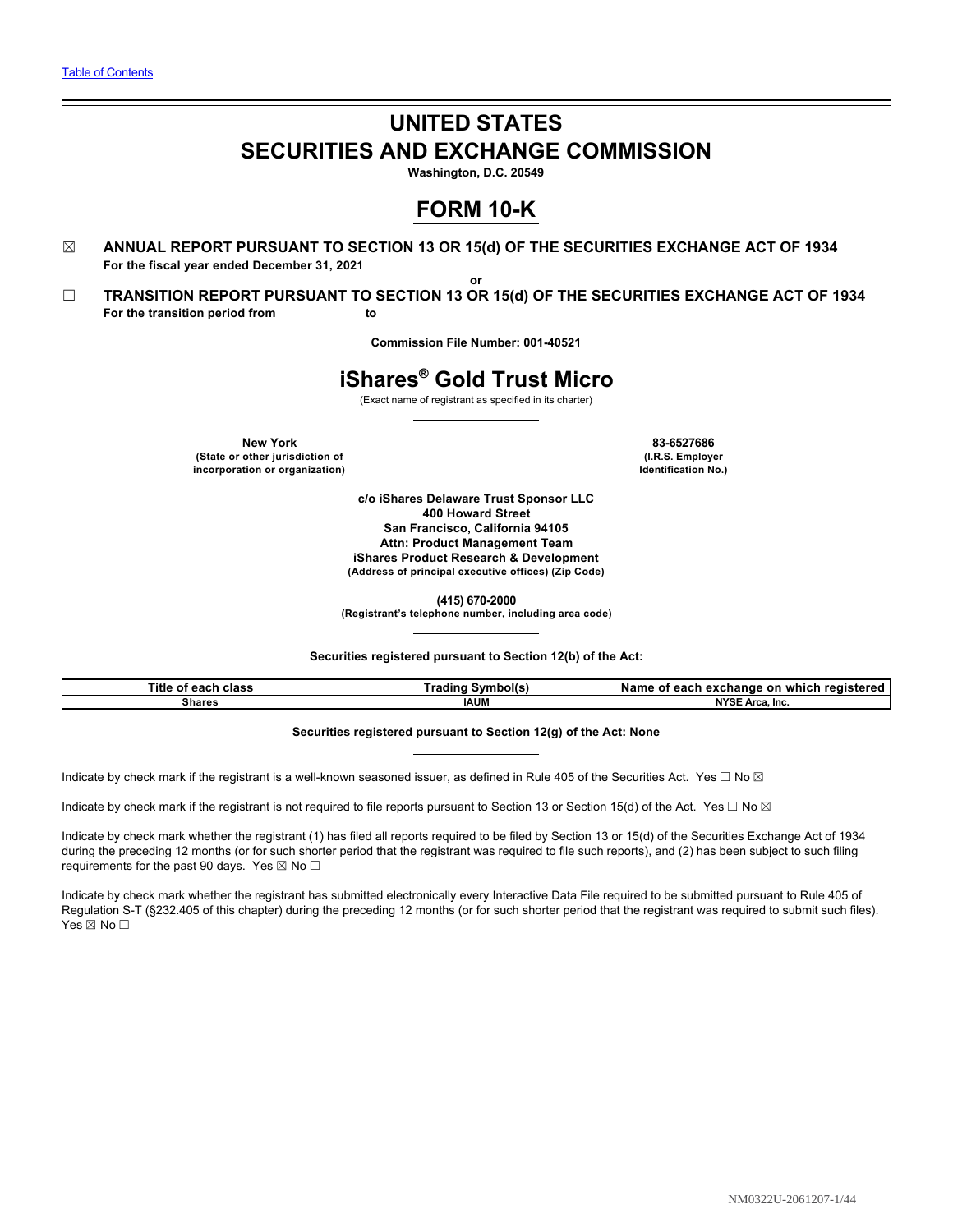# **[Table of Contents](#page-3-0)**

Indicate by check mark whether the registrant is a large accelerated filer, an accelerated filer, a non-accelerated filer, a smaller reporting company, or an emerging growth company. See the definitions of "large accelerated filer," "accelerated filer," "smaller reporting company" and "emerging growth company" in Rule 12b-2 of the Exchange Act.

Large accelerated filer □ <br>
Accelerated filer □

Non-accelerated filer ⊠ **Smaller reporting company** ⊠ Benerging growth company **⊠** Emerging growth company ⊠

If an emerging growth company, indicate by check mark if the registrant has elected not to use the extended transition period for complying with any new or revised financial accounting standards provided pursuant to Section 13(a) of the Exchange Act  $\boxtimes$ 

Indicate by check mark whether the registrant has filed a report on and attestation to its management's assessment of the effectiveness of its internal control over financial reporting under Section 404(b) of the Sarbanes-Oxley Act (15 U.S.C. 7262(b)) by the registered public accounting firm that prepared or issued its audit report.  $\Box$ 

Indicate by check mark whether the registrant is a shell company (as defined in Rule 12b-2 of the Act). Yes  $\Box$  No  $\boxtimes$ 

As of June 30, 2021, the aggregate market value of the shares held by non-affiliates was approximately \$0. The calculation of the number of shares held by non-affiliates assumes that all shares held by funds or accounts for which BlackRock or its affiliates provides management or advisory services (whether discretionary or non-discretionary) are shares held by affiliates.

As of January 31, 2022, the Registrant had 65,050,000 Shares outstanding.

#### **DOCUMENTS INCORPORATED BY REFERENCE:**

None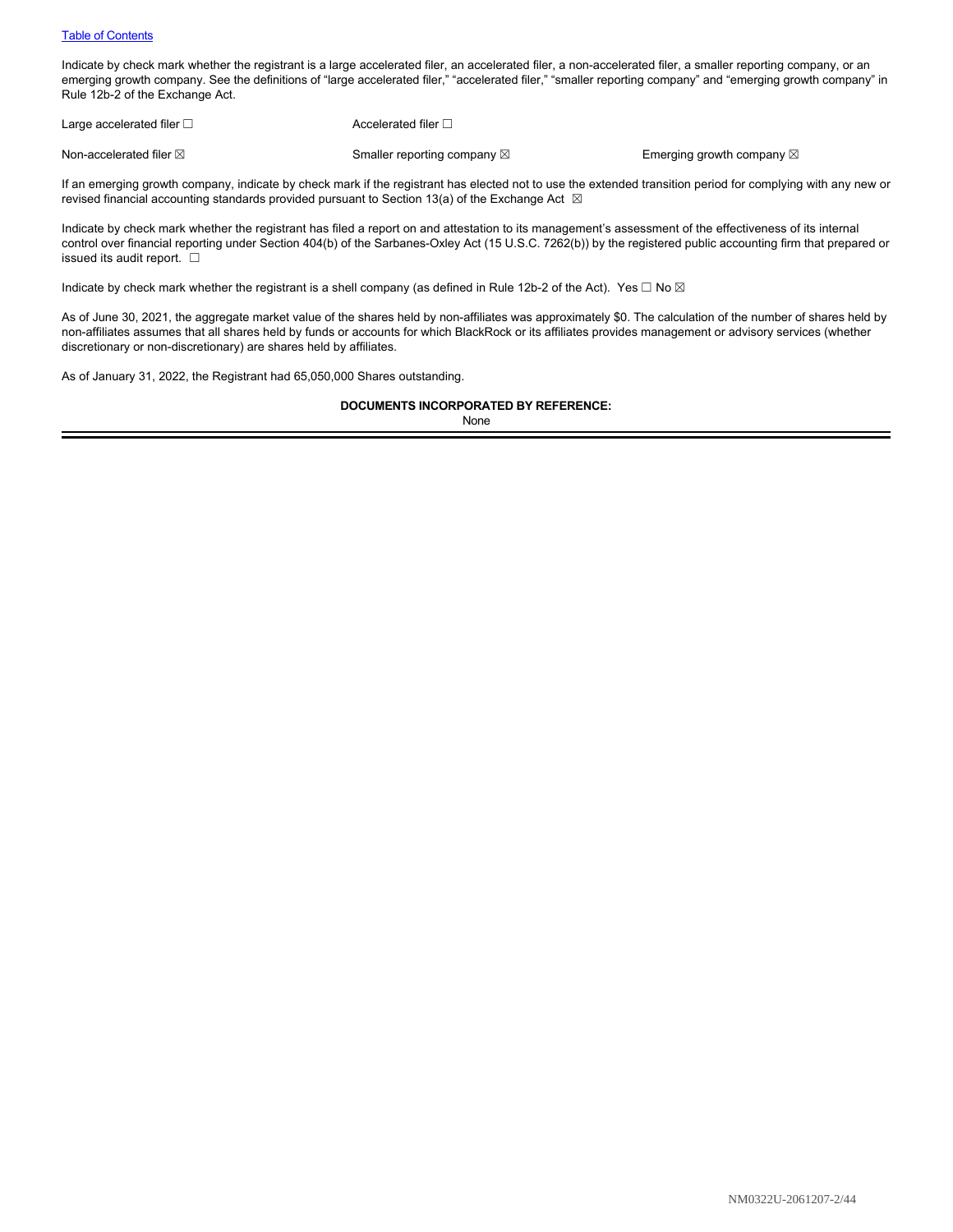#### **Cautionary Note Regarding Forward-Looking Statements**

This Annual Report on Form 10-K includes statements which relate to future events or future performance. In some cases, you can identify such forward-looking statements by terminology such as "may," "should," "could," "expect," "plan," "anticipate," "believe," "estimate," "predict," "potential" or the negative of these terms or other comparable terminology. All statements (other than statements of historical fact) included in this report that address activities, events or developments that may occur in the future, including such matters as changes in commodity prices and market conditions (for gold and the shares), the operations of iShares Gold Trust Micro (the "Trust"), the plans of iShares Delaware Trust Sponsor LLC (the "Sponsor"), the sponsor of the Trust, and references to the Trust's future success and other similar matters are forward-looking statements. These statements are only predictions. Actual events or results may differ materially. These statements are based upon certain assumptions and analyses made by the Sponsor on the basis of its perception of historical trends, current conditions and expected future developments, as well as other factors it believes are appropriate in the circumstances. Whether or not actual results and developments will conform to the Sponsor's expectations and predictions, however, is subject to a number of risks and uncertainties, including the special considerations discussed in this report, general economic, market and business conditions, changes in laws or regulations, including those concerning taxes, made by governmental authorities or regulatory bodies and other world economic and political developments. See Item 1A. "Risk Factors." Consequently, all the forward-looking statements made in this report are qualified by these cautionary statements, and there can be no assurance that the actual results or developments the Sponsor anticipates will be realized or, even if substantially realized, will result in the expected consequences to, or have the expected effects on, the Trust's operations or the value of the shares issued by the Trust. Although the Sponsor does not make forward-looking statements unless it believes it has a reasonable basis for doing so, the Sponsor cannot guarantee their accuracy. Neither the Trust nor the Sponsor is under any duty to update any of the forward-looking statements to conform such statements to actual results or to a change in the expectations or predictions.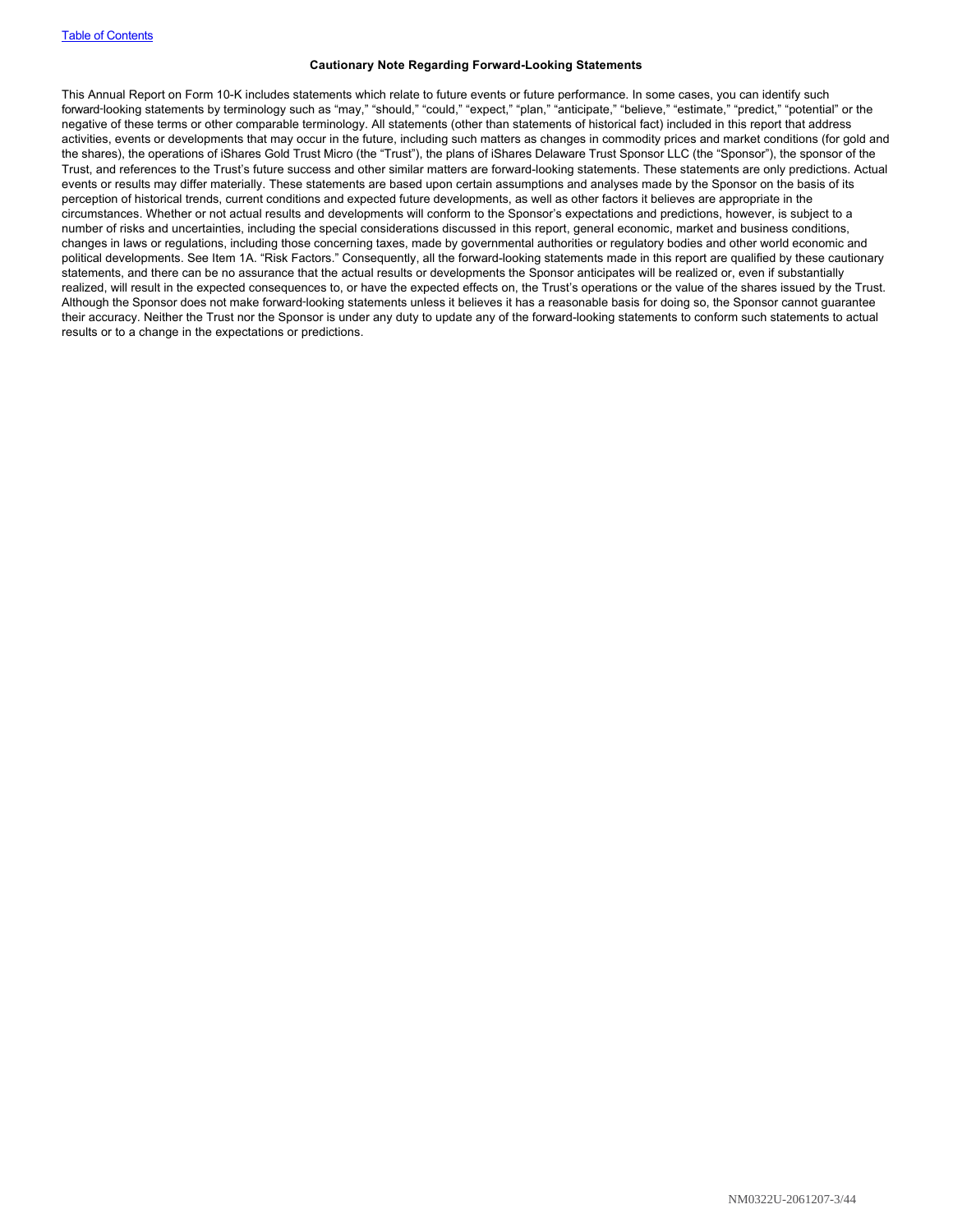<span id="page-3-0"></span>

|                 |                                                                                                              | Page            |
|-----------------|--------------------------------------------------------------------------------------------------------------|-----------------|
| <b>PART I</b>   |                                                                                                              |                 |
| Item 1.         | <b>Business</b>                                                                                              | $\overline{1}$  |
| Item 1A.        | <b>Risk Factors</b>                                                                                          | $\underline{8}$ |
| Item 1B.        | <b>Unresolved Staff Comments</b>                                                                             | 15              |
| Item 2.         | <b>Properties</b>                                                                                            | 15              |
| Item 3.         | <b>Legal Proceedings</b>                                                                                     | 15              |
| Item 4.         | <b>Mine Safety Disclosures</b>                                                                               | 15              |
| <b>PART II</b>  |                                                                                                              |                 |
| Item 5.         | Market for Registrant's Common Equity, Related Stockholder Matters and Issuer Purchases of Equity Securities | 16              |
| Item 6.         | [Reserved]                                                                                                   | 16              |
| Item 7.         | Management's Discussion and Analysis of Financial Condition and Results of Operations                        | 17              |
| Item 7A.        | <b>Quantitative and Qualitative Disclosures About Market Risk</b>                                            | 19              |
| Item 8.         | <b>Financial Statements and Supplementary Data</b>                                                           | <u>19</u>       |
| Item 9.         | Changes in and Disagreements with Accountants on Accounting and Financial Disclosure                         | <u>19</u>       |
| Item 9A.        | <b>Controls and Procedures</b>                                                                               | <u>19</u>       |
| Item 9B.        | <b>Other Information</b>                                                                                     | 19              |
| Item 9C.        | Disclosure Regarding Foreign Jurisdictions that Prevent Inspections                                          | 19              |
| <b>PART III</b> |                                                                                                              |                 |
| Item 10.        | <b>Directors, Executive Officers and Corporate Governance</b>                                                | 20              |
| Item 11.        | <b>Executive Compensation</b>                                                                                | <u>20</u>       |
| Item 12.        | Security Ownership of Certain Beneficial Owners and Management and Related Stockholder Matters               | 21              |
| Item 13.        | Certain Relationships and Related Transactions, and Director Independence                                    | 21              |
| Item 14.        | <b>Principal Accounting Fees and Services</b>                                                                | 21              |
| <b>PART IV</b>  |                                                                                                              |                 |
| Item 15.        | <b>Exhibits, Financial Statement Schedules</b>                                                               | 22              |
| Item 16.        | Form 10-K Summary                                                                                            | 22              |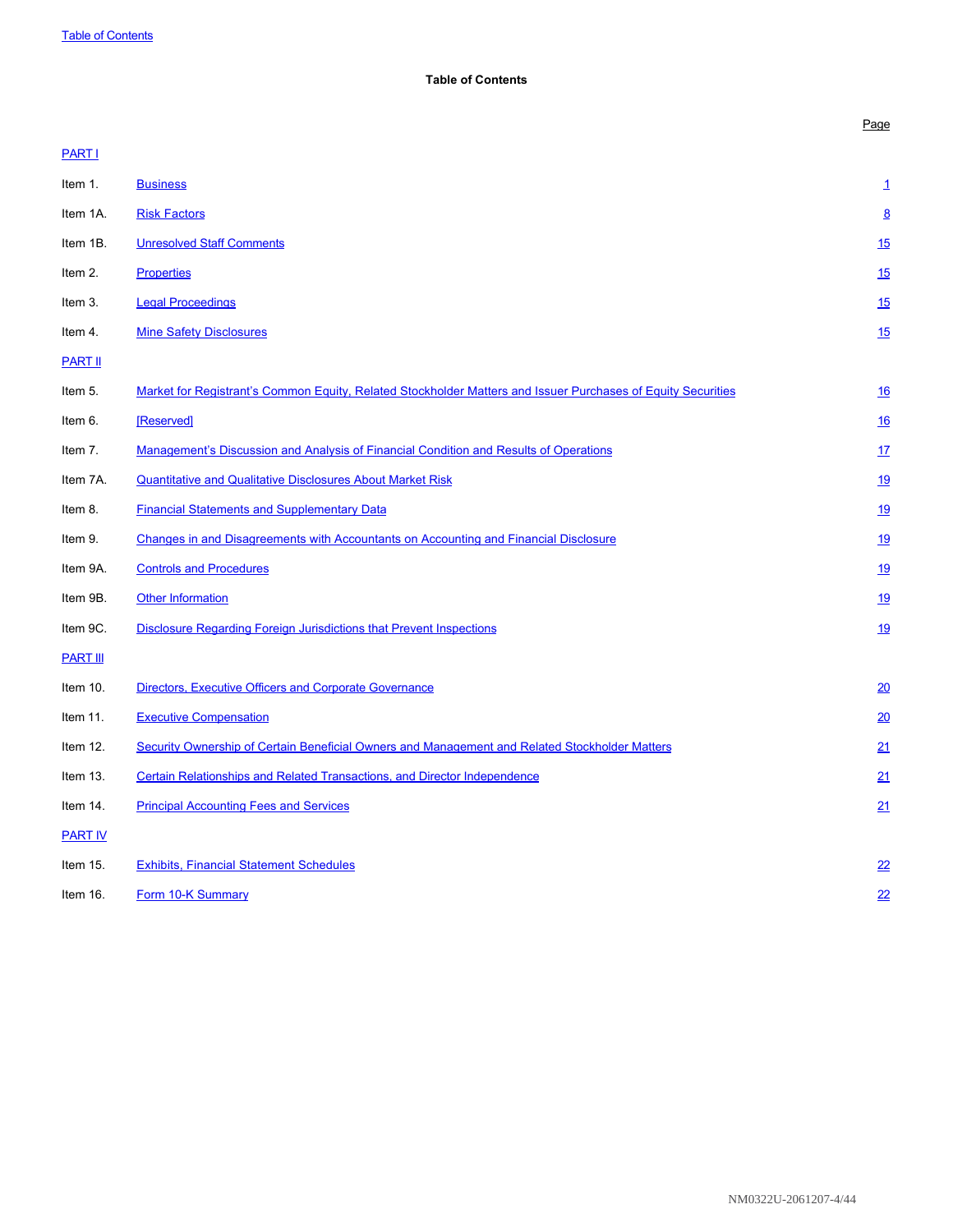## <span id="page-4-1"></span><span id="page-4-0"></span>**Item 1. Business.**

#### **Summary**

The purpose of the iShares Gold Trust Micro (the "Trust") is to own gold transferred to the Trust in exchange for shares issued by the Trust ("Shares"). Each Share represents a fractional undivided beneficial interest in the net assets of the Trust. The assets of the Trust consist primarily of gold held by the Trust's custodian on behalf of the Trust. However, there may be situations where the Trust will unexpectedly hold cash. For example, a claim may arise against a third party, which is settled in cash. In situations where the Trust unexpectedly receives cash or other assets, no new Shares will be issued until after the record date for the distribution of such cash or other property has passed.

The Trust was formed on June 15, 2021 when the Sponsor and The Bank of New York Mellon signed the Depository Trust Agreement (as amended, the "Trust Agreement") and BlackRock Financial Management, Inc. made the initial deposit for the issuance of ten Baskets (a "Basket" consists of 50,000 Shares). The Trust is a grantor trust formed under the laws of the State of New York.

The sponsor of the Trust is iShares Delaware Trust Sponsor LLC (the "Sponsor"), a Delaware limited liability company and an indirect subsidiary of BlackRock, Inc. ("BlackRock"). The trustee of the Trust is The Bank of New York Mellon (the "Trustee") and the custodian of the Trust is JPMorgan Chase Bank N.A., London branch (the "Custodian"). The agreement between the Trustee and the Custodian (the "Custodian Agreement") is governed by English law. The Trust does not have any officers, directors or employees.

The Trust's net asset value grew from \$9,325,500 at June 15, 2021 (Date of Inception) to \$872,384,122 at December 31, 2021, the Trust's fiscal year end. Outstanding Shares of the Trust grew from 500,000 Shares outstanding at June 15, 2021 (Date of Inception) to 47,950,000 Shares outstanding at December 31, 2021.

The activities of the Trust are limited to (1) issuing Baskets in exchange for the gold deposited with the Custodian as consideration, (2) selling gold as necessary to cover the Sponsor's fee, Trust expenses not assumed by the Sponsor and other liabilities, and (3) delivering gold in exchange for Baskets surrendered for redemption. The Trust is not actively managed. It does not engage in any activities designed to obtain a profit from, or to ameliorate losses caused by, changes in the price of gold.

The Sponsor of the Trust maintains a website at www.ishares.com, through which the Trust's annual reports on Form 10-K, quarterly reports on Form 10-Q, current reports on Form 8-K, and amendments to those reports filed or furnished pursuant to Section 13(a) or 15(d) of the Securities Exchange Act of 1934, as amended ("Exchange Act"), are made available free of charge after they have been filed or furnished to the Securities and Exchange Commission (the "SEC"). Additional information regarding the Trust may also be found on the SEC's EDGAR database at www.sec.gov.

#### **Trust Objective**

The Trust seeks to reflect generally the performance of the price of gold. The Trust seeks to reflect such performance before payment of the Trust's expenses and liabilities. The Shares are intended to constitute a simple and cost-effective means of making an investment similar to an investment in gold. An investment in physical gold requires expensive and sometimes complicated arrangements in connection with the assay, transportation, warehousing and insurance of the metal. Traditionally, such expense and complications have resulted in investments in physical gold being efficient only in amounts beyond the reach of many investors. The Shares have been designed to remove the obstacles represented by the expense and complications involved in an investment in physical gold, while at the same time having an intrinsic value that reflects, at any given time, the price of the gold owned by the Trust at such time, less the Trust's expenses and liabilities. Although the Shares are not the exact equivalent of an investment in gold, they provide investors with an alternative that allows a level of participation in the gold market through the securities market.

#### An investment in Shares is:

#### *Backed by gold held by the Custodian on behalf of the Trust.*

The Shares are backed by the assets of the Trust. The Trustee's arrangements with the Custodian contemplate that at the end of each business day there can be in the Trust account maintained by the Custodian no gold in an unallocated form. The Trust's gold holdings are represented by physical gold, are identified on the Custodian's or, if applicable, sub-custodian's, books as the property of the Trust, and are held by the Custodian in New York, London and other locations that may be authorized in the future.

#### *As accessible and easy to handle as any other investment in shares.*

Retail investors may purchase and sell Shares through traditional brokerage accounts. Because the intrinsic value of each Share is a function of the price of only a fraction of an ounce of gold held by the Trust, the cash outlay necessary for an investment in Shares should be less than the amount required for currently existing means of investing in physical gold. Shares are eligible for margin accounts.

#### *Listed.*

The Shares are listed and trade on NYSE Arca, Inc. ("NYSE Arca") under the ticker symbol "IAUM".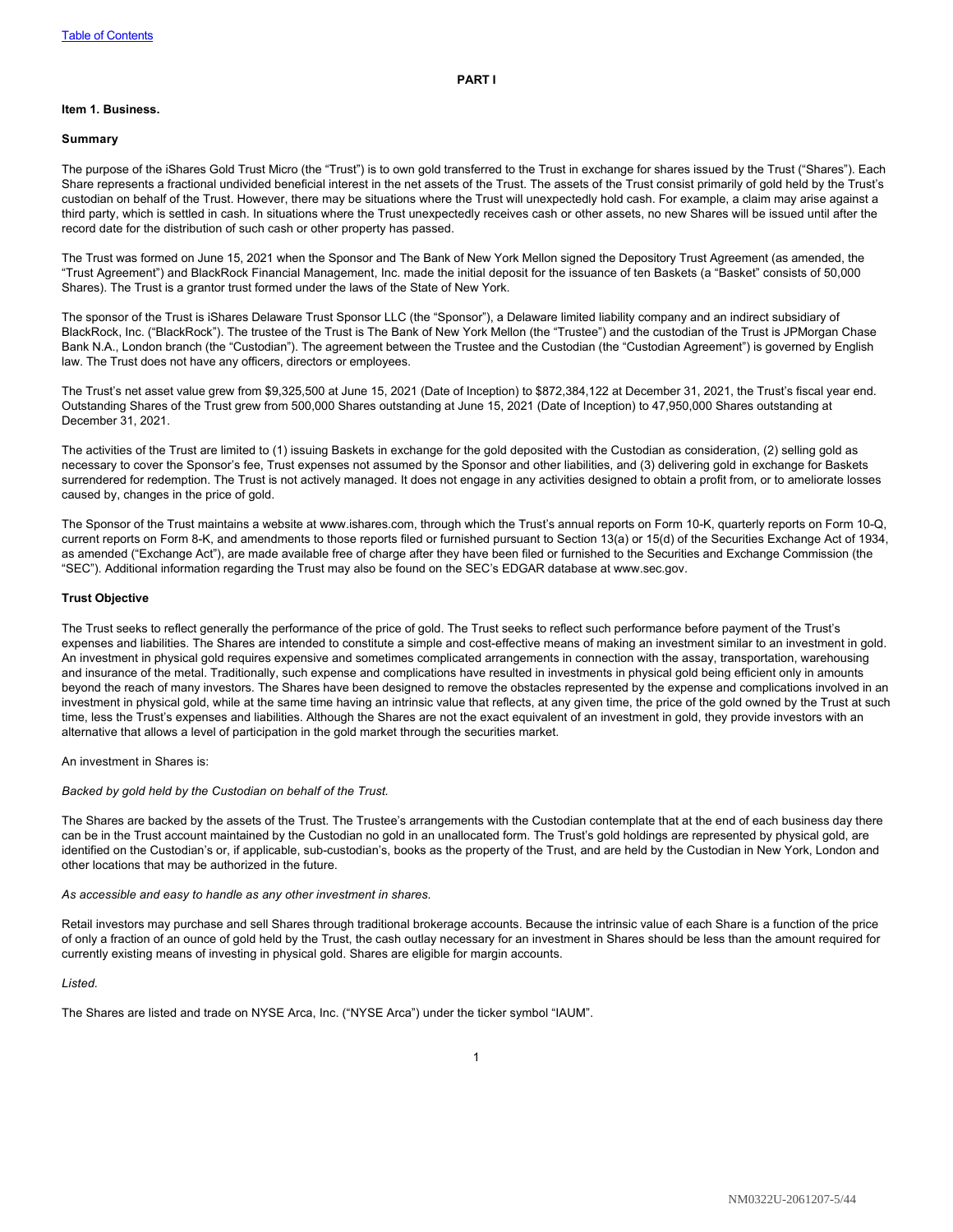#### *Relatively cost-efficient.*

Because the expenses involved in an investment in physical gold are dispersed among all holders of Shares, an investment in Shares may represent a cost-efficient alternative to investments in physical gold for investors not otherwise in a position to participate directly in the market for physical gold.

#### **Secondary Market Trading**

While the Trust seeks to reflect generally the performance of the price of gold less the Trust's expenses and liabilities, Shares may trade at, above or below their net asset value per Share (the "NAV"). The NAV of the Shares will fluctuate with changes in the market value of the Trust's assets. The trading prices of Shares will fluctuate in accordance with changes in their NAV, as well as market supply and demand. The amount of the discount or premium in the trading price relative to the NAV may be influenced by non-concurrent trading hours between the major gold markets and NYSE Arca. While the Shares trade on NYSE Arca until 4:00 p.m. (New York time), liquidity in the market for gold may be reduced after the close of the major world gold markets, including London, Zurich and the Commodity Exchange, Inc. ("COMEX") in Chicago. As a result, during this time, trading spreads, and the resulting premium or discount, on Shares may widen. However, given that Baskets can be created and redeemed in exchange for the underlying amount of gold, the Sponsor believes that the arbitrage opportunities may provide a mechanism to mitigate the effect of such premium or discount.

The Trust is not registered as an investment company for purposes of U.S. federal securities laws, and is not subject to regulation by the SEC as an investment company. Consequently, the owners of Shares do not have the regulatory protections provided to investors in registered investment companies. For example, the provisions of the Investment Company Act of 1940, as amended (the "Investment Company Act"), that limit transactions with affiliates, prohibit the suspension of redemptions (except under certain limited circumstances) or limit sales loads, among others, do not apply to the Trust.

The Trust does not hold or trade in commodity futures contracts or any other instruments regulated by the U.S. Commodity Exchange Act (the "CEA"), as administered by the U.S. Commodity Futures Trading Commission (the "CFTC"). Furthermore, the Trust is not a commodity pool for purposes of the CEA. Consequently, the Trustee and the Sponsor are not subject to registration as commodity pool operators with respect to the Trust. The owners of Shares do not receive the CEA disclosure document and certified annual report required to be delivered by the registered commodity pool operator with respect to a commodity pool, and the owners of Shares do not have the regulatory protections provided to investors in commodity pools operated by registered commodity pool operators.

#### **Custody of the Trust**'**s Gold**

The Custodian is responsible for safekeeping the Trust's gold. The Custodian may keep the Trust's gold at its vault premises in New York or London or at the vaults of any subcustodian in England, the United States or Canada, unless otherwise agreed between the Custodian and the Trustee (with the Sponsor's approval). The Custodian may, at its own expense and risk, use sub-custodians to discharge its obligations to the Trust. The Custodian will remain responsible to the Trust for any gold held by any sub-custodian appointed by the Custodian to the same extent as if such gold were held by the Custodian itself.

The Custodian has agreed to use reasonable care in the performance of its duties to the Trust, and will only be responsible for any loss or damage suffered by the Trust as a direct result of the Custodian's negligence, fraud or willful default in the performance of its duties. The Custodian's liability is limited to the value of any gold lost, or the amount of any balance held on an unallocated basis, at the time of the Custodian's negligence, fraud or willful default.

None of the Custodian, or its directors, employees, agents or affiliates will incur any liability to the Trust if, by reason of any law or regulation, or of an act of God or war or terrorism or other circumstance beyond the Custodian's control, the Custodian is prevented or forbidden from, or would be subject to any civil or criminal penalty on account of, or is delayed in, performing its obligations to the Trust. The Custodian has agreed to indemnify the Trustee for any loss or liability directly resulting from a breach of the Custodian's covenants, agreements, representations and warranties in the Custodian Agreement, a failure of the Custodian to act in accordance with the Trustee's instructions or any physical loss, destruction or damage to the gold held for the Trust's account, except for losses due to nuclear fission or fusion, radioactivity, war, terrorist event, invasion, insurrection, civil commotion, riot, strike, act of government or public authority, act of God or a similar cause that is beyond the control of the Custodian for which the Custodian will not be responsible to the Trust.

The Custodian has agreed to maintain insurance in support of its custodial obligations under the Custodian Agreement, including covering any loss of gold. The Custodian has the right to reduce, cancel or allow to expire without replacement such insurance coverage, provided that it gives prior written notice to the Trustee. In the case of a reduction, the Custodian will seek to provide notice 30 days prior to the effective date of the reduction. In the case of a cancellation or expiration without replacement, the required notice must be at least 30 days prior to the last day of coverage. The Trustee has not received from the Custodian any notice of reduction, cancellation or expiration of its insurance coverage. The insurance is held for the benefit of the Custodian, not for the benefit of the Trust or the Trustee, and the Trustee may not submit a claim under the insurance maintained by the Custodian.

The Custodian has agreed to grant to the officers and properly designated representatives of the Trustee and to the independent public accountants for the Trust access to the Custodian's records for the purpose of confirming the content of those records. Upon at least ten days' prior notice, any such officer or properly designated representative, any independent public accountants for the Trust and any person designated by any regulatory authority having jurisdiction over the Trustee or the Trust is entitled to examine on the Custodian's premises the gold held by the Custodian and the records regarding the gold held for the account of the Custodian at a sub-custodian. The Custodian has agreed that it will only retain sub-custodians if they agree to grant to the Trustee and the independent registered public accounting firm of the Trust access to records and inspection rights similar to those set forth above. During the period covered by this report, Inspectorate America Corporation and Inspectorate International Ltd., acting as authorized representatives of the Trustee pursuant to the foregoing provisions, inspected the premises where the Trust's gold is warehoused and on December 14, 2021 issued their reports summarizing their findings. Such reports are posted by the Sponsor on the Trust's website.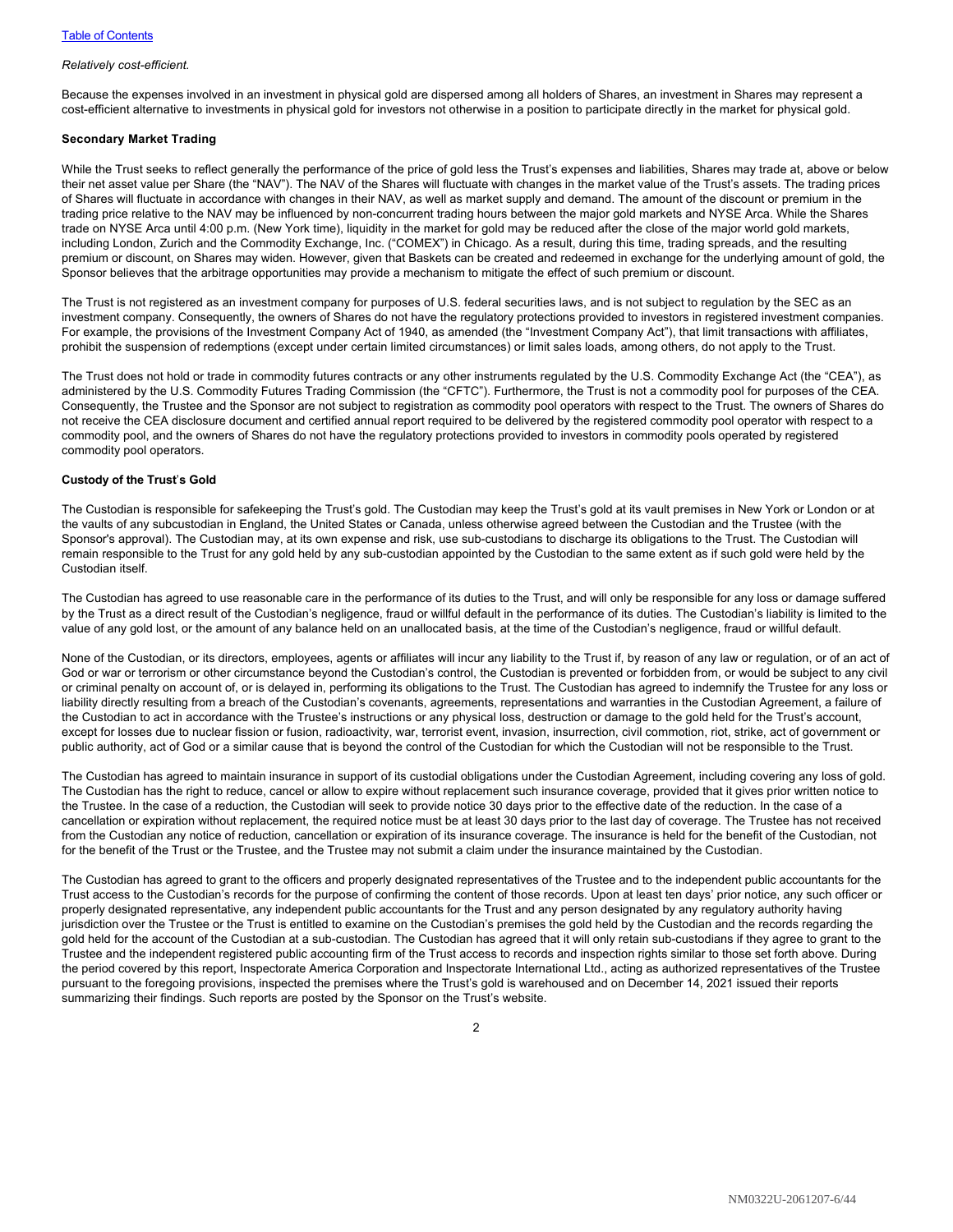#### **Valuation of Gold**; **Computation of Net Asset Value**

On each business day, as soon as practicable after 4:00 p.m. (New York time), the Trustee evaluates the gold held by the Trust and determines the net asset value of the Trust and the NAV. For purposes of making these calculations, a business day means any day other than a day when NYSE Arca is closed for regular trading.

The Trustee values the gold held by the Trust using that day's London Bullion Market Association ("LBMA") Gold Price PM.

LBMA Gold Price is the price per troy ounce, in U.S. dollars, of unallocated gold delivered in London determined by ICE Benchmark Administration ("IBA") following an electronic auction consisting of one or more 30-second rounds starting at 10:30 a.m. (London time) (in the case of LBMA Gold Price AM) or 3:00 p.m. (London time) (in the case of LBMA Gold Price PM) on each day that the London gold market is open for business, and published shortly thereafter. At the start of each round of auction, IBA publishes a price for that round. Participants then have 30 seconds to enter, change or cancel their orders (i.e., how much gold they want to buy or sell at that price). At the end of each round, order entry is frozen, and the system checks to see if the imbalance (i.e., the difference between buying and selling) is within the threshold (normally 10,000 troy ounces for gold). If the imbalance is outside the threshold at the end of a round, then the auction is not balanced, the price is adjusted and a new round starts. If the imbalance is within the threshold then the auction is finished, and the price is set as the LBMA Gold Price AM or LBMA Gold Price PM, as appropriate, for that day. Any imbalance is shared equally between all direct participants (even if they did not place orders or did not log in), and the net volume for each participant trades at the final price. The prices during the auction are determined by an algorithm that takes into account current market conditions and activity in the auction. Each auction is actively supervised by IBA staff. As of the date of this report, information publicly available on IBA's website indicates that the direct participants currently qualified to submit orders during the electronic auctions used for the daily determination of the LBMA Gold Price are Bank of China, Bank of Communications, Citibank, N.A. London Branch, Coins 'N' Things Inc., DRW Investments, LLC, Goldman Sachs International plc, HSBC Bank USA NA, Industrial and Commercial Bank of China (ICBC), StoneX Financial Ltd, Jane Street Global Trading, LLC, JP Morgan Chase Bank, N.A. London Branch, Koch Supply and Trading LP, Marex Financial Limited, Morgan Stanley, Standard Chartered Bank, and Toronto-Dominion Bank.

If there is no LBMA Gold Price PM on any day, the Trustee is authorized to use the most recently announced LBMA Gold Price AM unless the Trustee, in consultation with the Sponsor, determines that such price is inappropriate as a basis for evaluation. Once the value of the Trust's gold has been determined, the Trustee subtracts all accrued fees, expenses and other liabilities of the Trust from the total value of the gold and all other assets of the Trust. The resulting figure is the net asset value of the Trust. The Trustee determines the NAV by dividing the net asset value of the Trust by the number of Shares outstanding on the day the computation is made.

# **Trust Expenses**

The Trust's only ordinary recurring expense is expected to be the Sponsor's fee. In exchange for the Sponsor's fee, the Sponsor has agreed to assume the following administrative and marketing expenses incurred by the Trust: the Trustee's fee and reimbursement for its reasonable out-of-pocket expenses, the Custodian's fee, NYSE Arca listing fees, SEC registration fees, printing and mailing costs, audit fees and expenses, and up to \$100,000 per annum in legal fees and expenses. Effective January 31, 2022 the Sponsor has agreed to assume up to \$500,000 per annum in legal fees and expenses. The Sponsor may determine in its sole discretion to assume legal fees and expenses of the Trust in excess of the amount required under the Trust Agreement. To the extent that the Sponsor does not voluntarily assume such fees and expenses, they will be the responsibility of the Trust.

The Sponsor's fee is accrued daily at an annualized rate equal to 0.15% of the net asset value of the Trust, paid monthly in arrears. The Sponsor may, at its discretion and from time to time, waive all or a portion of the Sponsor's fee for stated periods of time. The Sponsor is under no obligation to waive any portion of its fees and any such waiver shall create no obligation to waive any such fees during any period not covered by the waiver. Effective June 29, 2021, the Sponsor has voluntarily agreed to waive a portion of the Sponsor's Fee so that the Sponsor's Fee after the fee waiver will not exceed 0.07% through June 30, 2024. Although the Sponsor has no current intention of doing so, because the fee waiver is voluntary, the Sponsor may revert to the 0.15% fee prior to June 30, 2024. Should the Sponsor choose to revert to the 0.15% fee (or an amount higher than 0.07% but no greater than 0.15% annualized), prior to June 30, 2024, it will provide shareholders with at least 30 days' prior written notice of such change through either a prospectus supplement to its registration statement or through a report furnished on Form 8-K. For the period from June 15, 2021 (Date of Inception) to December 31, 2021, the amount waived was \$266,088.

The Trustee will, when directed by the Sponsor, and, in the absence of such direction, may, in its discretion, sell gold in such quantity and at such times, as may be necessary to permit payment of the Sponsor's fee and of Trust expenses or liabilities not assumed by the Sponsor. The Trustee is authorized to sell gold at such times and in the smallest amounts required to permit such payments as they become due, it being the intention to avoid or minimize the Trust's holdings of assets other than gold. Accordingly, the amount of gold to be sold will vary from time to time depending on the level of the Trust's expenses and the market price of gold. The Custodian has agreed to purchase from the Trust, at the request of the Trustee, gold needed to cover Trust expenses at a price equal to the price used by the Trustee to determine the value of the gold held by the Trust on the date of the sale. Cash held by the Trustee pending payment of the Trust's expenses will not bear any interest.

The Sponsor earned \$233,105 for the period from June 15, 2021 (Date of Inception) to December 31, 2021. Each sale of gold by the Trust will be a taxable event to Shareholders. See "United States Federal Income Tax Consequences — Taxation of U.S. Shareholders."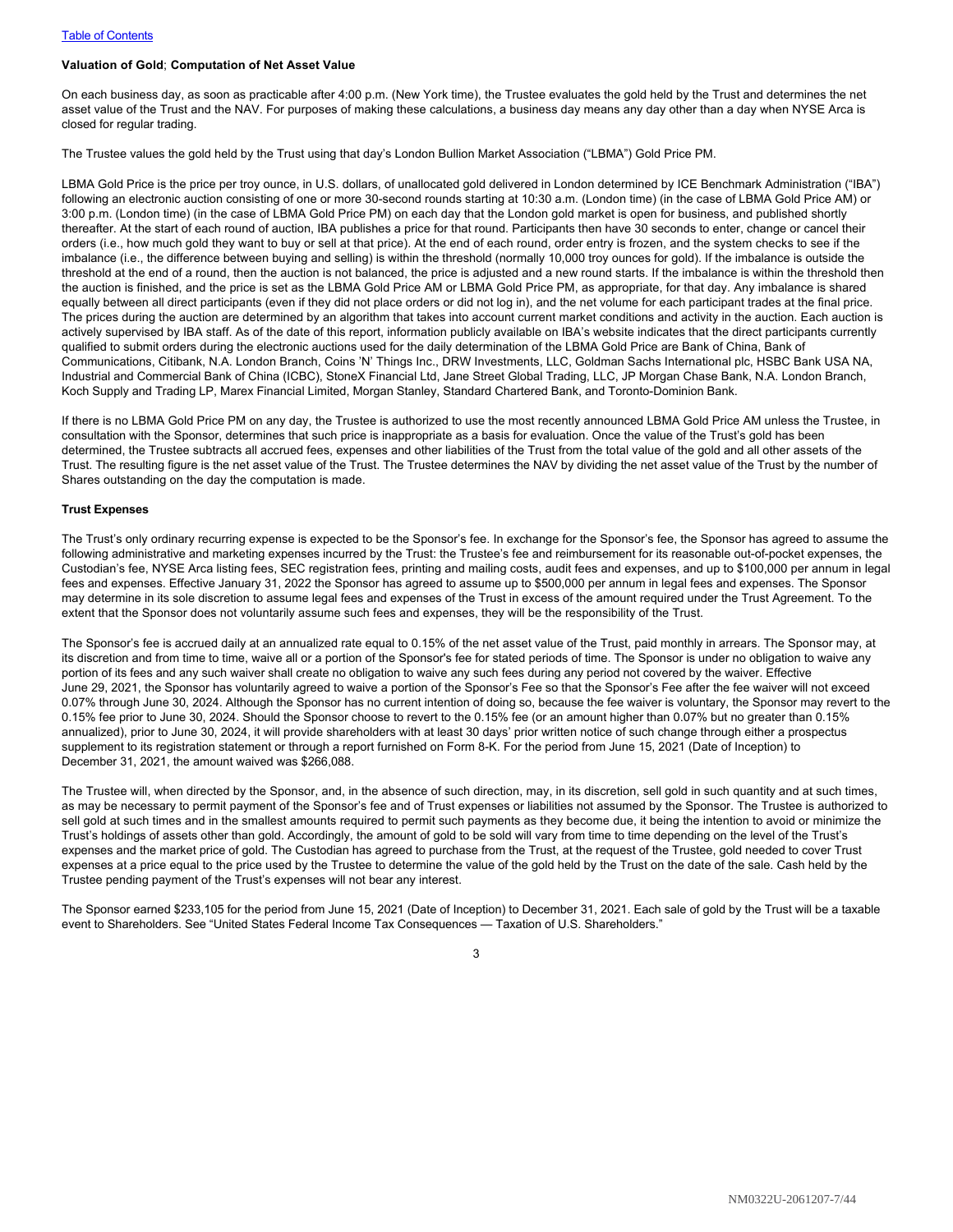# **Deposit of Gold**; **Issuance of Baskets**

The Trust issues and redeems Shares on a continuous basis but only in Baskets of 50,000 Shares. Only registered broker-dealers who have entered into written agreements with the Sponsor and the Trustee (each, an "Authorized Participant") can deposit gold and receive Baskets in exchange. Upon the deposit of the corresponding amount of gold with the Custodian, and the payment of the Trustee's applicable fee and of any expenses, taxes or charges (such as stamp taxes or stock transfer taxes or fees), the Trustee will deliver the appropriate number of Baskets to the Depository Trust Company account of the depositing Authorized Participant. As of the date of this report, ABN AMRO Clearing Chicago LLC, Barclays Capital Inc., Citigroup Global Markets, Inc., Credit Suisse Securities (USA), LLC, Deutsche Bank Securities Inc., Goldman Sachs & Co., HSBC Securities (USA) LLC, J.P. Morgan Securities, Inc., Merrill Lynch Professional Clearing Corp., Morgan Stanley & Co. LLC, Scotia Capital (USA) Inc., UBS Securities LLC, Virtu Americas LLC and Virtu Financial BD LLC are the only Authorized Participants. The Sponsor and the Trustee maintain a current list of Authorized Participants. Gold deposited with the Custodian must meet the specifications for weight, dimensions, fineness (or purity), identifying marks and appearance of gold bars and as of January 1, 2020, must be produced by refiners that meet certain throughput and tangible net worth requirements as set forth in "Good Delivery List Rules ‑ Conditions for Listing for Good Delivery Refiners" published by the LBMA.

Before making a deposit, the Authorized Participant must deliver to the Trustee a written purchase order, or submit a purchase order through the Trustee's electronic order entry system, indicating the number of Baskets it intends to acquire and the location or locations where it expects to make the corresponding deposit of gold with the Custodian. The Trustee will acknowledge the purchase order unless it or the Sponsor decides to refuse the deposit. The date the Trustee receives that order determines the amount of gold the Authorized Participant needs to deposit (such amount, the "Basket Gold Amount"). However, orders received by the Trustee after 3:59 p.m. (New York time) on a business day will not be accepted and should be resubmitted on the next following business day. The Trustee has entered into an agreement with the Custodian which contains arrangements so that gold can be delivered to the Custodian in New York, London or at other locations that may be authorized in the future.

If the Trustee accepts the purchase order, it transmits to the Authorized Participant, via facsimile or electronic mail message, no later than 5:00 p.m. (New York time) on the date such purchase order is received, or deemed received, a copy of the purchase order endorsed "Accepted" by the Trustee and indicating the Basket Gold Amount that the Authorized Participant must deliver to the Custodian in exchange for each Basket. In the case of purchase orders submitted via the Trustee's electronic order system, the Authorized Participant will receive an automated email indicating the acceptance of the purchase order and the purchase order will be marked "Accepted" in the Trustee's electronic order system. Prior to the Trustee's acceptance as specified above, a purchase order only represents the Authorized Participant's unilateral offer to deposit gold in exchange for Baskets and has no binding effect upon the Trust, the Trustee, the Custodian or any other party.

The Basket Gold Amount necessary for the creation of a Basket changes from day to day. At the creation of the Trust, the initial Basket Gold Amount was 500 ounces of gold. On each day that NYSE Arca is open for regular trading, the Trustee adjusts the quantity of gold constituting the Basket Gold Amount as appropriate to reflect sales of gold, any loss of gold that may occur, and accrued expenses. The computation is made by the Trustee as promptly as practicable after 4:00 p.m. (New York time). See "Valuation of Gold; Computation of Net Asset Value" for a description of how the LBMA Gold Price PM is determined, and description of how the Trustee determines the NAV. The Trustee determines the Basket Gold Amount for a given day by multiplying the NAV by the number of Shares in each Basket (50,000) and dividing the resulting product by that day's LBMA Gold Price PM. Fractions of a fine ounce of gold smaller than 0.001 fine ounce are disregarded for purposes of the computation of the Basket Gold Amount. The Basket Gold Amount so determined is communicated via facsimile or electronic mail message to all Authorized Participants, and made available on the Sponsor's website for the Shares. NYSE Arca also publishes the Basket Gold Amount determined by the Trustee as indicated above.

Because the Sponsor has assumed what are expected to be most of the Trust's expenses and the Sponsor's fee accrues daily at the same rate, in the absence of any extraordinary expenses or liabilities, the amount of gold by which the Basket Gold Amount decreases each day is predictable. The Trustee intends to make available on each business day through the same channels used to disseminate the actual Basket Gold Amount determined by the Trustee as indicated above an indicative Basket Gold Amount for the next business day. Authorized Participants may use that indicative Basket Gold Amount as guidance regarding the amount of gold that they may expect to have to deposit with the Custodian in respect of purchase orders placed by them on such next business day and accepted by the Trustee. The agreement entered into with each Authorized Participant provides, however, that once a purchase order has been accepted by the Trustee, the Authorized Participant will be required to deposit with the Custodian the Basket Gold Amount determined by the Trustee on the effective date of the purchase order.

No Shares are issued unless and until the Custodian has informed the Trustee that it has allocated to the Trust's account the corresponding amount of gold.

#### **Redemption of Baskets**; **Withdrawal of Gold**

Authorized Participants, acting on authority of the registered holder of Shares, may surrender Baskets in exchange for the corresponding Basket Gold Amount announced by the Trustee. Upon the surrender of such Shares and the payment of the Trustee's applicable fee and of any expenses, taxes or charges (such as stamp taxes or stock transfer taxes or fees), the Trustee will deliver to the order of the redeeming Authorized Participant the amount of gold corresponding to the redeemed Baskets. Shares can only be surrendered for redemption in Baskets of 50,000 Shares each.

Before surrendering Baskets for redemption, an Authorized Participant must deliver to the Trustee a written request, or submit a redemption order through the Trustee's electronic order entry system, indicating the number of Baskets it intends to redeem. The date the Trustee receives that order determines the Basket Gold Amount to be received in exchange. However, orders received by the Trustee after 3:59 p.m. (New York time) on a business day will not be accepted and should be resubmitted on the next following business day.

The Custodian may make the gold available for collection at its office or at the office of a sub-custodian if the gold is being held by a sub-custodian. Gold is delivered at the locations designated by the Custodian, in consultation with the Trustee. Redeeming Authorized Participants are entitled to express a preference as to where they would like to have gold delivered, but have no right to receive delivery at a specified location. All taxes incurred in connection with the delivery of gold to the Custodian in exchange for Baskets (including any applicable value added tax) will be the sole responsibility of the Authorized Participant making such delivery.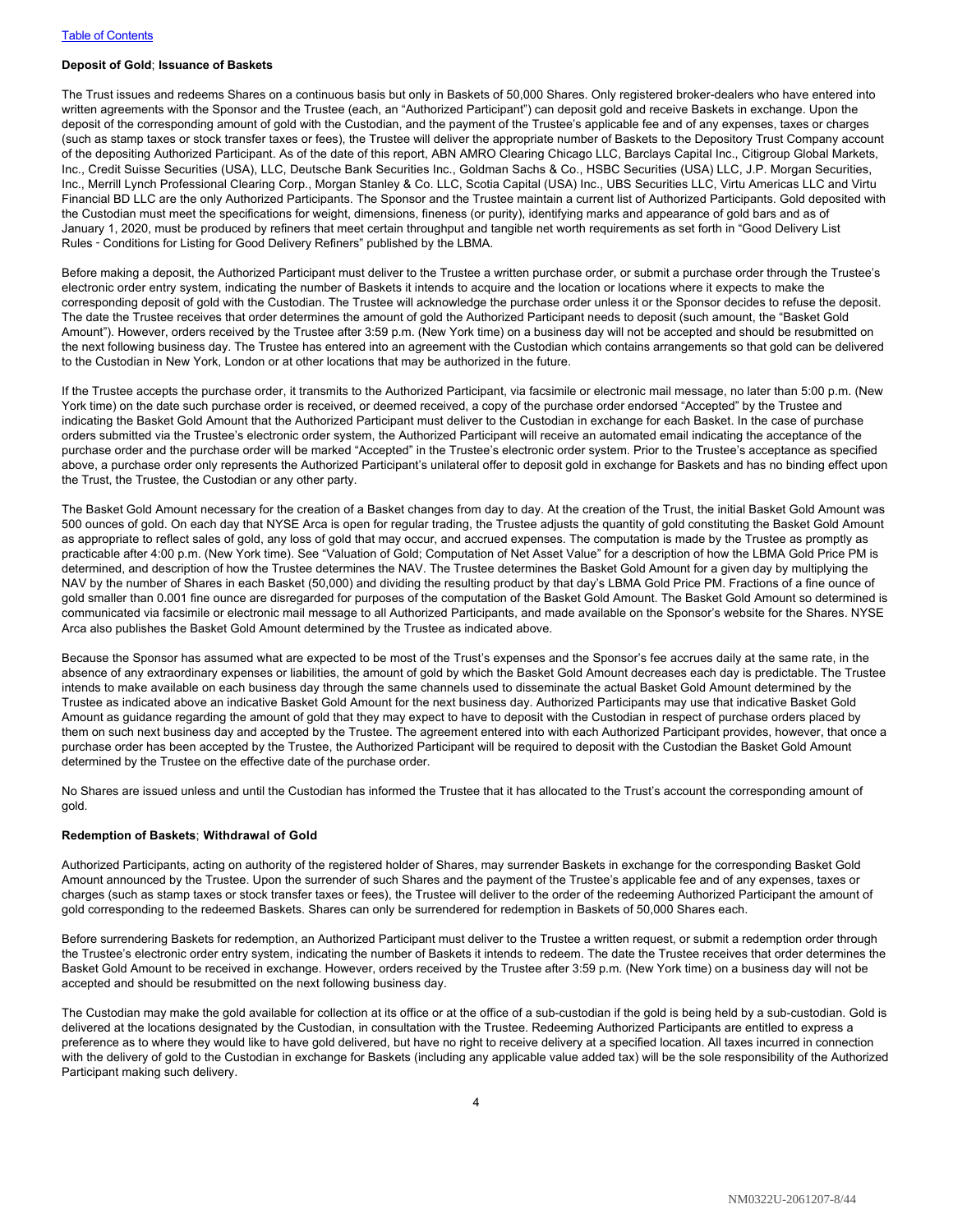Unless otherwise agreed to by the Custodian, gold is delivered to the redeeming Authorized Participants in the form of physical bars only (except that any amount of less than 430 ounces may be transferred to an unallocated account of or as ordered by, the redeeming Authorized Participant).

Redemptions of Baskets may be suspended only (1) during any period in which regular trading on NYSE Arca is suspended or restricted or the exchange is closed (other than scheduled holiday or weekend closings), or (2) during an emergency as a result of which delivery, disposal or evaluation of gold is not reasonably practicable.

#### **Fees and Expenses of the Trustee**

Each deposit of gold for the creation of Baskets and each surrender of Baskets for the purpose of withdrawing Trust property (including if the Trust Agreement terminates) must be accompanied by a payment to the Trustee of a fee of \$500 (or such other fee as the Trustee, with the prior written consent of the Sponsor, may from time to time announce).

The Trustee is entitled to reimburse itself from the assets of the Trust for all expenses and disbursements incurred by it for extraordinary services it may provide to the Trust or in connection with any discretionary action the Trustee may take to protect the Trust or the interests of the holders.

#### **Trust Expenses and Gold Sales**

In addition to the fee payable to the Sponsor, the following expenses are paid out of the assets of the Trust:

- any expenses or liabilities of the Trust that are not assumed by the Sponsor;
- any taxes and other governmental charges that may fall on the Trust or its property;
- expenses and costs of any action taken by the Trustee or the Sponsor to protect the Trust and the rights and interests of holders of Shares; and
- any indemnification of the Sponsor as described below.

The Trustee will, when directed by the Sponsor, and, in the absence of such direction, may, in its discretion, sell the Trust's gold from time to time as necessary to permit payment of the fees and expenses that the Trust is required to pay. See "Trust Expenses."

The Trustee is not responsible for any depreciation or loss incurred by reason of sales of gold made in compliance with the Trust Agreement.

#### **Payment of Taxes**

The Trustee may deduct the amount of any taxes owed from any distributions it makes. It may also sell Trust assets, by public or private sale, to pay any taxes owed. Registered holders of Shares will remain liable if the proceeds of the sale are not enough to pay the taxes.

# **UNITED STATES FEDERAL INCOME TAX CONSEQUENCES**

The following discussion of the material United States federal income tax consequences that generally will apply to the purchase, ownership and disposition of Shares by a U.S. Shareholder (as defined below), and certain United States federal income consequences that may apply to an investment in Shares by a Non-U.S. Shareholder (as defined below), represents, insofar as it describes conclusions as to United States federal income tax law and subject to the limitations and qualifications described therein, the opinion of Clifford Chance US LLP, special United States federal income tax counsel to the Sponsor. This is based on the United States Internal Revenue Code of 1986, as amended (the "Code"), Treasury Regulations promulgated thereunder and judicial and administrative interpretations of the Code, all as in effect on the date of this report and all of which are subject to change either prospectively or retroactively. The tax treatment of owners of beneficial interests in the Shares ("Shareholders") may vary depending upon their own particular circumstances. Certain Shareholders (including banks, financial institutions, insurance companies, tax-exempt organizations, broker-dealers, traders, Shareholders that are partnerships for United States federal income tax purposes, persons holding Shares as a position in a "hedging," "straddle," "conversion," or "constructive sale" transaction for United States federal income tax purposes, persons whose "functional currency" is not the U.S. dollar, or other investors with special circumstances) may be subject to special rules not discussed below. In addition, the following discussion applies only to investors who will hold Shares as "capital assets" within the meaning of Section 1221 of the Code. Moreover, the discussion below does not address the effect of any state, local or foreign tax law on an owner of Shares. Purchasers of Shares are urged to consult their own tax advisers with respect to all federal, state, local and foreign tax law considerations potentially applicable to their investment in Shares.

For purposes of this discussion, a "U.S. Shareholder" is a Shareholder that is:

- an individual who is treated as a citizen or resident of the United States for United States federal income tax purposes;
- a corporation (or entity treated as a corporation for United States federal income tax purposes) created or organized in or under the laws of the United States, any state thereof or the District of Columbia;
- an estate, the income of which is includible in gross income for United States federal income tax purposes regardless of its source; or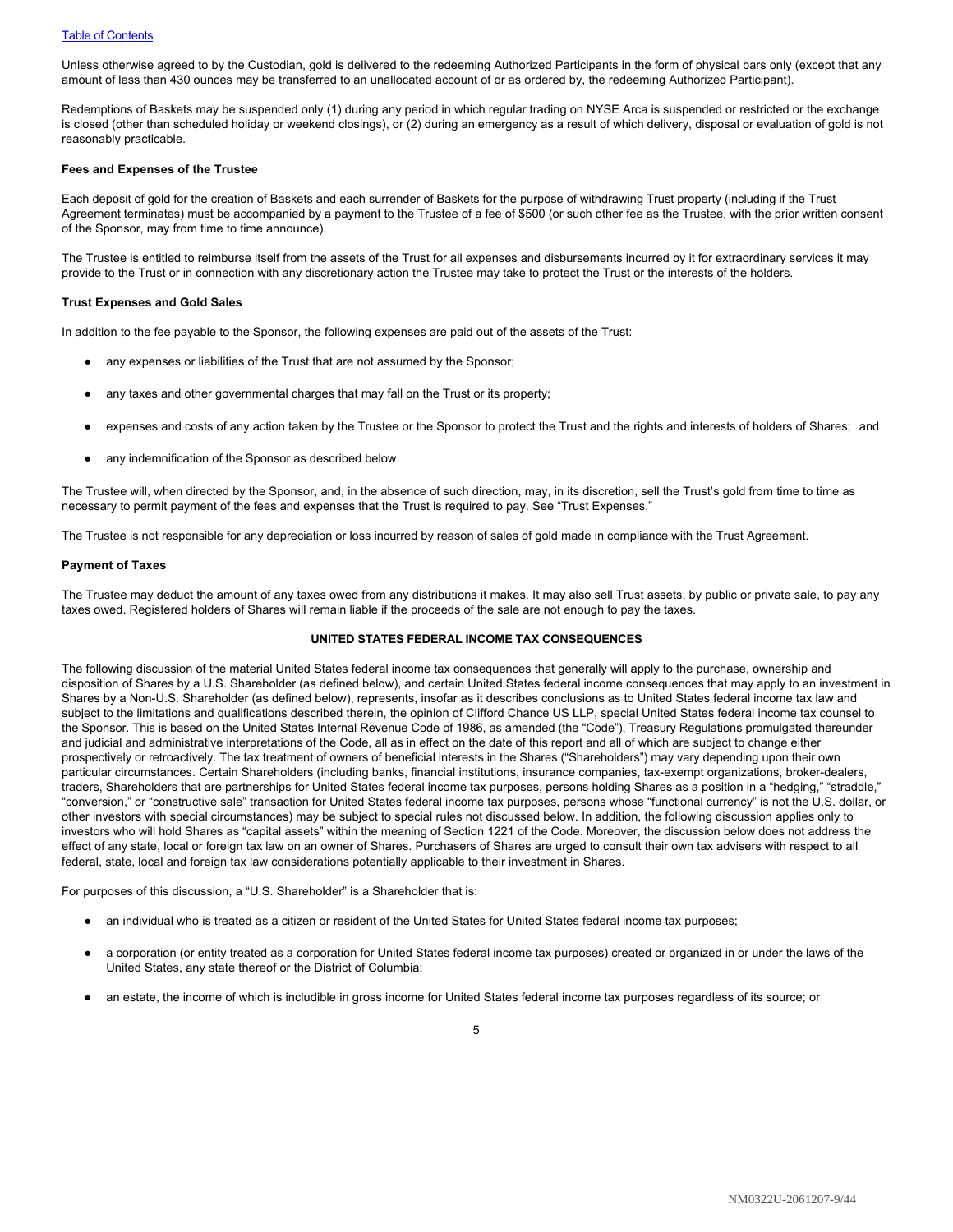a trust, if a court within the United States is able to exercise primary supervision over the administration of the trust and one or more United States persons have the authority to control all substantial decisions of the trust, or a trust that has made a valid election under applicable Treasury Regulations to be treated as a domestic trust.

A Shareholder that is not (1) a U.S. Shareholder as defined above or (2) a partnership for United States federal income tax purposes, is considered a "Non‑U.S. Shareholder" for purposes of this discussion.

# **Taxation of the Trust**

The Sponsor and the Trustee will treat the Trust as a grantor trust for United States federal income tax purposes. In the opinion of Clifford Chance US LLP, special United States federal income tax counsel to the Sponsor, the Trust will be classified as a grantor trust for United States federal income tax purposes. As a result, the Trust itself will not be subject to United States federal income tax. Instead, the Trust's income and expenses will flow through to the Shareholders, and the Trustee will report the Trust's income, gains, losses and deductions to the Internal Revenue Service ("IRS") on that basis. The opinion of Clifford Chance US LLP represents only its best legal judgment and is not binding on the IRS or any court. Accordingly, there can be no assurance that the IRS will agree with the conclusions of counsel's opinion and it is possible that the IRS or another tax authority could assert a position contrary to one or all of those conclusions and that a court could sustain that contrary position. Neither the Sponsor nor the Trustee will request a ruling from the IRS with respect to the classification of the Trust for United States federal income tax purposes. If the IRS were to assert successfully that the Trust is not classified as a grantor trust, the Trust would be classified as a partnership for United States federal income tax purposes, which may affect timing and other tax consequences to the Shareholders.

The following discussion assumes that the Trust will be classified as a grantor trust for United States federal income tax purposes.

# **Taxation of U.S. Shareholders**

Shareholders will be treated, for United States federal income tax purposes, as if they directly owned a pro rata share of the underlying assets held in the Trust. Shareholders also will be treated as if they directly received their respective pro rata shares of the Trust's income, if any, and as if they directly incurred their respective pro rata shares of the Trust's expenses. In the case of a Shareholder that purchases Shares for cash, its initial tax basis in its pro rata share of the assets held in the Trust at the time it acquires its Shares will be equal to its cost of acquiring the Shares. In the case of a Shareholder that acquires its Shares as part of a creation of a Basket, the delivery of gold to the Trust in exchange for the underlying gold represented by the Shares will not be a taxable event to the Shareholder, and the Shareholder's tax basis and holding period for the Shareholder's pro rata share of the gold held in the Trust will be the same as its tax basis and holding period for the gold delivered in exchange therefor. For purposes of this discussion, and unless stated otherwise, it is assumed that all of a Shareholder's Shares are acquired on the same date and at the same price per Share. Shareholders that hold multiple lots of Shares, or that are contemplating acquiring multiple lots of Shares, should consult their own tax advisers as to the determination of the tax basis and holding period for the underlying gold related to such Shares.

When the Trust sells gold, for example to pay expenses, a Shareholder will recognize gain or loss in an amount equal to the difference between (1) the Shareholder's pro rata share of the amount realized by the Trust upon the sale and (2) the Shareholder's tax basis for its pro rata share of the gold that was sold. A Shareholder's tax basis for its share of any gold sold by the Trust generally will be determined by multiplying the Shareholder's total basis for its share of all of the gold held in the Trust immediately prior to the sale, by a fraction the numerator of which is the amount of gold sold, and the denominator of which is the total amount of the gold held in the Trust immediately prior to the sale. After any such sale, a Shareholder's tax basis for its pro rata share of the gold remaining in the Trust will be equal to its tax basis for its share of the total amount of the gold held in the Trust immediately prior to the sale, less the portion of such basis allocable to its share of the gold that was sold. The delivery to the Trust of gold in specified denominations (e.g., COMEX gold in denominations of 100 ounces) and the subsequent delivery by the Trust of gold in different denominations (e.g., LBMA gold in denominations of 400 ounces) will not constitute a taxable event.

Upon a Shareholder's sale of some or all of its Shares, the Shareholder will be treated as having sold the portion of its pro rata share of the gold held in the Trust at the time of the sale that is attributable to the Shares sold. Accordingly, the Shareholder generally will recognize gain or loss on the sale in an amount equal to the difference between (1) the amount realized pursuant to the sale of the Shares and (2) the Shareholder's tax basis for the portion of its pro rata share of the gold held in the Trust at the time of sale that is attributable to the Shares sold, as determined in the manner described in the preceding paragraph.

A redemption of some or all of a Shareholder's Shares in exchange for the underlying gold represented by the Shares redeemed generally will not be a taxable event to the Shareholder. In addition, a Shareholder that acquires its Shares as part of a creation of a Basket by the delivery to the Trust of gold in specified denominations (e.g., COMEX gold in denominations of 100 ounces), the subsequent redemption of its Shares for gold delivered by the Trust in different denominations (e.g., LBMA gold in denominations of 400 ounces) will not constitute a taxable event, provided that the amount of gold received upon redemption contains the equivalent metallic content of the gold delivered upon creation, less amounts accrued or sold to pay the Trust's expenses and other charges. The Shareholder's tax basis for the gold received in the redemption generally will be the same as the Shareholder's tax basis for the portion of its pro rata share of the gold held in the Trust immediately prior to the redemption that is attributable to the Shares redeemed. The Shareholder's holding period with respect to the gold received should include the period during which the Shareholder held the Shares redeemed. A subsequent sale of the gold received by the Shareholder will be a taxable event.

After any sale or redemption of less than all of a Shareholder's Shares, the Shareholder's tax basis for its pro rata share of the gold held in the Trust immediately after such sale or redemption generally will be equal to its tax basis for its share of the total amount of the gold held in the Trust immediately prior to the sale or redemption, less the portion of such basis which is taken into account in determining the amount of gain or loss recognized by the Shareholder upon such sale or, in the case of a redemption, is treated as the basis of the gold received by the Shareholder in the redemption.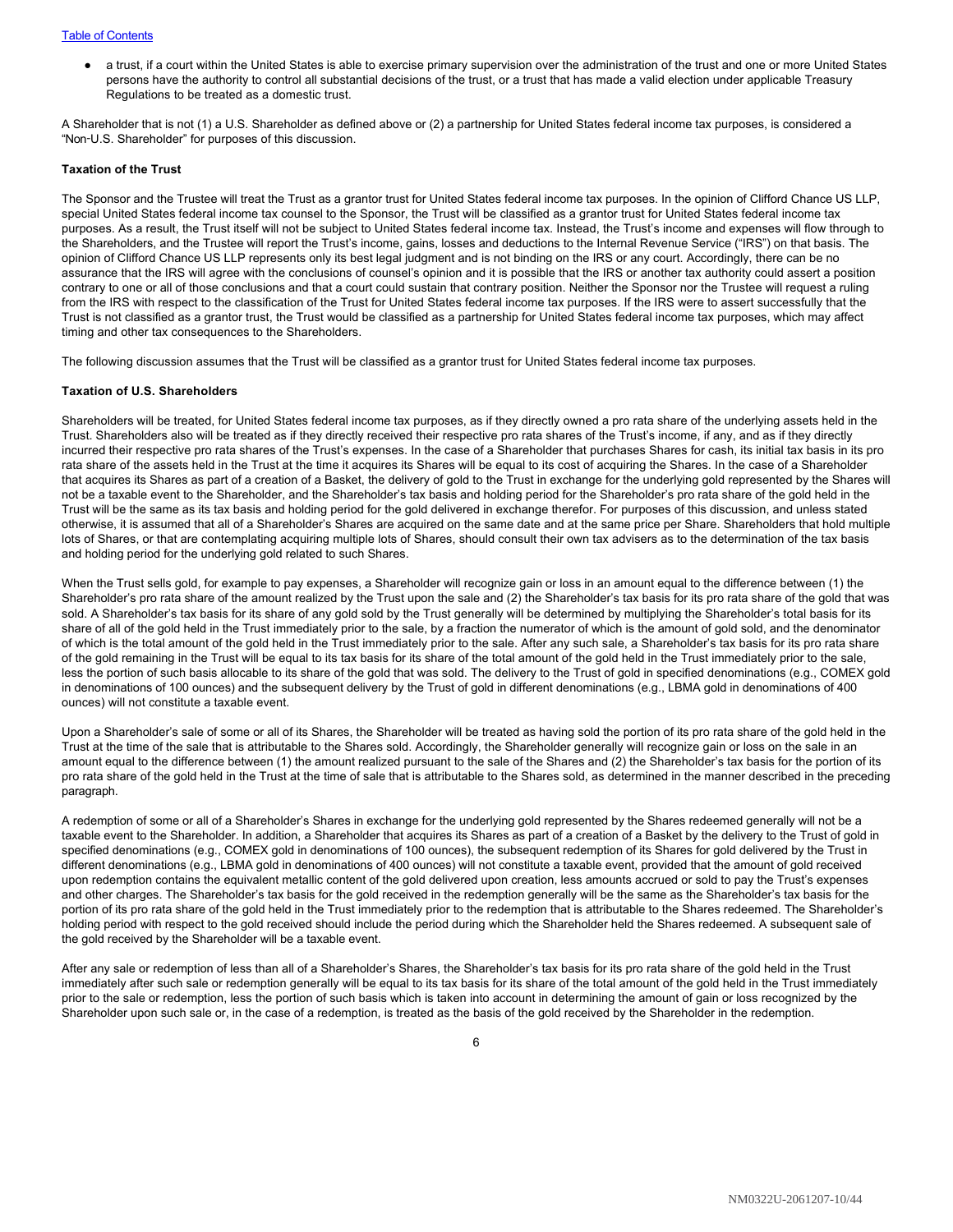#### **Maximum 28% Long-Term Capital Gains Tax Rate for U.S. Shareholders Who Are Individuals**

Under current law, gains recognized by individuals from the sale of "collectibles", including gold, held for more than one year are taxed at a maximum rate of 28%, rather than the current maximum 20% rate applicable to most other long-term capital gains. For these purposes, gain recognized by an individual upon the sale of an interest in a trust that holds collectibles is treated as gain recognized on the sale of collectibles, to the extent that the gain is attributable to unrealized appreciation in value of the collectibles held by the Trust. Therefore, any gain recognized by an individual U.S. Shareholder attributable to a sale of Shares held for more than one year, or attributable to the Trust's sale of any gold which the Shareholder is treated (through its ownership of Shares) as having held for more than one year, generally will be taxed at a maximum rate of 28%. The tax rates for capital gains recognized upon the sale of assets held by an individual U.S. Shareholder for one year or less or by a taxpayer other than an individual United States taxpayer are generally the same as those at which ordinary income is taxed.

#### **3.8% Tax on Net Investment Income**

Certain U.S. Shareholders who are individuals are required to pay a 3.8% tax on the lesser of the excess of their modified adjusted gross income over a threshold amount (\$250,000 for married persons filing jointly and \$200,000 for single taxpayers) or their "net investment income", which generally includes capital gains from the disposition of property. This tax is in addition to any capital gains taxes due on such investment income. A similar tax will apply to estates and trusts. U.S. Shareholders should consult their own tax advisers regarding the effect, if any, this law may have on their investment in the Shares.

#### **Brokerage Fees and Trust Expenses**

Any brokerage or other transaction fee incurred by a Shareholder in purchasing Shares will be treated as part of the Shareholder's tax basis in the underlying assets of the Trust. Similarly, any brokerage fee incurred by a Shareholder in selling Shares will reduce the amount realized by the Shareholder with respect to the sale.

Shareholders will be required to recognize the full amount of gain or loss upon a sale of gold by the Trust (as discussed above), even though some or all of the proceeds of such sale are used by the Trustee to pay Trust expenses. Shareholders may deduct their respective pro rata shares of each expense incurred by the Trust to the same extent as if they directly incurred the expense. Shareholders who are individuals, estates or trusts, or certain closely held corporations, however, may be subject to various limitations on their ability to use their allocable share of the Trust's deductions and losses. Prospective Shareholders should consult their own tax advisers regarding the United States federal income tax consequences of holding Shares in light of their particular circumstance.

#### **Investment by U.S. Tax-Exempt Shareholders**

Certain U.S. Shareholders ("U.S. Tax-Exempt Shareholders") are subject to United States federal income tax only on their unrelated business taxable income ("UBTI"). Unless they incur debt in order to purchase Shares, it is expected that U.S. Tax-Exempt Shareholders should not realize UBTI in respect of income or gains from the Shares. U.S. Tax-Exempt Shareholders should consult their own independent tax advisers regarding the United States federal income tax consequences of holding Shares in light of their particular circumstances.

#### **Investment by Regulated Investment Companies**

Mutual funds and other investment vehicles which are "regulated investment companies" within the meaning of Code Section 851 should consult with their tax advisers concerning (1) the likelihood that an investment in Shares, although they are a "security" within the meaning of the Investment Company Act, may be considered an investment in the underlying gold for purposes of Code Section 851(b) and (2) the extent to which an investment in Shares might nevertheless be consistent with preservation of their qualification under Code Section 851.

#### **Investment by Certain Retirement Plans**

Section 408(m) of the Code provides that the purchase of a "collectible" as an investment for an individual retirement account ("IRA"), or for a participant-directed account maintained under any plan that is tax-qualified under Section 401(a) of the Code, is treated as a taxable distribution from the account to the owner of the IRA, or to the participant for whom the plan account is maintained, of an amount equal to the cost to the account of acquiring the collectible. The Trust has received a private letter ruling from the IRS which provides that the purchase of Shares by an IRA or a participant-directed account maintained under a plan that is tax-qualified under Section 401(a) of the Code, will not constitute the acquisition of a collectible or be treated as resulting in a taxable distribution to the IRA owner or plan participant under Code Section 408(m). However, in the event any redemption of Shares results in the distribution of gold bullion to an IRA or a participant-directed account maintained under a plan that is tax-qualified under Section 401(a) of the Code, such distribution would constitute the acquisition of a collectible to the extent provided under Section 408(m) of the Code. See "ERISA and Related Considerations."

# **Taxation of Non-U.S. Shareholders**

A Non-U.S. Shareholder generally will not be subject to United States federal income tax with respect to gain recognized upon the sale or other disposition of Shares, or upon the sale of gold by the Trust, unless (1) the Non-U.S. Shareholder is an individual and is present in the United States for 183 days or more during the taxable year of the sale or other disposition, and the gain is treated as being from United States sources or (2) the gain is effectively connected with the conduct by the Non-U.S. Shareholder of a trade or business in the United States and certain other conditions are met.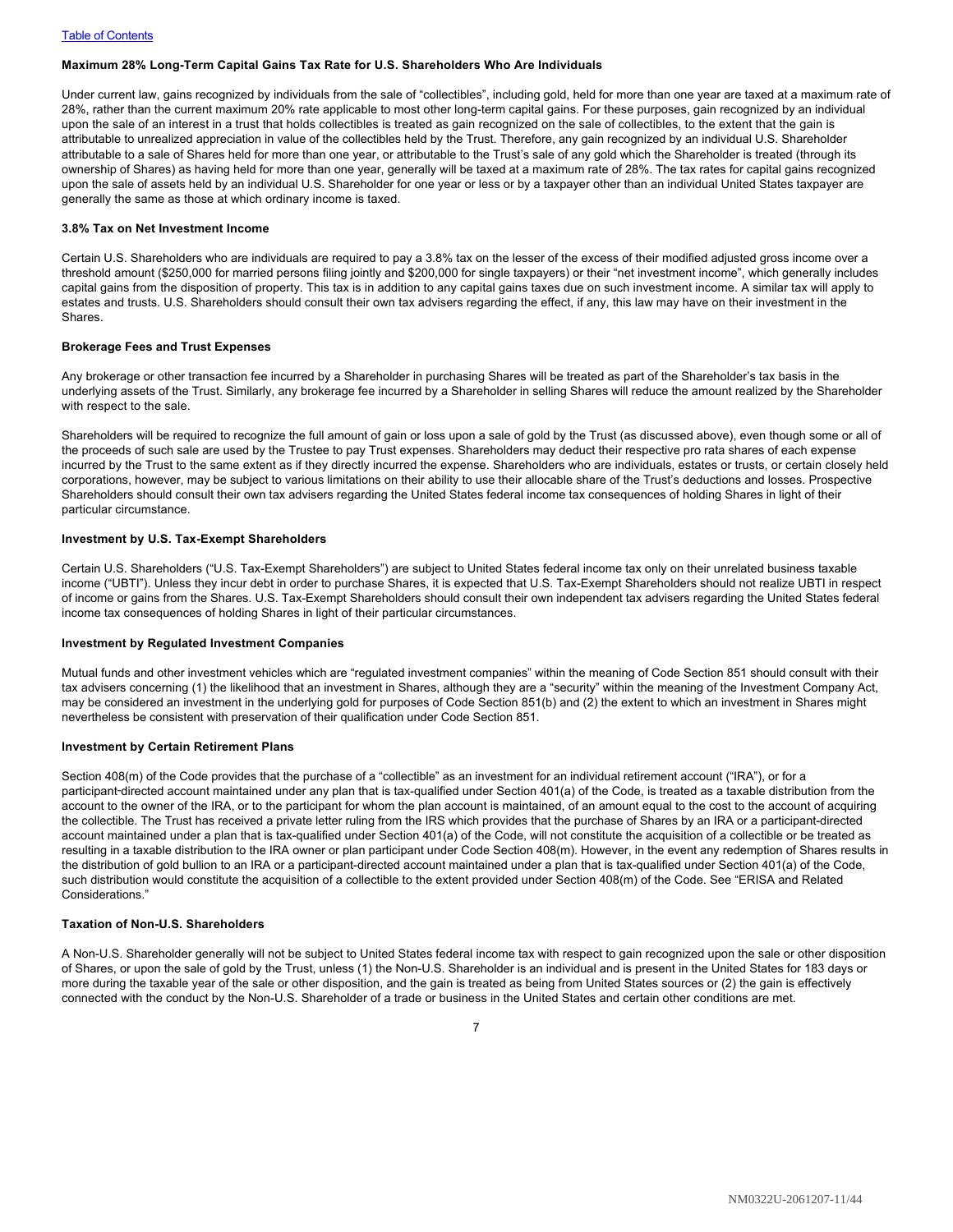#### **United States Information Reporting and Backup Withholding**

The Trustee will file certain information returns with the IRS, and provide certain tax-related information to Shareholders, in connection with the Trust. Each Shareholder will be provided with information regarding its allocable portion of the Trust's annual income (if any) and expenses. A U.S. Shareholder may be subject to United States backup withholding tax in certain circumstances unless it provides its taxpayer identification number and complies with certain certification procedures. Non-U.S. Shareholders may have to comply with certification procedures to establish that they are not a United States person in order to avoid the information reporting and backup withholding tax requirements.

The amount of any backup withholding will be allowed as a credit against a Shareholder's United States federal income tax liability and may entitle such a Shareholder to a refund, provided that the required information is furnished to the IRS in a timely manner.

#### **Taxation in Jurisdictions Other Than the United States**

Prospective purchasers of Shares that are based in or acting out of a jurisdiction other than the United States are advised to consult their own tax advisers as to the tax consequences, under the laws of such jurisdiction (or any other jurisdiction other than the United States to which they are subject), of their purchase, holding, sale and redemption of or any other dealing in Shares and, in particular, as to whether any value added tax, other consumption tax or transfer tax is payable in relation to such purchase, holding, sale, redemption or other dealing.

#### **ERISA AND RELATED CONSIDERATIONS**

The Employee Retirement Income Security Act of 1974 ("ERISA") and/or Section 4975 of the Code impose certain requirements on: (i) employee benefit plans and certain other plans and arrangements, including individual retirement accounts and annuities, Keogh plans and certain collective investment funds or insurance company general or separate accounts in which such plans or arrangements are invested, that are subject to Title I of ERISA and/or Section 4975 of the Code (collectively, "Plans"); and (ii) persons who are fiduciaries with respect to the investment of assets treated as "plan assets" within the meaning of U.S. Department of Labor ("DOL") regulation 29 C.F.R. § 2510.3-101, as modified by Section 3(42) of ERISA (the "Plan Assets Regulation"), of a Plan. Investments by Plans are subject to the fiduciary requirements and the applicability of prohibited transaction restrictions under ERISA and the Code.

"Governmental plans" within the meaning of Section 3(32) of ERISA, certain "church plans" within the meaning of Section 3(33) of ERISA and "non-U.S. plans" described in Section 4(b)(4) of ERISA, while not subject to the fiduciary responsibility and prohibited transaction provisions of Title I of ERISA or Section 4975 of the Code, may be subject to any federal, state, local, non-U.S. or other law or regulation that is substantially similar to the foregoing provisions of ERISA and the Code. Fiduciaries of any such plans are advised to consult with their counsel prior to an investment in the Shares.

In contemplating an investment of a portion of Plan assets in the Shares, the Plan fiduciary responsible for making such investment should carefully consider, taking into account the facts and circumstances of the Plan, the "Risk Factors" discussed below and whether such investment is consistent with its fiduciary responsibilities. The Plan fiduciary should consider, among other issues, whether: (1) the fiduciary has the authority to make the investment under the appropriate governing plan instrument; (2) the investment would constitute a direct or indirect non-exempt prohibited transaction with a "party in interest" or a "disqualified person" within the meaning of ERISA and Section 4975 of the Code respectively; (3) the investment is in accordance with the Plan's funding objectives; and (4) such investment is appropriate for the Plan under the general fiduciary standards of investment prudence and diversification, taking into account the overall investment policy of the Plan, the composition of the Plan's investment portfolio and the Plan's need for sufficient liquidity to pay benefits when due. When evaluating the prudence of an investment in the Shares, the Plan fiduciary should consider the DOL's regulation on investment duties, which can be found at 29 C.F.R. § 2550.404a-1.

It is intended that: (a) none of the Sponsor, the Trustee, the Custodian or any of their respective affiliates (the "Transaction Parties") has through this report and related materials provided any investment advice within the meaning of Section 3(21) of ERISA to the Plan in connection with the decision to purchase or acquire such Shares; and (b) the information provided in this report and related materials will not make a Transaction Party a fiduciary to the Plan.

#### <span id="page-11-0"></span>**Item 1A. Risk Factors.**

#### **Risks Related to Gold**

*Actual or perceived disruptions in the processes used to determine the LBMA Gold Price PM, or lack of confidence in that benchmark, may adversely affect the return on your investment in the Shares (if any).*

Because the objective of the Trust is to reflect the performance of the price of gold, any disruptions affecting the processes related to how the market determines the price of gold will have an effect on the value of the Shares.

The LBMA Gold Price AM and LBMA Gold Price PM are gold price benchmark mechanisms administered by IBA, an independent specialist benchmark administrator appointed by the LBMA. Twice daily during London business hours, IBA hosts an electronic auction consisting of one or more 30-second rounds.

Investors should keep in mind that electronic markets are not exempt from failures, as the experiences of the initial public offerings of Facebook and BATS Global Markets illustrate.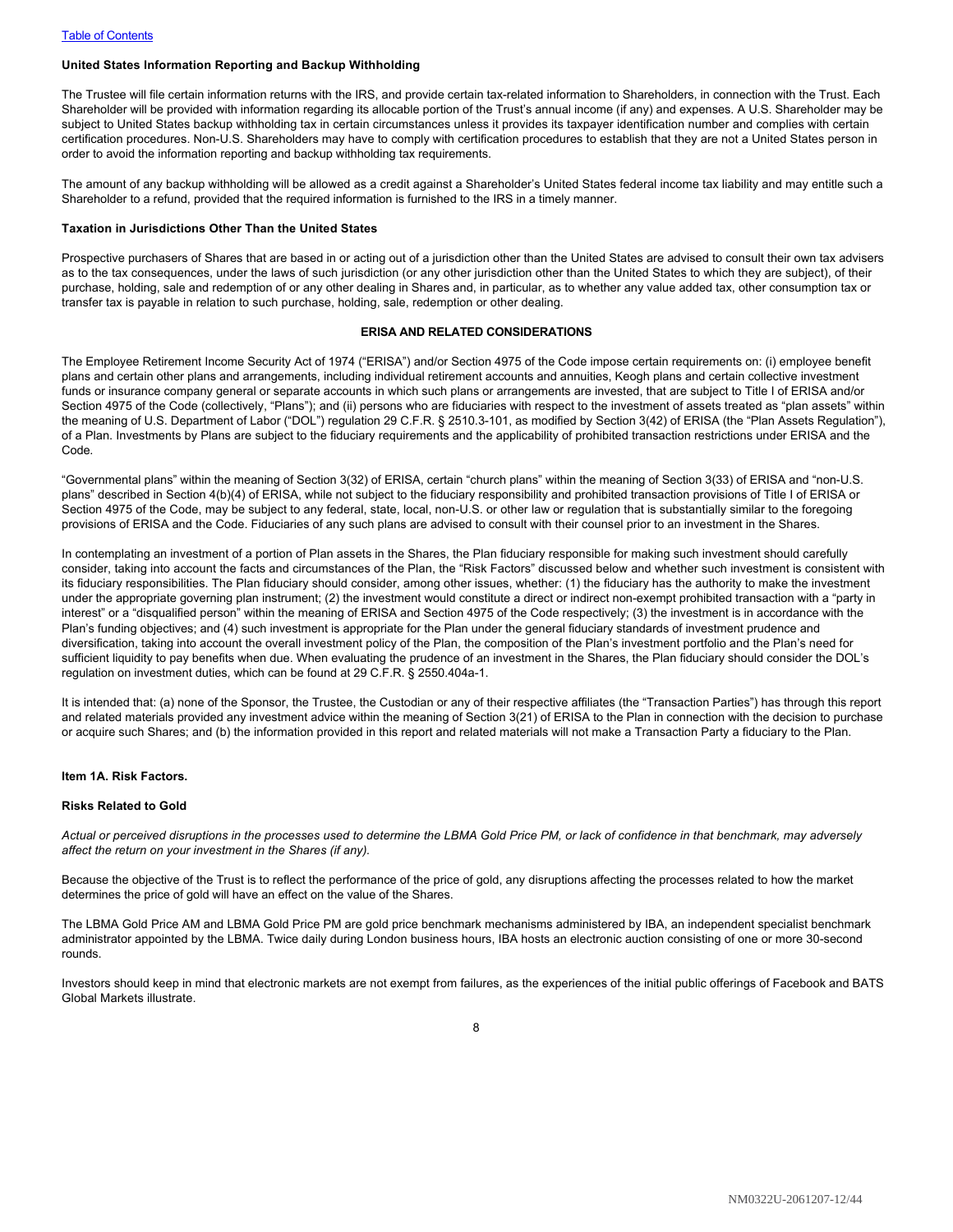As of the date of this filing, the LBMA Gold Price AM and LBMA Gold Price PM have been subjected to the test of actual trading markets for approximately six years. As with any innovation, it is possible that electronic failures or other unanticipated events may occur that could result in delays in the announcement of, or the inability of the system to produce, an LBMA Gold Price AM or LBMA Gold Price PM on any given day. In addition, if a perception were to develop that the LBMA Gold Price AM or LBMA Gold Price PM are vulnerable to manipulation attempts, or if the administrative proceedings surrounding the determination and publication of the LBMA Gold Price AM or LBMA Gold Price PM were seen as unfair, biased or otherwise compromised by the markets, the behavior of investors and traders in gold may change, and those changes may have an effect on the price of gold (and, consequently, the value of the Shares). In any of these circumstances, the intervention of extraneous events disruptive of the normal interaction of supply and demand of gold at any given time may result in distorted prices and losses on an investment in the Shares that, but for such extraneous events, might not have occurred.

Other effects of disruptions in the determination of the LBMA Gold Price AM or LBMA Gold Price PM or any inaccuracies in setting of the auction prices on the operations of the Trust include the potential for an incorrect valuation of the Trust's gold, an inaccurate computation of the Sponsor's fee, and the sales of gold to cover Trust expenses at prices that do not accurately reflect the fundamentals of the gold market. Each of these events could have an adverse effect on the value of the Shares. The operation of the auction process which determines the LBMA Gold Price is also dependent on the continued operation of the LBMA and the IBA and their applicable systems.

The LBMA Gold Price AM and LBMA Gold Price PM are regulated by the Financial Conduct Authority of the United Kingdom (the "FCA").

As of the date of this filing, the Sponsor has no reason to believe that the LBMA Gold Price PM will not fairly represent the price of the gold held by the Trust. Should this situation change, the Sponsor expects to use the powers granted by the Trust's governing documents to seek to replace the LBMA Gold Price PM with a more reliable indicator of the value of the Trust's gold. There is no assurance that such alternative value indicator will be identified, or that the process of changing from the LBMA Gold Price PM to a new benchmark price will not adversely affect the price of the Shares.

*Future governmental decisions may have significant impact on the price of gold, which may result in a significant decrease or increase in the value of the net assets and the net asset value of the Trust.*

Generally, gold prices reflect the supply and demand of available gold. Governmental decisions, such as the executive order issued by the President of the United States in 1933 requiring all persons in the United States to deliver gold to the Federal Reserve or the abandonment of the gold standard by the United States in 1971, have been viewed as having significant impact on the supply and demand of gold and the price of gold. Future governmental decisions may have an impact on the price of gold and may result in a significant decrease or increase in the value of the net assets and the net asset value of the Trust. Further regulations applicable to U.S. banks and non-U.S. bank entities operating in the United States with respect to their trading in physical commodities, such as precious metals, may further impact the price of gold in the United States.

*Because the Trust holds only gold, an investment in the Trust may be more volatile than an investment in a more broadly diversified portfolio.*

The Trust holds only gold. As a result, the Trust's holdings are not diversified. Accordingly, the Trust's net asset value may be more volatile than another investment vehicle with a more broadly diversified portfolio and may fluctuate substantially over short or long periods of time. Fluctuations in the price of gold are expected to have a direct impact on the value of the Shares.

An investment in the Trust may be deemed speculative and is not intended as a complete investment program. An investment in Shares should be considered only by persons financially able to maintain their investment and who can bear the risk of loss associated with an investment in the Trust. Investors should review closely the objective and strategy of the Trust and redemption rights, as discussed herein, and familiarize themselves with the risks associated with an investment in the Trust.

#### **Risks Related to the Shares**

*Because the Shares are created to reflect the price of the gold held by the Trust, the market price of the Shares will be as unpredictable as the price of gold has historically been. This creates the potential for losses, regardless of whether you hold Shares for a short-, mid- or long-term period.*

Shares are created to reflect, at any given time, the market price of gold owned by the Trust at that time less the Trust's expenses and liabilities. Because the value of Shares depends on the price of gold, it is subject to fluctuations similar to those affecting gold prices. The price of gold has fluctuated widely over the past several years. If gold markets continue to be characterized by the wide fluctuations that they have shown in the past several years, the price of the Shares will change widely and in an unpredictable manner. This exposes your investment in Shares to potential losses if you need to sell your Shares at a time when the price of gold is lower than it was when you made your investment in Shares. Even if you are able to hold Shares for the mid- or long-term, you may never realize a profit, because gold markets have historically experienced extended periods of flat or declining prices.

Following an investment in Shares, several factors may have the effect of causing a decline in the prices of gold and a corresponding decline in the price of Shares. Among them:

- large sales, including those by the official sector (government, central banks and related institutions), which own a significant portion of the aggregate world holdings. If one or more of these institutions decide to sell in amounts large enough to cause a decline in world gold prices, the price of the Shares will be adversely affected;
- a significant increase in gold hedging activity by gold producers. Should there be an increase in the level of hedge activity of gold producing companies, it could cause a decline in world gold prices, adversely affecting the price of the Shares;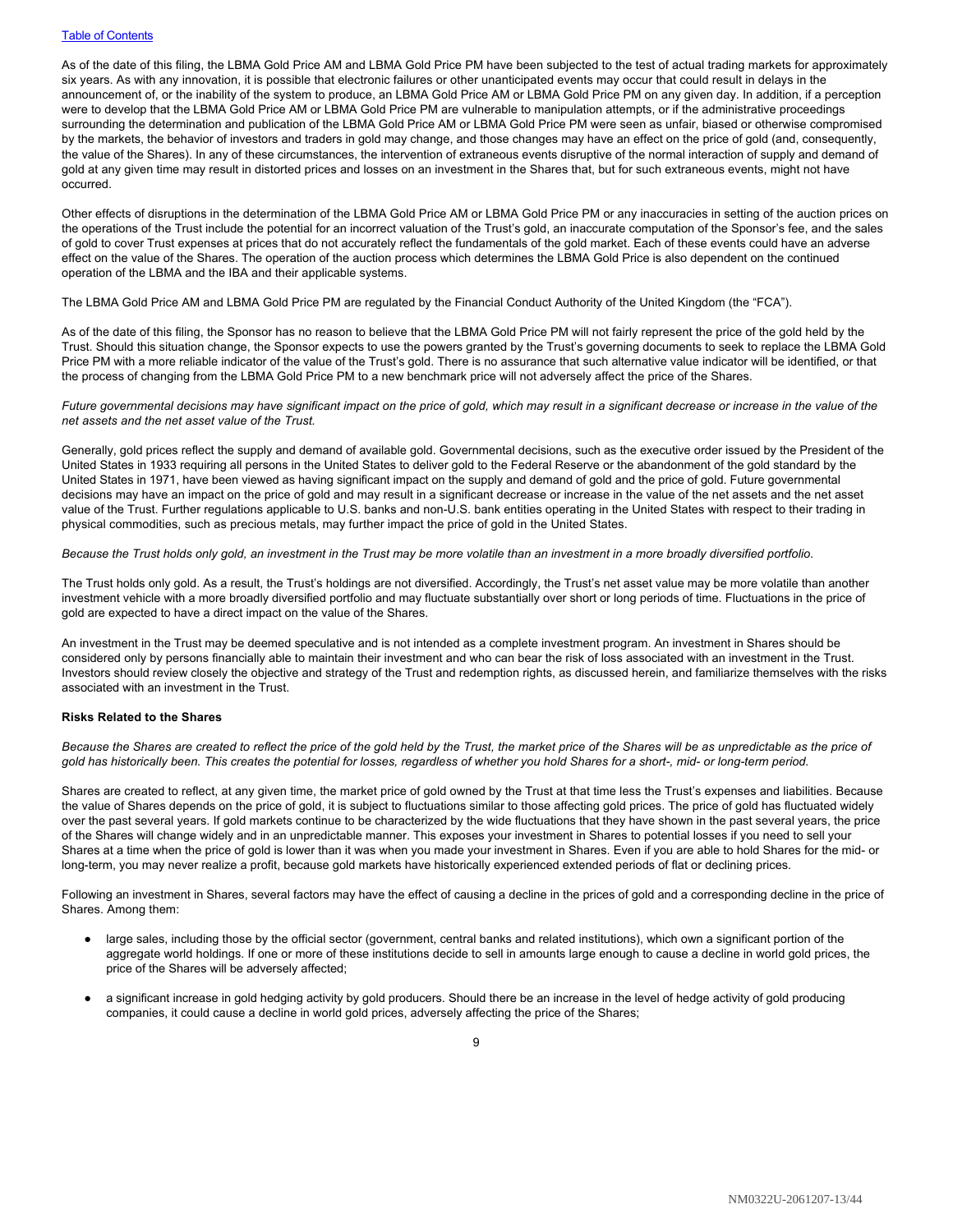#### **[Table of Contents](#page-3-0)**

- a significant change in the attitude of speculators and investors towards gold. Should the speculative community take a negative view towards gold, a decline in world gold prices could occur, negatively impacting the price of the Shares;
- global gold supply and demand, which is influenced by such factors as gold's uses in jewelry, technology and industrial applications, purchases made by investors in the form of bars, coins and other gold products, forward selling by gold producers, purchases made by gold producers to unwind gold hedge positions, central bank purchases and sales, and production and cost levels in major gold-producing countries such as China, South Africa, the United States and Australia;
- global or regional political, economic or financial events and situations, especially those unexpected in nature;
- investors' expectations with respect to the rate of inflation;
- interest rates:
- investment and trading activities of hedge funds and commodity funds;
- other economic variables such as income growth, economic output and monetary policies; and
- investor confidence.

Conversely, several factors may trigger a temporary increase in the price of gold prior to your investment in the Shares. If that is the case, you will be buying Shares at prices affected by the temporarily high prices of gold, and you may incur losses when the causes for the temporary increase disappear.

Investors should be aware that while gold is used to preserve wealth by investors around the world, there is no assurance that gold will maintain its long-term value in terms of future purchasing power. In the event the price of gold declines, the Sponsor expects the value of an investment in the Shares to decline proportionately.

Furthermore, although gold has been used as a portfolio diversifier due to its historically low-to-negative correlation with stocks and bonds, diversification does not ensure against, nor can it prevent against, risk of loss.

*The amount of gold represented by each Share will decrease over the life of the Trust due to the sales of gold necessary to pay the Sponsor's fee and other Trust expenses. Without increases in the price of gold sufficient to compensate for that decrease, the price of the Shares will also decline and you will lose money on your investment in Shares.*

Although the Sponsor has agreed to assume all organizational and certain ordinary administrative and marketing expenses incurred by the Trust, not all Trust expenses have been assumed by the Sponsor. For example, any taxes and other governmental charges that may be imposed on the Trust's property will not be paid by the Sponsor. As part of its agreement to assume some of the Trust's ordinary administrative expenses, the Sponsor has agreed to pay legal fees and expenses of the Trust not in excess of \$100,000 per annum. Effective January 31, 2022 the Sponsor has agreed to assume up to \$500,000 per annum in legal fees and expenses. Any legal fees and expenses in excess of the amount required under the Trust Agreement will be the responsibility of the Trust.

Because the Trust does not have any income, it needs to sell gold to cover the Sponsor's fee and expenses not assumed by the Sponsor. The Trust may also be subject to other liabilities (for example, as a result of litigation) that have also not been assumed by the Sponsor. The only source of funds to cover those liabilities will be sales of gold held by the Trust. Even if there are no expenses other than those assumed by the Sponsor, and there are no other liabilities of the Trust, the Trustee will still need to sell gold to pay the Sponsor's fee. The result of these sales is a decrease in the amount of gold represented by each Share. New deposits of gold, received in exchange for new Shares issued by the Trust, do not reverse this trend.

A decrease in the amount of gold represented by each Share results in a decrease in its price even if the price of gold has not changed. To retain the Share's original price, the price of gold has to increase. Without that increase, the lesser amount of gold represented by the Share will have a correspondingly lower price. If these increases do not occur, or are not sufficient to counter the lesser amount of gold represented by each Share, you will sustain losses on your investment in Shares.

An increase in the Trust expenses not assumed by the Sponsor, or the existence of unexpected liabilities affecting the Trust, will force the Trustee to sell larger amounts of gold, and will result in a more rapid decrease of the amount of gold represented by each Share and a corresponding decrease in its value.

*The Trust is a passive investment vehicle. The Trust is not actively managed and will be affected by a general decline in gold.*

The Trustee does not actively manage the gold held by the Trust. This means that the Trustee does not sell gold at times when its price is high, or acquire gold at low prices in the expectation of future price increases. It also means that the Trustee does not make use of any of the hedging techniques available to professional gold investors to attempt to reduce the risks of losses resulting from price decreases. Any losses sustained by the Trust will adversely affect the value of your Shares.

*The price received upon the sale of Shares may be less than the value of the gold represented by them.*

The result obtained by subtracting the Trust's expenses and liabilities on any day from the price of the gold owned by the Trust on that day is the net asset value of the Trust which, when divided by the number of Shares outstanding on that day, results in the NAV.

Shares may trade at, above or below their NAV. The NAV will fluctuate with changes in the market value of the Trust's assets. The trading prices of Shares will fluctuate in accordance with changes in their NAVs as well as market supply and demand. The amount of the discount or premium in the trading price relative to the NAV may be influenced by non-concurrent trading hours between the major gold markets and NYSE Arca. While the Shares will trade on NYSE Arca until 4:00 p.m. (New York time), liquidity in the market for gold will be reduced after the close of the major world gold markets, including London, Zurich and the COMEX in Chicago. As a result, during this time, trading spreads, and the resulting premium or discount on Shares, may widen.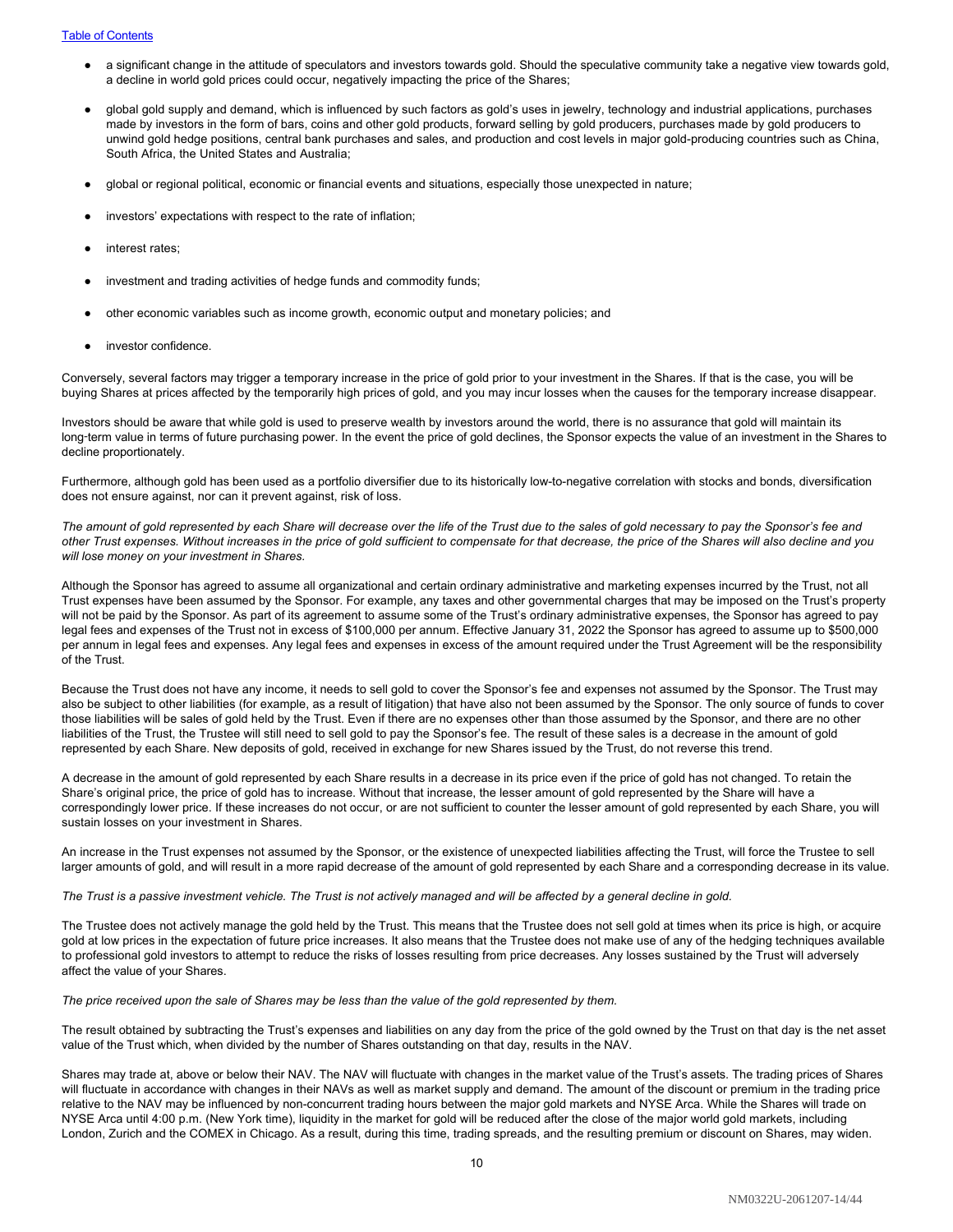#### **[Table of Contents](#page-3-0)**

*The costs inherent in buying or selling the Shares may detract significantly from investment results.*

Buying or selling the Shares on an exchange involves two types of costs that apply to all securities transactions effectuated on an exchange. When buying or selling Shares through a broker or other intermediary, you will likely incur a brokerage commission or other charges imposed by that broker or intermediary. In addition, you may incur the cost of the "spread," that is, the difference between what investors or market makers are willing to pay for the Shares (the "bid" price) and the price at which they are willing to sell the Shares (the "ask" price). Because of the costs inherent in buying or selling the Shares, frequent trading may detract significantly from investment results and an investment in the Shares may not be advisable for investors who anticipate regularly making small investments.

*An investment in the Shares may be adversely affected by competition from other methods of investing in gold.*

The Trust competes with other financial vehicles, including traditional debt and equity securities issued by companies in the gold industry and other securities backed by or linked to gold (including exchange-traded products), direct investments in gold and investment vehicles similar to the Trust. Market and financial conditions, and other conditions beyond the Sponsor's control, may make it more attractive to invest in other financial vehicles or to invest in gold directly, which could limit the market for the Shares and reduce the liquidity of the Shares.

*The liquidation of the Trust may occur at a time when the disposition of the Trust's gold will result in losses to investors in Shares.*

The Trust is designed to have a perpetual existence; however, if certain events occur, at any time, the Trustee will have to terminate the Trust. Upon termination of the Trust, the Trustee will sell gold in the amount necessary to cover all expenses of liquidation, and to pay any outstanding liabilities of the Trust. The remaining gold will be distributed among Authorized Participants surrendering Shares. Any gold remaining in the possession of the Trustee after 90 days will be sold by the Trustee pursuant to the Sponsor's direction, or, if the Sponsor does not provide any direction, as the Trustee determines, and the proceeds of the sale will be held by the Trustee until claimed by any remaining holders of Shares. Sales of gold in connection with the liquidation of the Trust at a time of low prices will likely result in losses, or adversely affect your gains, on your investment in Shares.

*The liquidity of the Shares may also be affected by the withdrawal from participation of Authorized Participants.*

In the event that one or more Authorized Participants that have substantial interests in Shares withdraw from participation, the liquidity of the Shares will likely decrease, which could adversely affect the market price of the Shares and result in your incurring a loss on your investment in Shares.

*There may be situations where an Authorized Participant is unable to redeem a Basket of Shares. To the extent the value of gold decreases, these delays may result in a decrease in the value of the gold the Authorized Participant will receive when the redemption occurs, as well as a reduction in liquidity for all Shareholders in the secondary market.*

Although Shares surrendered by Authorized Participants in Basket-size aggregations are redeemable in exchange for the underlying amount of gold, redemptions may be suspended during any period while regular trading on NYSE Arca is suspended or restricted, or in which an emergency exists that makes it reasonably impracticable to deliver, dispose of, or evaluate gold. If any of these events occurs at a time when an Authorized Participant intends to redeem Shares, and the price of gold decreases before such Authorized Participant is able again to surrender for redemption Baskets, such Authorized Participant will sustain a loss with respect to the amount that it would have been able to obtain in exchange for the gold received from the Trust upon the redemption of its Shares, had the redemption taken place when such Authorized Participant originally intended it to occur. As a consequence, Authorized Participants may reduce their trading in Shares during periods of suspension, decreasing the number of potential buyers of Shares in the secondary market and, therefore, decreasing the price a Shareholder may receive upon sale.

*The Trust is an "emerging growth company" and it cannot be certain if the reduced disclosure requirements applicable to emerging growth companies will make the Shares less attractive to investors.*

The Trust is an "emerging growth company" as defined in the JOBS Act. For as long as the Trust continues to be an emerging growth company it may choose to take advantage of certain exemptions from various reporting requirements applicable to other public companies but not to emerging public companies, which include, among other things:

- exemption from the auditor attestation requirements under Section 404(b) of the Sarbanes-Oxley Act;
- reduced disclosure obligations regarding executive compensation in the Trust's periodic reports and audited financial statements in this prospectus;
- exemptions from the requirements of holding advisory "say-on-pay" votes on executive compensation and shareholder advisory votes on "golden parachute" compensation; and
- exemption from any rules requiring mandatory audit firm rotation and auditor discussion and analysis and, unless otherwise determined by the SEC, any new audit rules adopted by the Public Company Accounting Oversight Board.

The Trust could be an emerging growth company until the last day of the fiscal year following the fifth anniversary after its initial public offering, or until the earliest of (1) the last day of the fiscal year in which it has annual gross revenue of \$1.07 billion or more, (2) the date on which it has, during the previous three year period, issued more than \$1 billion in non-convertible debt or (3) the date on which it is deemed to be a large accelerated filer under the federal securities laws. The Trust will qualify as a large accelerated filer as of the first day of the first fiscal year after it has (A) more than \$700 million in outstanding equity held by nonaffiliates, (B) been public for at least 12 months and (C) filed at least one annual report on Form 10-K.

Under the JOBS Act, emerging growth companies are also permitted to elect to delay adoption of new or revised accounting standards until companies that are not subject to periodic reporting obligations are required to comply, if such accounting standards apply to non-reporting companies. However, the Trust has chosen to opt out of this extended transition period for complying with new or revised accounting standards. Section 107 of the JOBS Act provides that the decision to opt out of the extended transition period for complying with new or revised accounting standards is irrevocable.

The Trust cannot predict if investors will find an investment in the Trust less attractive if it relies on these exemptions.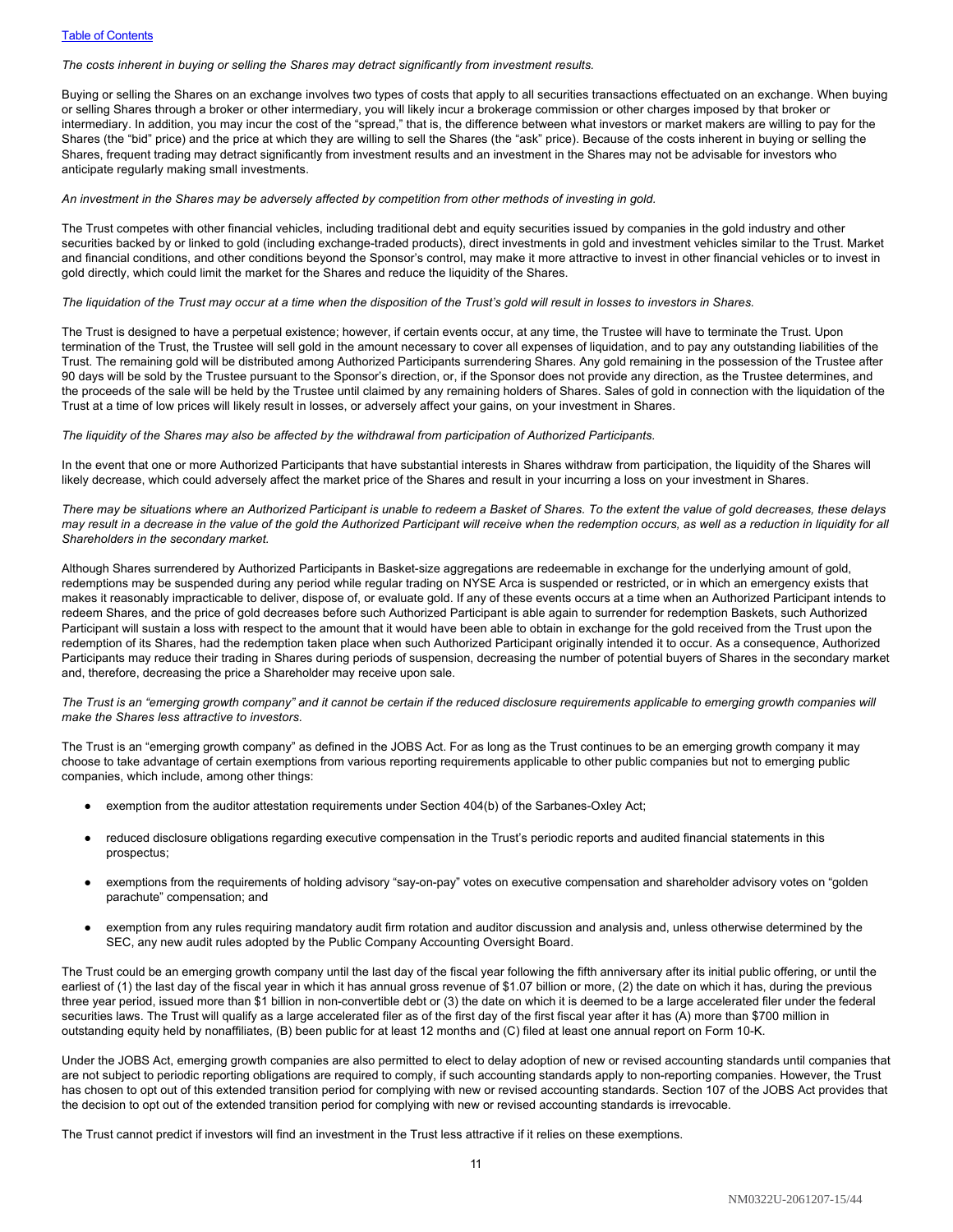*Authorized Participants with large holdings may choose to terminate the Trust.*

Holders of 75% of the Shares have the power to terminate the Trust. This power may be exercised by a relatively small number of holders. If it is so exercised, investors who wished to continue to invest in gold through the vehicle of the Trust will have to find another vehicle, and may not be able to find another vehicle that offers the same features as the Trust.

*The lack of an active trading market for the Shares may result in losses on your investment at the time of disposition of your Shares.*

Although Shares are listed for trading on NYSE Arca, you should not assume that an active trading market for the Shares will be maintained. If you need to sell your Shares at a time when no active market for them exists, such lack of an active market will most likely adversely affect the price you receive for your Shares (assuming you are able to sell them).

*If the process of creation and redemption of Baskets encounters any unanticipated difficulties, the possibility for arbitrage transactions by Authorized Participants intended to keep the price of the Shares closely linked to the price of gold may not exist and, as a result, the price of the Shares may fall or otherwise diverge from NAV.*

If the processes of creation and redemption of Shares (which depend on timely transfers of gold to and by the Custodian) encounter any unanticipated difficulties, potential market participants, such as the Authorized Participants and their customers, who would otherwise be willing to purchase or redeem Baskets to take advantage of any arbitrage opportunity arising from discrepancies between the price of the Shares and the price of the underlying gold may not take the risk that, as a result of those difficulties, they may not be able to realize the profit they expect. If this is the case, the liquidity of the Shares may decline and the price of the Shares may fluctuate independently of the price of gold and may fall or otherwise diverge from NAV. Furthermore, in the event that the London market for physical gold should become relatively illiquid and thereby materially restrict opportunities for arbitraging by delivering gold in return for Baskets, the price of Shares may diverge from the value of physical gold.

*As an owner of Shares, you will not have the rights normally associated with ownership of other types of shares.*

Shares are not entitled to the same rights as shares issued by a corporation. By acquiring Shares, you are not acquiring the right to elect directors, to receive dividends, to vote on certain matters regarding the issuer of your Shares or to take other actions normally associated with the ownership of shares.

*As an owner of Shares, you will not have the protections normally associated with ownership of shares in an investment company registered under the Investment Company Act, or the protections afforded by the CEA.*

The Trust is not registered as an investment company and is not required to be registered under the Investment Company Act. Consequently, the owners of Shares do not have the protections under the Investment Company Act provided to investors in registered investment companies. For example, the provisions of the Investment Company Act that limit transactions with affiliates, prohibit the suspension of redemptions (except under certain limited circumstances) or limit sales loads, among others, do not apply to the Trust.

The Trust does not hold or trade in commodity futures contracts or any other instruments regulated by the CEA, as administered by the CFTC. Furthermore, the Trust is not a commodity pool for purposes of the CEA. Consequently, the Trustee and the Sponsor are not subject to registration as commodity pool operators with respect to the Trust. The owners of Shares do not receive the CEA disclosure document and certified annual report required to be delivered by the registered commodity pool operator with respect to a commodity pool, and the owners of Shares do not have the regulatory protections provided to investors in commodity pools operated by registered commodity pool operators.

*The value of the Shares will be adversely affected if the Trust is required to indemnify the Sponsor or the Custodian as contemplated in the Trust Agreement and the Custodian Agreement.*

Under the Trust Agreement, the Sponsor has a right to be indemnified from the Trust for any liability or expense it incurs without negligence, bad faith or willful misconduct on its part. Similarly, the Custodian Agreement provides for indemnification of the Custodian by the Trust, under certain circumstances. This means that it may be necessary to sell assets of the Trust in order to cover losses or liability suffered by the Sponsor or the Custodian. Any sale of that kind would reduce the net asset value of the Trust and the value of the Shares*.*

#### **Risks Related to the Trust and Its Operations**

# *The Trust is exposed to various operational risks.*

The Trust is exposed to various operational risks, including human error, information technology failures and failure to comply with formal procedures intended to mitigate these risks, and is particularly dependent on electronic means of communicating, record-keeping and otherwise conducting business. In addition, the Trust generally exculpates, and in some cases indemnifies, its service providers and agents with respect to losses arising from unforeseen circumstances and events, which may include the interruption, suspension or restriction of trading on or the closure of NYSE Arca, power or other mechanical or technological failures or interruptions, computer viruses, communications disruptions, work stoppages, natural disasters, fire, war, terrorism, riots, rebellions or other circumstances beyond the control of the Trust or its service providers and agents. Accordingly, the Trust generally bears the risk of loss with respect to these unforeseen circumstances and events to the extent relating to the Trust or the Shares, which may limit or prevent the Trust from generating returns corresponding to those of the Index or otherwise expose it to loss.

Although it is generally expected that the Trust's direct service providers and agents will have disaster recovery or similar programs or safeguards in place to mitigate the effect of such unforeseen circumstances and events, there can be no assurance that these safeguards are in place for all parties whose activities may affect the performance of the Trust, or that these safeguards, even if implemented, will be successful in preventing losses associated with such unforeseen circumstances and events. Nor can there be any assurance that the systems and applications on which the Trust relies will continue to operate as intended. In addition to potentially causing performance failures at, or direct losses to, the Trust, any such unforeseen circumstances and events or operational failures may further distract the service providers, agents or personnel on which the Trust relies, reducing their ability to conduct the activities on which the Trust is dependent. These risks cannot be fully mitigated or prevented, and further efforts or expenditures to do so may not be cost‑effective, whether due to reduced benefits from implementing additional or redundant safeguards or due to increases in associated maintenance requirements and other expenses that may make it more costly for the Trust to operate in more typical circumstances.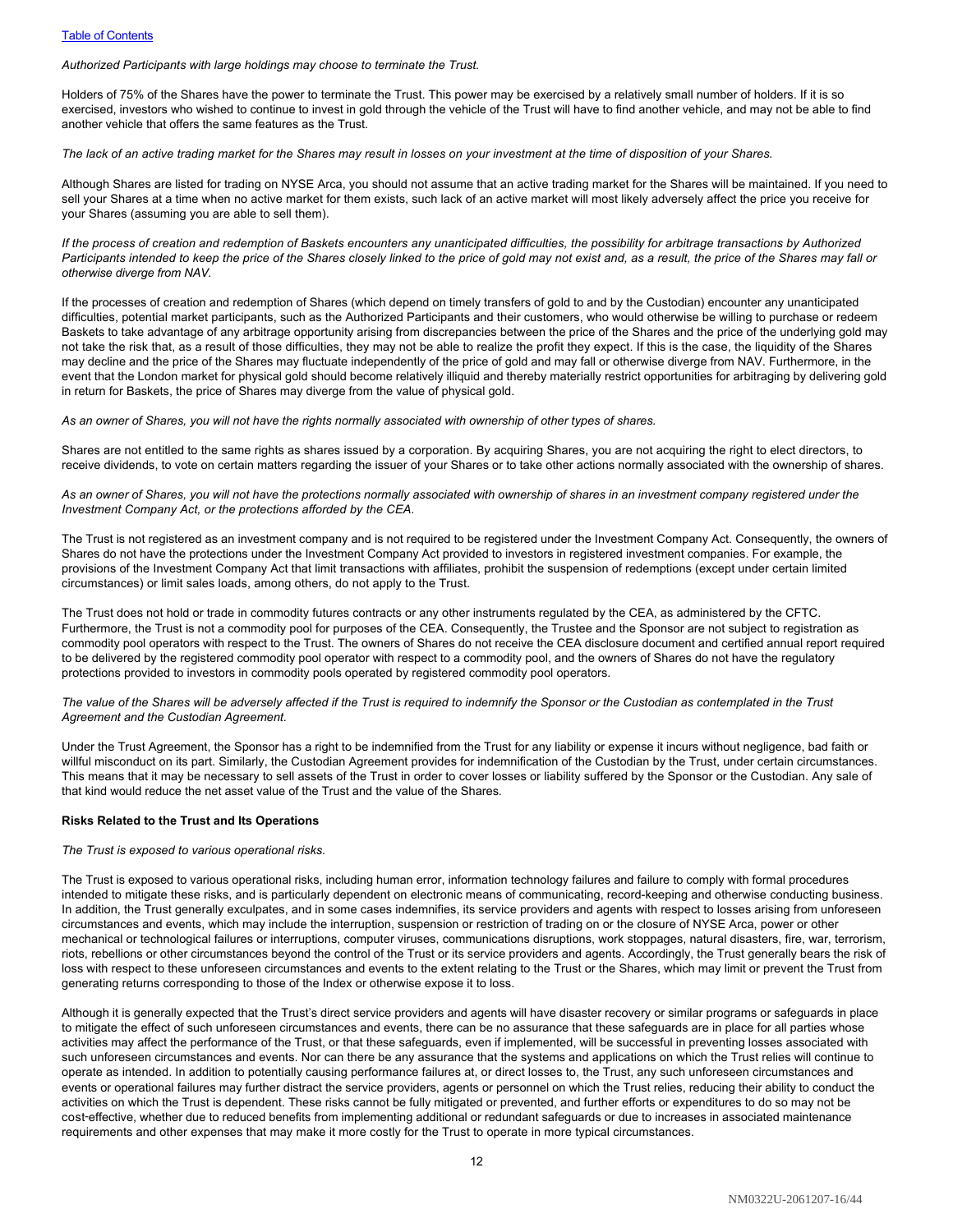*The Trust may be negatively impacted by the effects of the spread of illnesses or other public health emergencies on the global economy and the markets and service providers relevant to the performance of the Trust.*

An outbreak of infectious respiratory illness caused by a novel coronavirus known as COVID-19 was first detected in China in December 2019 and has now been spread globally. This outbreak has resulted in travel restrictions, closed international borders, enhanced health screenings at ports of entry and elsewhere, disruption of and delays in healthcare service preparation and delivery, prolonged quarantines, event cancellations, supply chain disruptions, and lower consumer demand, layoffs, defaults and other significant economic impacts, as well as general concern and uncertainty. The impact of this outbreak has adversely affected the economies of many nations and the entire global economy and may impact individual issuers and capital markets in ways that cannot necessarily be foreseen. Other infectious illness outbreaks that may arise in the future could have similar impacts. Public health crises caused by the outbreak may exacerbate other pre-existing political, social and economic risks in certain countries or globally.

The COVID-19 outbreak may continue to have serious negative effects on social, economic and financial systems, including significant uncertainty and volatility in the financial markets. For instance, the suspension of operations of mines, refineries and vaults that extract, produce or store gold, restrictions on travel that delay or prevent the transportation of gold, and an increase in demand for gold may disrupt supply chains for gold, which could cause secondary market spreads to widen and compromise our ability to settle transactions on time. Any inability of the Trust to issue or redeem Shares or the Custodian or any sub-custodian to receive or deliver gold as a result of the outbreak will negatively affect the Trust's operations.

The duration of the outbreak and its effects cannot be determined with certainty. A prolonged outbreak could result in an increase of the costs of the Trust, affect liquidity in the market for gold as well as the correlation between the price of the Shares and the net asset value of the Trust, any of which could adversely affect the value of your Shares. In addition, the outbreak could also impair the information technology and other operational systems upon which the Trust's service providers, including the Sponsor, the Trustee and the Custodian, rely, and could otherwise disrupt the ability of employees of the Trust's service providers to perform essential tasks on behalf of the Trust. Governmental and quasi-governmental authorities and regulators throughout the world have in the past responded to major economic disruptions with a variety of fiscal and monetary policy changes, including, but not limited to, direct capital infusions into companies, new monetary programs and lower interest rates. An unexpected or quick reversal of these policies, or the ineffectiveness of these policies, is likely to increase volatility in the market for gold, which could adversely affect the price of the Shares.

Further, the outbreak could interfere with or prevent the operation of the electronic auction hosted by IBA to determine the LBMA Gold Price, which the Trustee uses to value the gold held by the Trust and calculate the net asset value of the Trust. The outbreak could also cause the closure of futures exchanges, which could eliminate the ability of Authorized Participants to hedge purchases of Baskets, increasing trading costs of Shares and resulting in a sustained premium or discount in the Shares. Each of these outcomes would negatively impact the Trust.

*The Trust relies on the information and technology systems of the Custodian, the Trustee and, to a lesser degree, the Sponsor, which could be adversely affected by information systems interruptions, cybersecurity attacks or other disruptions which could have a material adverse effect on our record keeping and operations.*

The Custodian, the Trustee and, to a lesser degree, the Sponsor, depend upon information technology infrastructure, including network, hardware and software systems to conduct their business as it relates to the Trust. A cybersecurity incident, or a failure to protect their computer systems, networks and information against cybersecurity threats, could result in loss or unintended disclosure of information or loss or theft of the Trust assets, and could adversely impact the ability of the Trust's service providers to conduct their business, including their business on behalf of the Trust. Despite implementation of network and other cybersecurity measures, these security measures may not be adequate to protect against all cybersecurity threats.

*The Sponsor and its affiliates manage other accounts, funds or trusts, including those that invest in gold bullion or other precious metals, and conflicts of interest may occur, which may reduce the value of the net assets of the Trust, the NAV and the trading price of the Shares.*

The Sponsor or its affiliates and associates currently engage in, and may in the future engage, in the promotion, management or investment management of other accounts, funds or trusts that invest primarily in gold bullion or other precious metals. Although officers and professional staff of the Sponsor's management intend to devote as much time to the Trust as is deemed appropriate to perform their duties, the Sponsor's management may allocate their time and services among the Trust and the other accounts, funds or trusts. The Sponsor will provide any such services to the Trust on terms not less favorable to the Trust than would be available from a non-affiliated party.

*The Sponsor and the Trustee may agree to amend the Trust Agreement without the consent of the Shareholders.*

The Sponsor and the Trustee may agree to amend the Trust Agreement, including to increase the Sponsor's Fee, without Shareholder consent. The Sponsor shall determine the contents and manner of delivery of any notice of any Trust Agreement amendment. If an amendment imposes new fees and charges or increases existing fees or charges, including the Sponsor's Fee (except for taxes and other governmental charges, registration fees or other such expenses), or prejudices a substantial right of Shareholders, it will become effective for outstanding Shares 30 days after notice of such amendment is given to registered owners. Shareholders that are not registered owners (which most shareholders will not be) may not receive specific notice of a fee increase other than through an amendment to the prospectus. Moreover, at the time an amendment becomes effective, by continuing to hold Shares, Shareholders are deemed to agree to the amendment and to be bound by the Trust Agreement as amended without specific agreement to such increase (other than through the "negative consent" procedure described above).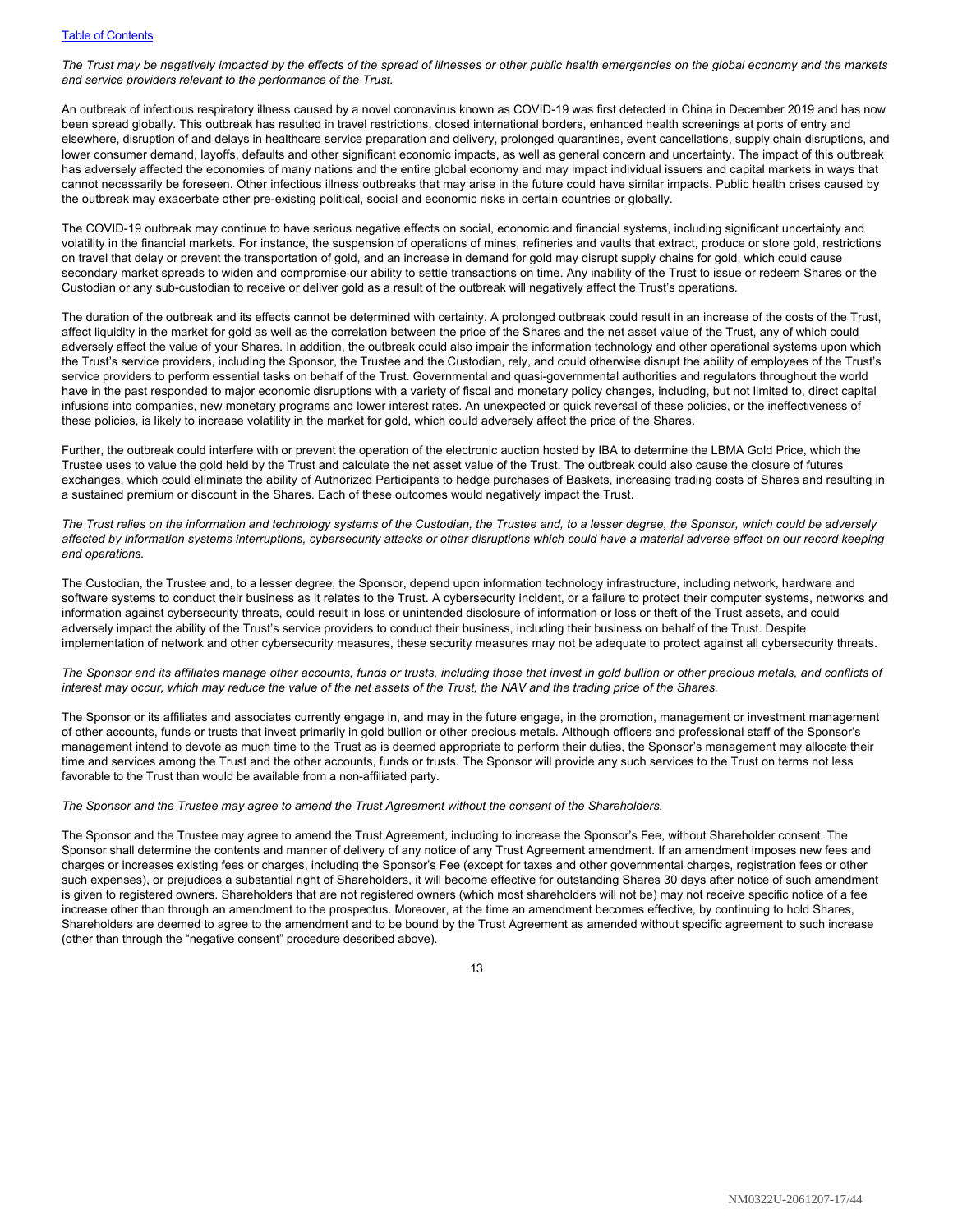# **Risks Related to the Custody of Gold**

*The gold bullion custody operations of the Custodian are not subject to specific governmental regulatory supervision.*

The Custodian is responsible for the safekeeping of the Trust's gold bullion and also facilitates the transfer of gold bullion into and out of the Trust. Although the Custodian is a market maker, clearer and approved weigher under the rules of the LBMA (which sets out good practices for participants in the bullion market), the LBMA is not an official or governmental regulatory body. Furthermore, although the Custodian is generally regulated in the UK by the Prudential Regulation Authority and the FCA, such regulations do not directly cover the Custodian's gold bullion custody operations in the UK. Accordingly, the Trust is dependent on the Custodian to comply with the best practices of the LBMA and to implement satisfactory internal controls for its gold bullion custody operations in order to keep the Trust's gold bullion secure.

*The value of the Shares will be adversely affected if gold owned by the Trust is lost or damaged in circumstances in which the Trust is not in a position to recover the corresponding loss.*

The Custodian is responsible to the Trust for loss or damage to the Trust's gold only under limited circumstances. The Custodian Agreement contemplates that the Custodian will be responsible to the Trust only if it acts with negligence, fraud or in willful default of its obligations under the Custodian Agreement. In addition, the Custodian has agreed to indemnify the Trust for any loss or liability directly resulting from a breach of the Custodian's covenants, agreements, representations and warranties in the Custodian Agreement, a failure of the Custodian to act in accordance with the Trustee's instructions or any physical loss, destruction or damage to the gold held for the Trust's account, except for losses due to nuclear accidents, terrorism, riots, acts of God, insurrections, strikes and similar causes beyond the control of the Custodian for which the Custodian will not be responsible to the Trust. The Custodian has no obligation to replace any gold lost under circumstances for which the Custodian is liable to the Trust. The Custodian's liability to the Trust, if any, will be limited to the value of any gold lost, or the amount of any balance held on an unallocated basis, at the time of the Custodian's negligence, fraud or willful default, or at the time of the act or omission giving rise to the claim for indemnification.

In addition, because the Custodian Agreement is governed by English law, any rights which the holders of the Shares may have against the Custodian will be different from, and may be more limited than, those that could have been available to them under the laws of a different jurisdiction. The choice of English law to govern the Custodian Agreement, however, is not expected to affect any rights that the holders of the Shares may have against the Trust or the Trustee.

Any loss of gold owned by the Trust will result in a corresponding loss in the NAV and it is reasonable to expect that such loss will also result in a decrease in the value at which the Shares are traded on NYSE Arca.

*Although the relationship between the Custodian and the Trustee concerning the Trust's allocated gold is expressly governed by English law, a court hearing any legal dispute concerning that arrangement may disregard that choice of law and apply U.S. law, in which case the ability of the Trust to seek legal redress against the Custodian may be limited.*

The obligations of the Custodian under the Custodian Agreements are governed by English law. The Trust is a New York common law trust. Any U.S., New York or other court situated in the United States may have difficulty interpreting English law (which, insofar as it relates to custody arrangements, is largely derived from court rulings rather than statute), LBMA rules or the customs and practices in the London custody market. It may be difficult or impossible for the Trust to sue the Custodian in a U.S., New York or other court situated in the United States. In addition, it may be difficult, time consuming and/or expensive for the Trust to enforce in a foreign court a judgment rendered by a U.S., New York or other court situated in the United States.

*Shareholders and Authorized Participants lack the right under the Custodian Agreement to assert claims directly against the Custodian, which significantly limits their options for recourse.*

Neither the Shareholders nor any Authorized Participant have a right under the Custodian Agreement to assert a claim of the Trustee against the Custodian. Claims under the Custodian Agreement may only be asserted by the Trustee on behalf of the Trust.

*Gold transferred to the Trust in connection with the creation of Baskets may not be of the quality required under the Trust Agreement. The Trust will sustain a loss if the Trustee inadvertently issues Shares in exchange for gold of inferior quality and that loss will adversely affect the value of all existing Shares.*

The procedures agreed to with the Custodian contemplate that the Custodian must undertake certain tasks in connection with the inspection of gold delivered by Authorized Participants in exchange for Baskets. The Custodian's inspection includes review of the corresponding bar list to ensure that it accurately describes the weight, fineness, refiner marks and bar numbers appearing on the gold bars, but does not include any chemical or other tests designed to verify that the gold received does, in fact, meet the purity requirements referred to in the Trust Agreement. Accordingly, such inspection procedures may not prevent the deposit of gold that fails to meet these purity standards. Each Authorized Participant that deposits gold in the Trust is liable to the Trust if that gold does not meet the requirements of the Trust Agreement. The Custodian will not be responsible or liable to the Trust or to any investor in the event any gold otherwise properly inspected by it does not meet the purity requirements contained in the Trust Agreement. To the extent that Baskets are issued in exchange for gold of inferior quality and the Trust is not able to recover damages from the Authorized Participant that deposited that gold, the total value of the assets of the Trust will be adversely affected and, with it, the NAV. In these circumstances, it is reasonable to expect that the value at which the Shares trade on NYSE Arca will also be adversely affected.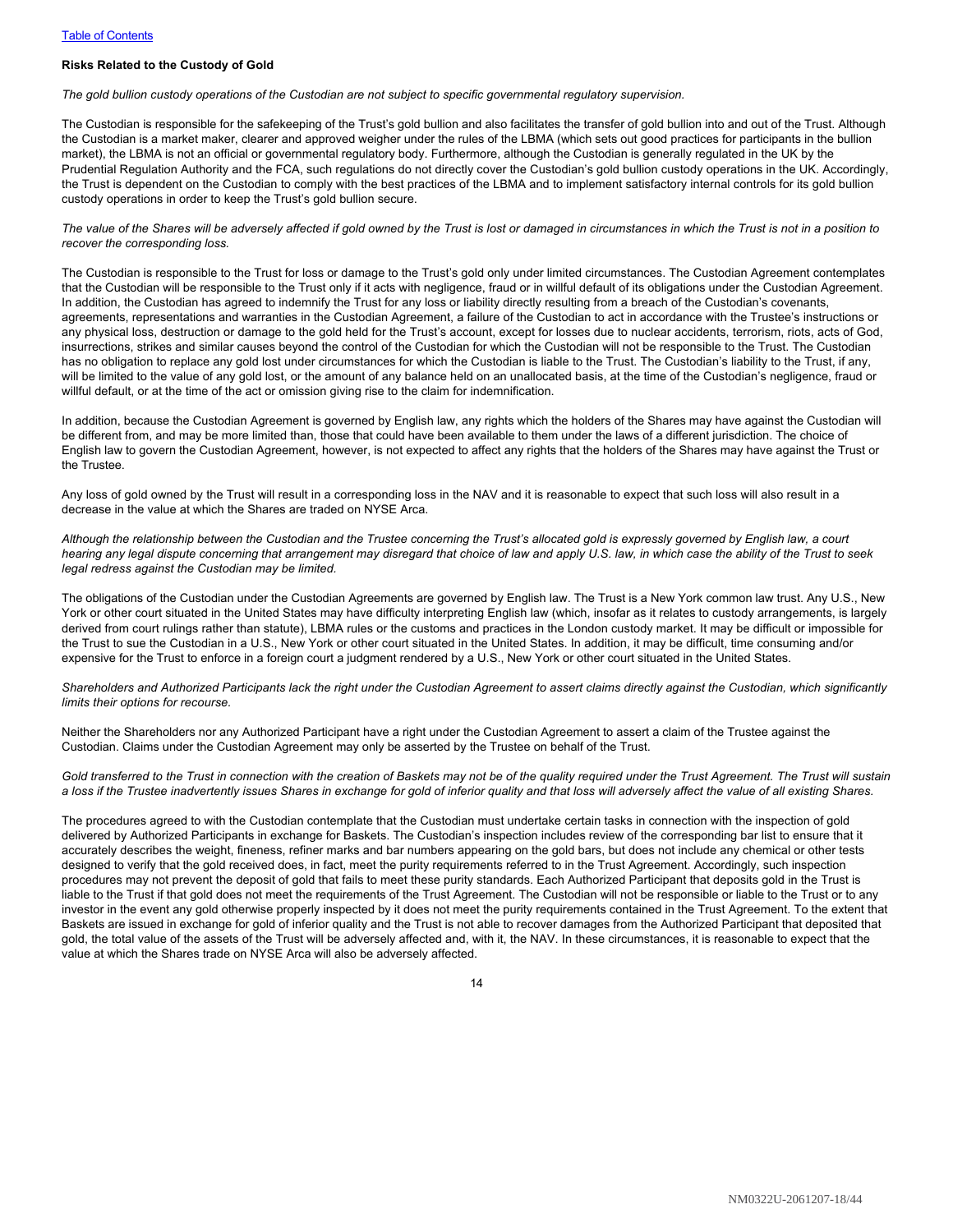# **[Table of Contents](#page-3-0)**

*The Trust's lack of insurance protection and the Shareholders' limited rights of legal recourse against the Trust, the Trustee, the Sponsor, the Custodian and any sub-custodian expose the Shareholders to the risk of loss of the Trust's gold for which no person is liable.*

The Trust does not insure its gold. The Custodian maintains insurance on such terms and conditions as it considers appropriate in connection with its custodial obligations under the Custodian Agreement and is responsible for all costs, fees and expenses arising from the insurance policy or policies. The Trust is not a beneficiary of any such insurance and does not have the ability to dictate the existence, nature or amount of coverage. Therefore, Shareholders cannot be assured that the Custodian maintains adequate insurance or any insurance with respect to the gold held by the Custodian on behalf of the Trust. In addition, the Custodian Agreement does not require any direct or indirect sub-custodians to be insured or bonded with respect to their custodial activities or in respect of the gold held by them on behalf of the Trust. Further, Shareholders' legal recourse against the Trust, the Trustee, the Sponsor, the Custodian, and any sub-custodians is limited. Consequently, a loss may be suffered with respect to the Trust's gold which is not covered by insurance and for which no person is liable in damages.

#### <span id="page-18-0"></span>**Item 1B. Unresolved Staff Comments.**

None.

#### <span id="page-18-1"></span>**Item 2. Properties.**

Not applicable.

#### <span id="page-18-2"></span>**Item 3. Legal Proceedings.**

None.

#### <span id="page-18-3"></span>**Item 4. Mine Safety Disclosures.**

Not applicable.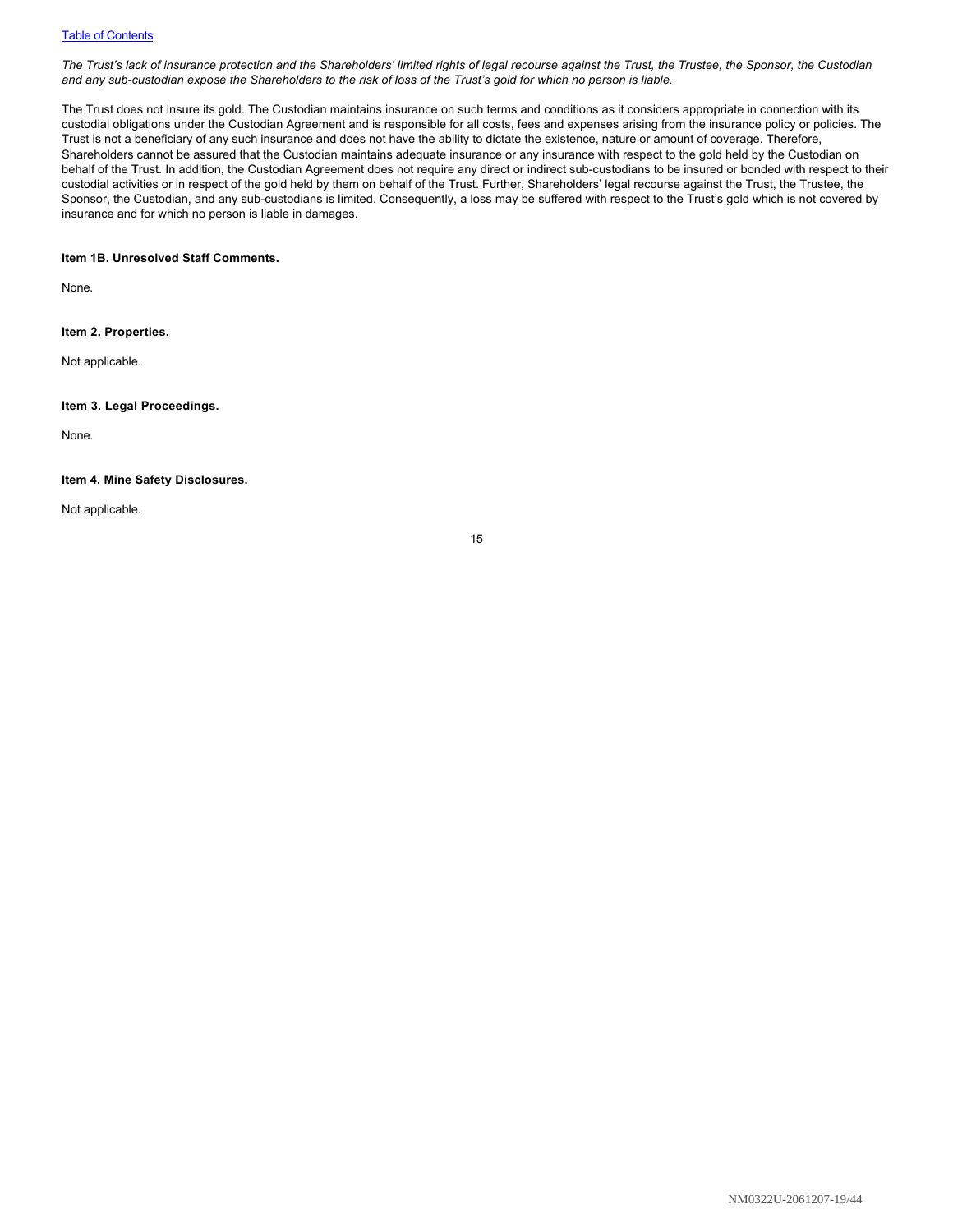# <span id="page-19-0"></span>**PART II**

# <span id="page-19-1"></span>**Item 5. Market for Registrant**'**s Common Equity, Related Stockholder Matters and Issuer Purchases of Equity Securities.**

*Market Information*

On June 15, 2021, the Shares commenced trading on NYSE Arca under the ticker symbol IAUM.

#### *Holders*

As of December 31, 2021, there were approximately 32 DTC participating shareholders of record of the Trust. Because most of the Trust's Shares are held by brokers and other institutions on behalf of shareholders, we are unable to estimate the total number of shareholders represented by these record holders.

# *Dividends*

The Trust did not declare any cash distributions to Shareholders during the period from June 15, 2021 (Date of Inception) to December 31, 2021. The Trust has no obligation to make periodic distributions to Shareholders.

#### *Use of Proceeds from Registered Securities*

Not applicable.

#### *Purchases of Equity Securities by the Issuers and Affiliated Purchaser*

2,000,000 Shares (40 Baskets) were redeemed during the fourth quarter ended December 31, 2021.

| Period               | <b>Total Number of Shares</b><br>Redeemed | <b>Average Ounces of</b><br><b>Gold Paid Per Share</b> |
|----------------------|-------------------------------------------|--------------------------------------------------------|
| 10/01/21 to 10/31/21 |                                           | Ð                                                      |
| 11/01/21 to 11/30/21 |                                           |                                                        |
| 12/01/21 to 12/31/21 | 2,000,000                                 | 0.0100                                                 |
| Total                | 2,000,000                                 | 0.0100<br>S                                            |

<span id="page-19-2"></span>**Item 6. [Reserved]**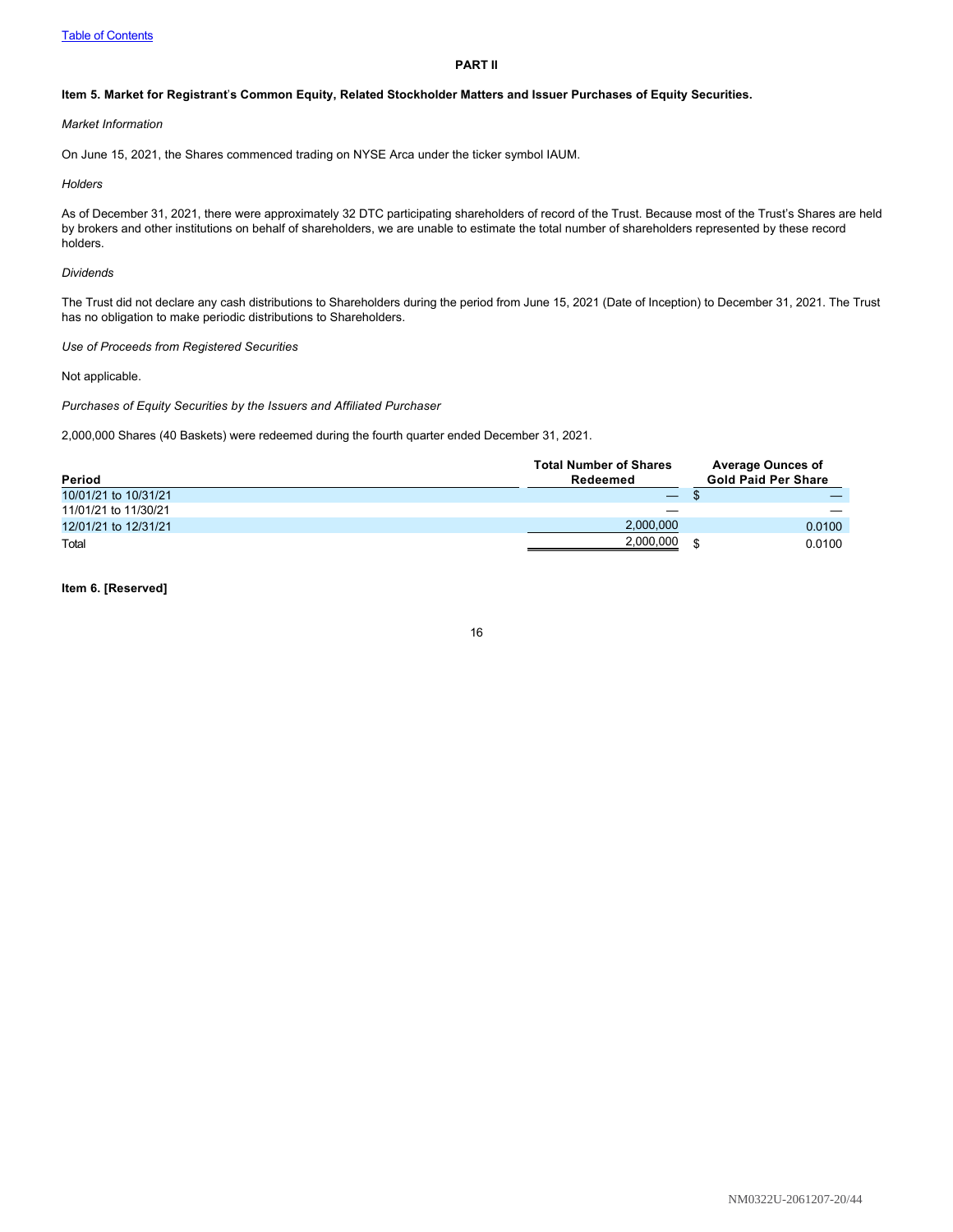#### <span id="page-20-0"></span>**Item 7. Management**'**s Discussion and Analysis of Financial Condition and Results of Operations.**

*This information should be read in conjunction with the financial statements and notes to financial statements included with this report. The discussion and analysis that follows may contain statements that relate to future events or future performance. In some cases, such forward-looking statements can be* identified by terminology such as "may," "should," "could," "expect," "plan," "anticipate," "believe," "estimate," "predict," "potential" or the negative of these *terms or other comparable terminology. These statements are only predictions. Actual events or results may differ materially. These statements are based upon certain assumptions and analyses made by the Sponsor on the basis of its perception of historical trends, current conditions and expected future developments, as well as other factors it believes are appropriate in the circumstances. Whether or not actual results and developments will conform to the Sponsor's expectations and predictions, however, is subject to a number of risks and uncertainties, including the special considerations discussed below, general economic, market and business conditions, changes in laws or regulations, including those concerning taxes, made by governmental authorities or regulatory bodies, and other world economic and political developments. Although the Sponsor does not make forward-looking statements unless it believes it has a reasonable basis for doing so, the Sponsor cannot guarantee their accuracy. Except as required by applicable disclosure laws, neither the Trust nor the Sponsor is under a duty to update any of the forward-looking statements to conform such statements to actual results or to a change in the Sponsor's expectations or predictions.*

#### **Introduction**

The Trust is a grantor trust formed under the laws of the State of New York. The Trust does not have any officers, directors, or employees, and is administered by the Trustee acting as trustee pursuant to the Trust Agreement. The Trust issues Shares representing fractional undivided beneficial interests in its net assets. The assets of the Trust consist primarily of gold bullion held by a custodian as an agent of the Trust responsible only to the Trustee.

The Trust is a passive investment vehicle and seeks to reflect generally the performance of the price of gold. The Trust seeks to reflect such performance before payment of the Trust's expenses and liabilities. The Trust does not engage in any activities designed to obtain a profit from, or ameliorate losses caused by, changes in the price of gold.

The Trust issues and redeems Shares only in exchange for gold, only in aggregations of 50,000 Shares (a "Basket") or integral multiples thereof, and only in transactions with registered broker-dealers that have previously entered into an agreement with the Sponsor and the Trustee governing the terms and conditions of such issuance (such broker-dealers, the "Authorized Participants"). A list of the current Authorized Participants is available from the Sponsor or the Trustee.

Shares of the Trust trade on NYSE Arca, Inc. under the ticker symbol IAUM.

#### **Valuation of Gold Bullion**; **Computation of Net Asset Value**

On each business day, as soon as practicable after 4:00 p.m. (New York time), the Trustee evaluates the gold held by the Trust and determines the net asset value of the Trust and the NAV. The Trustee values the gold held by the Trust using the price per fine troy ounce of gold determined in an electronic auction hosted by IBA that begins at 3:00 p.m. (London time) and published shortly thereafter, on the day the valuation takes place (such price, the "LBMA Gold Price PM"). If there is no announced LBMA Gold Price PM on any day, the Trustee is authorized to use the most recently announced price of gold determined in an electronic auction hosted by IBA that begins at 10:30 a.m. (London time) (such price, the "LBMA Gold Price AM"), unless the Trustee, in consultation with the Sponsor, determines that such price is inappropriate as a basis for evaluation. The LBMA Gold Price AM and LBMA Gold Price PM are used by the Trust because they are commonly used by the U.S. gold market as indicators of the value of gold and are permitted to be used under the Trust Agreement. The use of indicators of the value of gold bullion other than the LBMA Gold Price AM and LBMA Gold Price PM could result in materially different fair value pricing of the gold held by the Trust, and as such, could result in different cost or market adjustments or in different redemption value adjustments of the outstanding redeemable capital Shares. Having valued the gold held by the Trust, the Trustee then subtracts all accrued fees, expenses and other liabilities of the Trust from the total value of the gold and other assets held by the Trust. The result is the net asset value of the Trust. The Trustee computes NAV by dividing the net asset value of the Trust by the number of Shares outstanding on the date the computation is made.

## **Liquidity**

The Trust is not aware of any trends, demands, conditions or events that are reasonably likely to result in material changes to its liquidity needs. In exchange for a fee, the Sponsor has agreed to assume most of the expenses incurred by the Trust. As a result, the only ordinary expense of the Trust during the period covered by this report was the Sponsor's fee. The Trust's only source of liquidity is its sales of gold.

#### **Critical Accounting Policies**

The financial statements and accompanying notes are prepared in accordance with generally accepted accounting principles in the United States of America. The preparation of these financial statements relies on estimates and assumptions that impact the Trust's financial position and results of operations. These estimates and assumptions affect the Trust's application of accounting policies. A description of the valuation of gold bullion, a critical accounting policy that the Trust believes is important to understanding its results of operations and financial position, is provided in the section entitled "Valuation of Gold Bullion; Computation of Net Asset Value" above. In addition, please refer to Note 2 to the financial statements included in this report for further discussion of the Trust's accounting policies.

#### **Valuation of Gold Bullion**

Fair value of the gold bullion is based on the LBMA Gold Price PM. If there is no announced LBMA Gold Price PM on a business day, the Trustee is authorized to use the most recently announced LBMA Gold Price AM.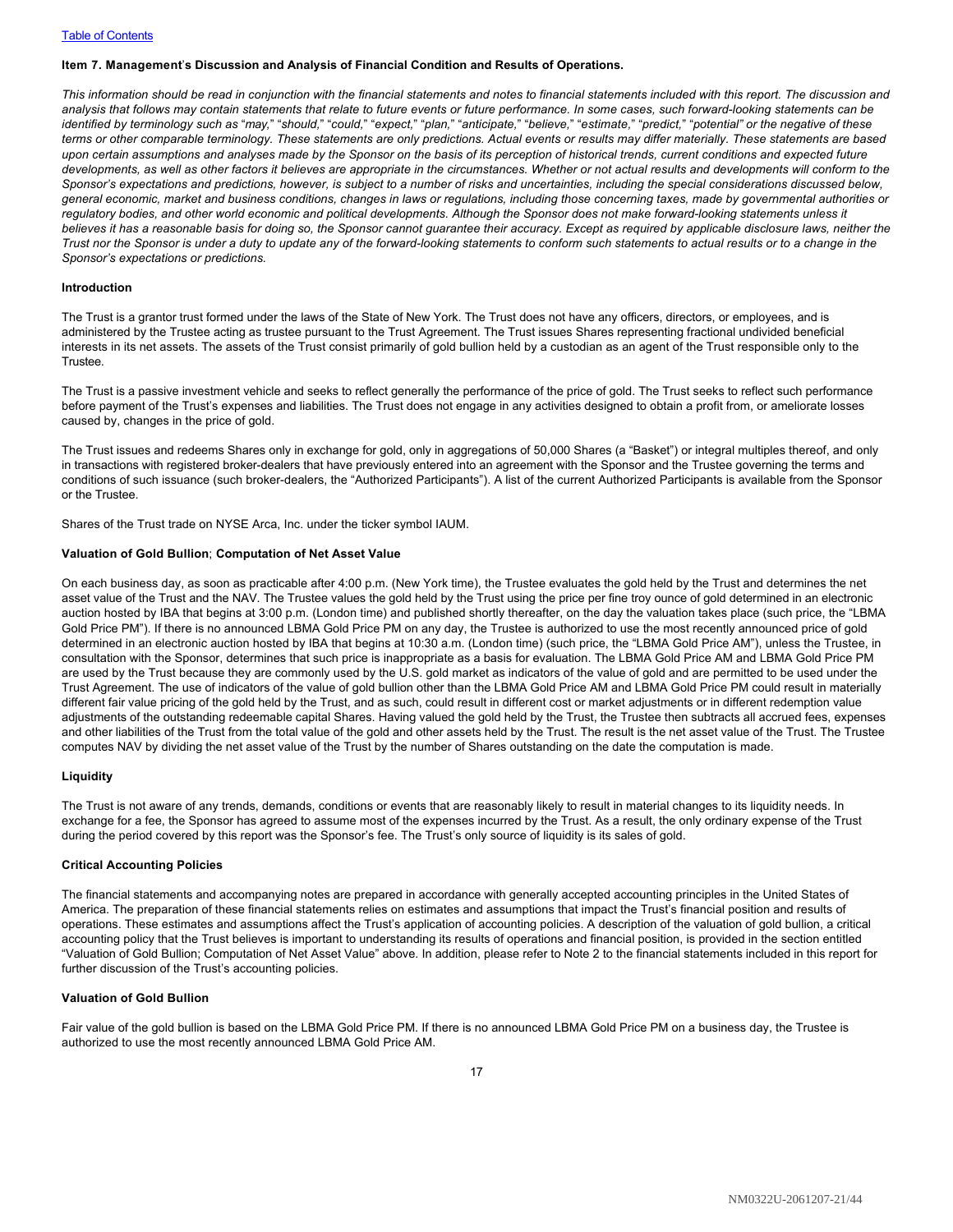#### **[Table of Contents](#page-3-0)**

There are other indicators of the value of gold bullion that are available that could be different than that chosen by the Trust. The LBMA Gold Price AM and LBMA Gold Price PM are used by the Trust because they are commonly used by the U.S. gold market as indicators of the value of gold, and are permitted to be used under the Trust Agreement. The use of indicators of the value of gold bullion other than the LBMA Gold Price AM and LBMA Gold Price PM could result in materially different fair value pricing of the gold held by the Trust.

The following chart shows the daily LBMA Gold Price, as applicable, for the period from June 15, 2021 (Date of Inception) through December 2021:



#### **Gold Prices (June 15, 2021 (Date of Inception) - December 2021)**

#### **Results of Operations**

*The Period from June 15, 2021 (Date of Inception) through December 31, 2021*

The Trust's net asset value increased from \$9,325,500 at June 15, 2021 (Date of inception) to \$872,384,122 at December 31, 2021, a 9,254.82% increase. The increase in the Trust's net asset value resulted primarily from an increase in the number of outstanding Shares, which rose from 500,000 at June 15, 2021 (Date of Inception) to 47,950,000 Shares at December 31, 2021, a consequence of 49,450,000 Shares (989 Baskets) being created and 2,000,000 Shares (40 Baskets) being redeemed during the period. The increase in the Trust's net asset value was partially offset by a decrease in the LBMA Gold Price, which fell 2.41% from \$1,865.10 at June 15, 2021 (Date of Inception) to \$1,820.10 at December 31, 2021.

The 2.47% decrease in the NAV from \$18.65 at June 15, 2021 (Date of Inception) to \$18.19 at December 31, 2021 is directly related to the 2.41% decrease in the price of gold.

The NAV decreased slightly more than the price of gold on a percentage basis due to the Sponsor's fees, which were \$233,105 for the period, or 0.04% of the Trust's average weighted assets of \$611,957,013 during the period. The NAV of \$18.64 on November 17, 2021 was the highest during the period, compared with a low during the period of \$17.23 on August 10, 2021.

Net increase in net assets resulting from operations for the period from June 15, 2021 (Date of Inception) through December 31, 2021 was \$13,664,266, resulting from an unrealized gain on investment in gold bullion of \$13,796,050 and a net realized gain of \$101,713 on gold bullion distributed for the redemption of Shares, partially offset by a net realized loss of \$392 from gold bullion sold to pay expenses during the period, and a net investment loss of \$233,105. Other than the Sponsor's fees of \$233,105, the Trust had no expenses during the period.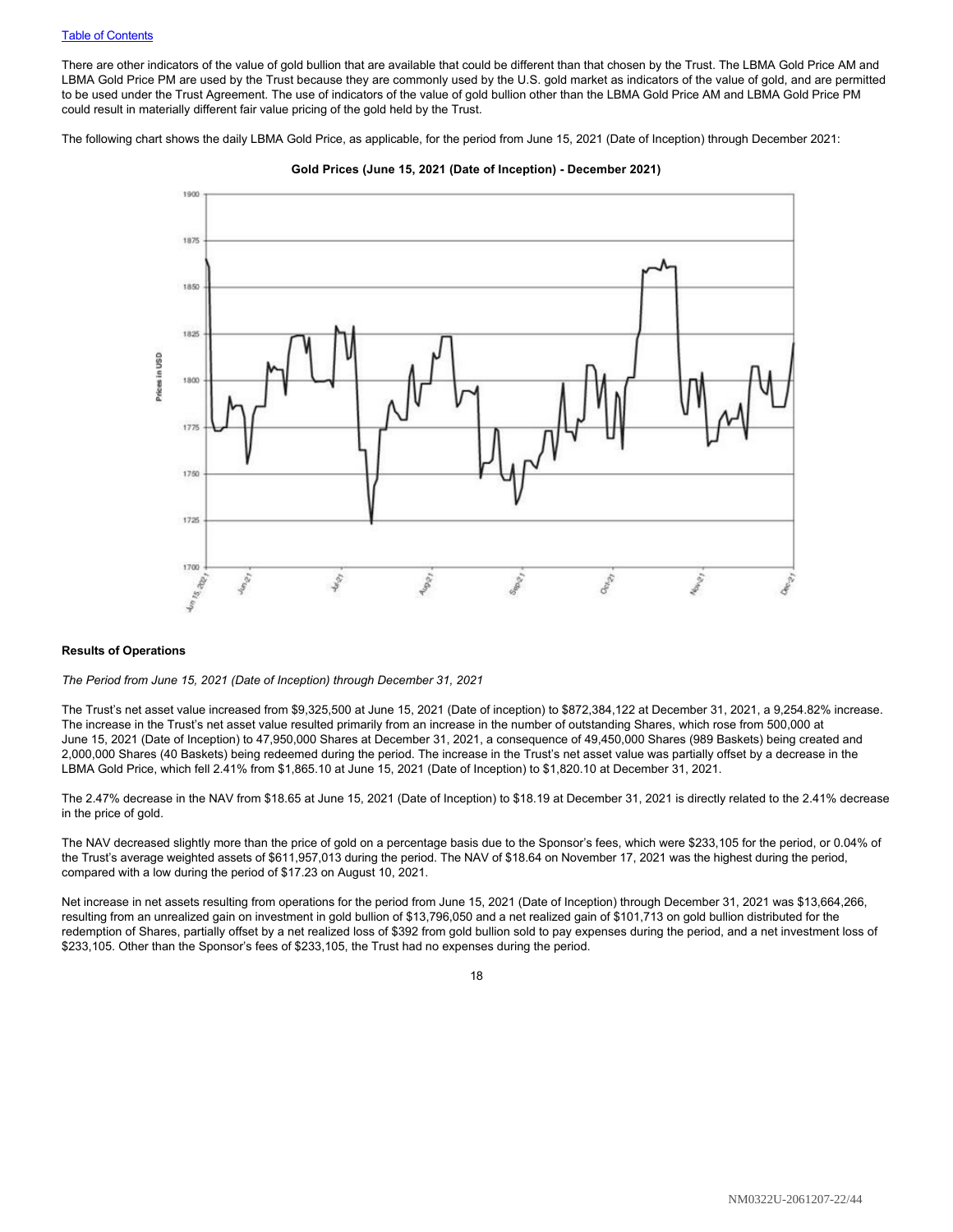#### <span id="page-22-0"></span>**Item 7A. Quantitative and Qualitative Disclosures About Market Risk.**

Not applicable.

# <span id="page-22-1"></span>**Item 8. Financial Statements and Supplementary Data.**

# **The following table shows the Trust**'**s quarterly financial information for 2021.**

|                                                                          | <b>Three Months Ended (Unaudited)</b> |                                 |    |                       |    |                      |
|--------------------------------------------------------------------------|---------------------------------------|---------------------------------|----|-----------------------|----|----------------------|
|                                                                          |                                       | <b>June 30,</b><br>$2021^{(a)}$ |    | September 30,<br>2021 |    | December 31,<br>2021 |
| <b>Expenses</b>                                                          |                                       |                                 |    |                       |    |                      |
| Sponsor's fee                                                            | \$.                                   | 552                             | .ፍ | 200,617               | S. | 298,024              |
| Sponsor's fees waived                                                    |                                       | (39)                            |    | (107, 095)            |    | (158, 954)           |
| <b>Total Expenses</b>                                                    |                                       | 513                             |    | 93,522                |    | 139,070              |
| Net investment loss                                                      |                                       | (513)                           |    | (93, 522)             |    | (139,070)            |
| Net Realized and Unrealized Gain (Loss)                                  |                                       |                                 |    |                       |    |                      |
| Net realized gain (loss) from:                                           |                                       |                                 |    |                       |    |                      |
| Gold bullion sold to pay expenses                                        |                                       |                                 |    | 422                   |    | (814)                |
| Gold bullion distributed for the redemption of Shares                    |                                       |                                 |    |                       |    | 101,713              |
| Net realized gain                                                        |                                       |                                 |    | 422                   |    | 100,899              |
| Net change in unrealized appreciation/depreciation on investment in gold |                                       |                                 |    |                       |    |                      |
| bullion                                                                  |                                       | (509, 750)                      |    | (18,603,053)          |    | 32,908,853           |
| Net realized and unrealized gain (loss)                                  |                                       | (509, 750)                      |    | (18,602,631)          |    | 33,009,752           |
| Net increase (decrease) in net assets resulting from operations          |                                       | (510, 263)                      |    | (18,696,153)          | S  | 32,870,682           |
| Net increase (decrease) in net assets per Share                          | S                                     | (1.02)                          |    | (0.61)                |    | 0.74                 |

(a) Period from June 15, 2021 (Date of Inception) to June 30, 2021.

See Index to Financial Statements on page F-1 for a list of the financial statements being filed herein.

#### <span id="page-22-2"></span>**Item 9. Changes in and Disagreements with Accountants on Accounting and Financial Disclosure.**

There have been no changes in accountants and no disagreements with accountants during the period from June 15, 2021 (Date of Inception) to December 31, 2021.

## <span id="page-22-3"></span>**Item 9A. Controls and Procedures.**

The duly authorized officers of the Sponsor performing functions equivalent to those a principal executive officer and principal financial officer of the Trust would perform if the Trust had any officers, with the participation of the Trustee, have evaluated the effectiveness of the Trust's disclosure controls and procedures, and have concluded that the disclosure controls and procedures of the Trust were effective as of the end of the period covered by this report to provide reasonable assurance that information required to be disclosed in the reports that the Trust files or submits under the Securities Exchange Act of 1934, as amended, is recorded, processed, summarized and reported, within the time periods specified in the applicable rules and forms, and that it is accumulated and communicated to the duly authorized officers of the Sponsor performing functions equivalent to those a principal executive officer and principal financial officer of the Trust would perform if the Trust had any officers, as appropriate to allow timely decisions regarding required disclosure.

There are inherent limitations to the effectiveness of any system of disclosure controls and procedures, including the possibility of human error and the circumvention or overriding of the controls and procedures.

#### **Management's Report on Internal Control over Financial Reporting**

This Annual Report does not include a report of management's assessment regarding internal control over financial reporting or an attestation report of the company's registered public accounting firm due to a transition period established by rules of the SEC for newly public companies.

#### <span id="page-22-4"></span>**Item 9B. Other Information.**

Not applicable.

#### <span id="page-22-5"></span>**Item 9C. Disclosure Regarding Foreign Jurisdictions that Prevent Inspections.**

Not applicable.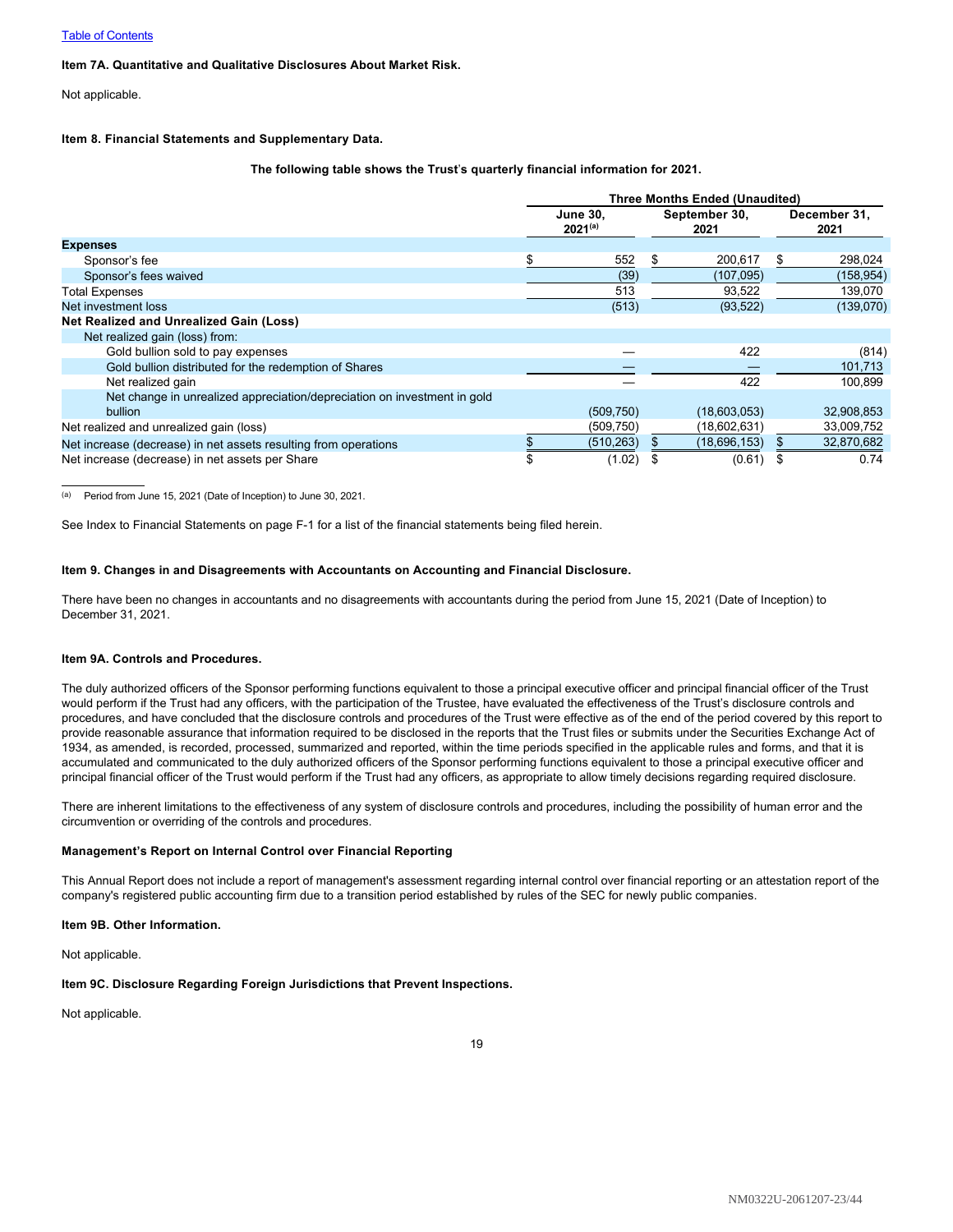#### <span id="page-23-1"></span><span id="page-23-0"></span>**Item 10. Directors, Executive Officers and Corporate Governance.**

The Trust does not have any directors, officers or employees. The following persons, in their respective capacities as directors or executive officers of the Sponsor, a Delaware limited liability company, perform certain functions with respect to the Trust that, if the Trust had directors or executive officers, would typically be performed by them.

Paul Lohrey is the President and Chief Executive Officer of the Sponsor and Trent Walker is the Chief Financial Officer of the Sponsor.

The Sponsor is managed by a Board of Directors composed of Rachel Aguirre, Philip Jensen, Peter Landini, Kimun Lee, and Paul Lohrey.

*Paul Lohrey, CFA,* 59, has served as President and Chief Executive Officer of the Sponsor since November 2015. Mr. Lohrey joined BlackRock, Inc., a global asset management firm, as a Managing Director performing supervisory and managerial functions in June 2010. Prior to joining BlackRock, Mr. Lohrey served as Chief Investment Officer, Europe, performing supervisory and managerial functions, for The Vanguard Group, an asset management firm, from October 2008 to May 2010. He also held various positions in equity and fixed income portfolio management while at Vanguard from August 1994. Mr. Lohrey earned a Bachelor of Arts in economics from Duke University in 1984 and an MBA in finance from the University of Chicago in 1986.

*Trent Walker,* 47, became a principal of the Sponsor in June 2021 and serves as its Chief Financial Officer. Mr. Walker has been employed by BlackRock since September 2019 and serves as a Managing Director and Head of Americas Product Oversight and Governance in the Global Accounting and Product Services team, performing supervisory and managerial functions. In that capacity, Mr. Walker serves as the Treasurer and Chief Financial Officer of iShares Trust, iShares, Inc. and iShares U.S. ETF Trust and Chief Financial Officer of BlackRock Funds, BlackRock Funds II, BlackRock Funds IV, BlackRock Funds V and BlackRock Funds VI. Prior to joining BlackRock, Mr. Walker served as a Senior Vice President and a Registered Principal of Pacific Investment Management Company LLC, including in the capacity as Treasurer of PIMCO Funds, PIMCO Variable Insurance Trust, PIMCO Equity Series, PIMCO Equity Series VIT, PIMCO Managed Accounts Trust, PIMCO-Sponsored Interval Funds and PIMCO-Sponsored Closed-End Funds from January 16, 2015 to August 30, 2019. Mr. Walker received his Bachelor of Science in accounting from Northwest Missouri State University and is a certified public accountant.

*Rachel Aguirre,* 39, became a principal of the Sponsor in June 2021 and serves as its Director. Ms. Aguirre has been employed by BlackRock since March 2005, including her years with Barclays Global Investors, which merged with BlackRock in 2009 and serves as a Managing Director. Ms. Aguirre has served as the Head of U.S. Product Engineering since March 2021, performing managerial and supervisory functions. In that capacity, Ms. Aguirre oversees a team that designs, launches, and assesses the quality of BlackRock's indexed ETF products and is a member of the firm's ETF and Index Investments ("EII") Markets and Investments Executive Committee and the EII Global Product Executive Committee. Ms. Aguirre served as Co-Head of the Americas Portfolio Engineering team within EII from January 2020 to March 2021. In that role, Ms. Aguirre oversaw teams that manage the U.S. iShares EII product ranges. Prior to that, Ms. Aguirre served as Head of Developed Markets Portfolio Engineering from May 2016 to December 2019. Ms. Aguirre received her Bachelor of Science in Mathematics from the College of Creative Studies at UC Santa Barbara and a Master of Science in Financial Mathematics from Stanford University.

*Philip Jensen,* 63, is Chairman of the Sponsor's audit committee. In June 2001, Mr. Jensen joined Paul Capital Partners, an investment firm focusing on the secondary private equity and healthcare markets, for which he presently serves as Partner and previously served as Chief Operating Officer from 2002 to 2020. Mr. Jensen received his Bachelor of Science from San Francisco State University and practiced as a California Certified Public Accountant through 1992.

Peter Landini, 70, is a member of the Sponsor's audit committee. In January 2003, Mr. Landini joined RBP Investment Advisors, Inc., a financial planning consultancy firm, for which he presently serves as Partner and Wealth Manager. Mr. Landini received his Bachelor of Science in accounting from Santa Clara University and an MBA in finance from Golden Gate University. Mr. Landini is a certified financial planner.

*Kimun Lee,* 75, is a member of the Sponsor's audit committee. Mr. Lee is a California-registered investment adviser and has conducted his consulting business under the name Resources Consolidated since January 1980. Since September 2010, Mr. Lee has served as a member of the board of directors of Firsthand Technology Value Fund, Inc., a mutual fund company. Since April 2013, Mr. Lee has served as a member of the board of trustees of Firsthand Funds, a mutual fund company. Since April 2014, Mr. Lee has served as a member of the board of trustees of FundX Investment Trust, a mutual fund company. Until January 2005, Mr. Lee also served as a member of the board of directors of Fremont Mutual Funds, Inc., a mutual fund company. Mr. Lee received his Bachelor of Arts from the University of the Pacific and an MBA from University of Nevada, Reno. He also completed the executive education program on corporate governance at Stanford Graduate School of Business.

The Sponsor has a code of ethics (the "Code of Ethics") that applies to its executive officers, including its Chief Executive Officer, President, Chief Financial Officer and Treasurer, who perform certain functions with respect to the Trust that, if the Trust had executive officers would typically be performed by them. The Code of Ethics is available by writing the Sponsor at 400 Howard Street, San Francisco, CA 94105 or calling the Sponsor at (415) 670-2000. The Sponsor's Code of Ethics is intended to be a codification of the business and ethical principles that guide the Sponsor, and to deter wrongdoing, to promote (1) honest and ethical conduct (including the ethical handling of actual or apparent conflicts of interest), (2) full, fair, accurate, timely and understandable disclosure in public reports, documents and communications, (3) compliance with applicable laws and governmental rules and regulations, (4) the prompt internal reporting of violations of the Code of Ethics and (5) accountability for adherence to the Code of Ethics.

#### <span id="page-23-2"></span>**Item 11. Executive Compensation.**

The Trust has no employees, officers or directors. The Trust is managed by the Sponsor and pays the Sponsor the Sponsor's fee. For the period from June 15, 2021 (Date of Inception) to December 31, 2021, the Trust has incurred Sponsor's fees of \$233,105.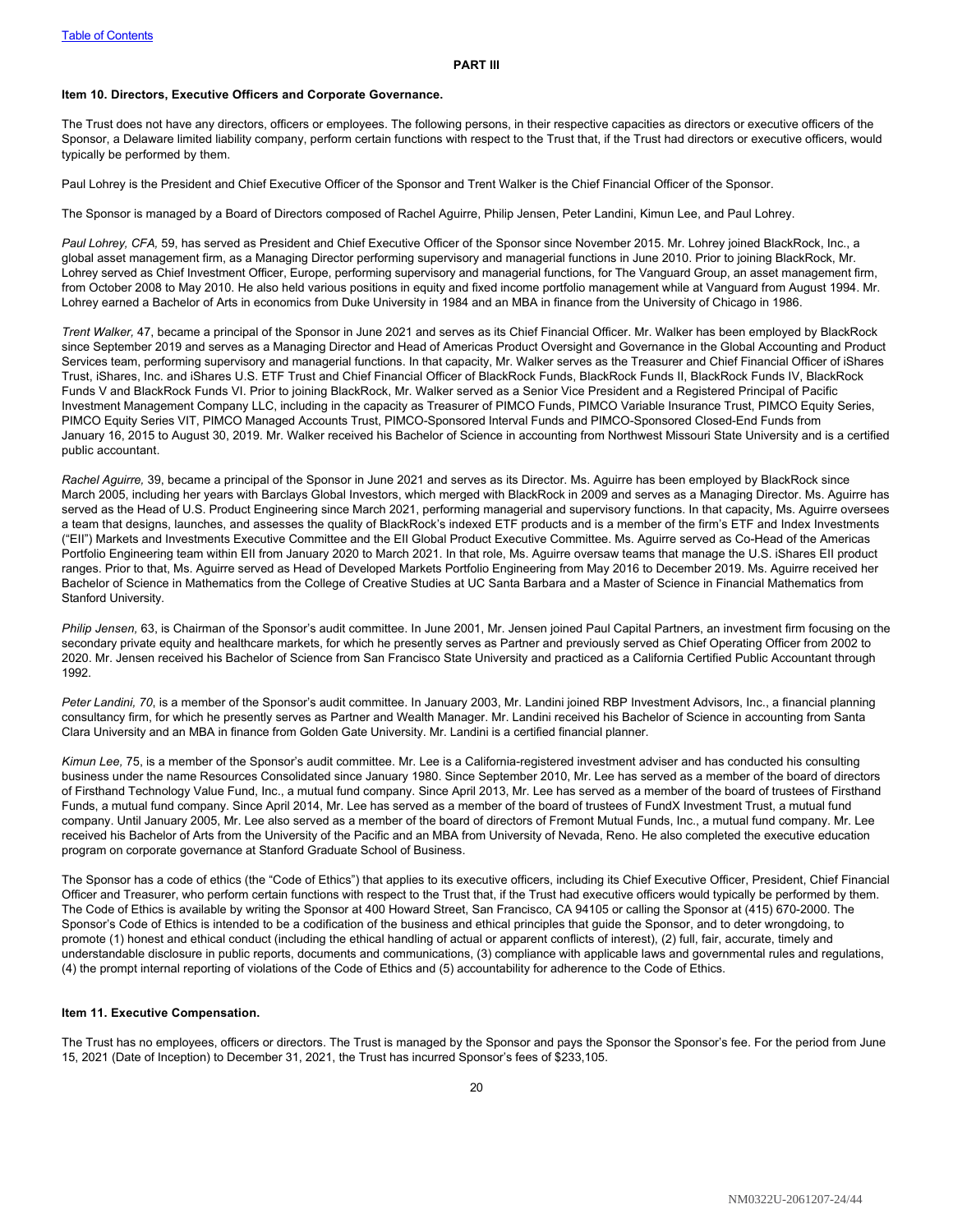# **[Table of Contents](#page-3-0)**

# <span id="page-24-0"></span>**Item 12. Security Ownership of Certain Beneficial Owners and Management and Related Stockholder Matters.**

*Securities Authorized for Issuance under Equity Compensation Plans*

Not applicable.

*Security Ownership of Certain Beneficial Owners and Management*

Not applicable.

# <span id="page-24-1"></span>**Item 13. Certain Relationships and Related Transactions, and Director Independence.**

See Item 11 above.

#### <span id="page-24-2"></span>**Item 14. Principal Accounting Fees and Services.**

*Audit and Non-Audit Fees*

The table below summarizes the fees for services performed by PricewaterhouseCoopers LLP for the period from June 15, 2021 (Date of Inception) to December 31, 2021.

|                                   | 2021   |
|-----------------------------------|--------|
| <b>Audit fees</b>                 | 49,250 |
| Audit-related fees <sup>(a)</sup> | _      |
| Tax fees                          |        |
| All other fees                    | –      |
|                                   | 49,250 |

(a) Amount represents fees billed for review of the regulatory filings.

*Approval of Independent Registered Public Accounting Firm Services and Fees*

The audit committee of the Board of Directors of the Sponsor approved, prior to the commencement of the engagement, the engagement of and compensation to be paid to PricewaterhouseCoopers LLP as auditors of the Trust.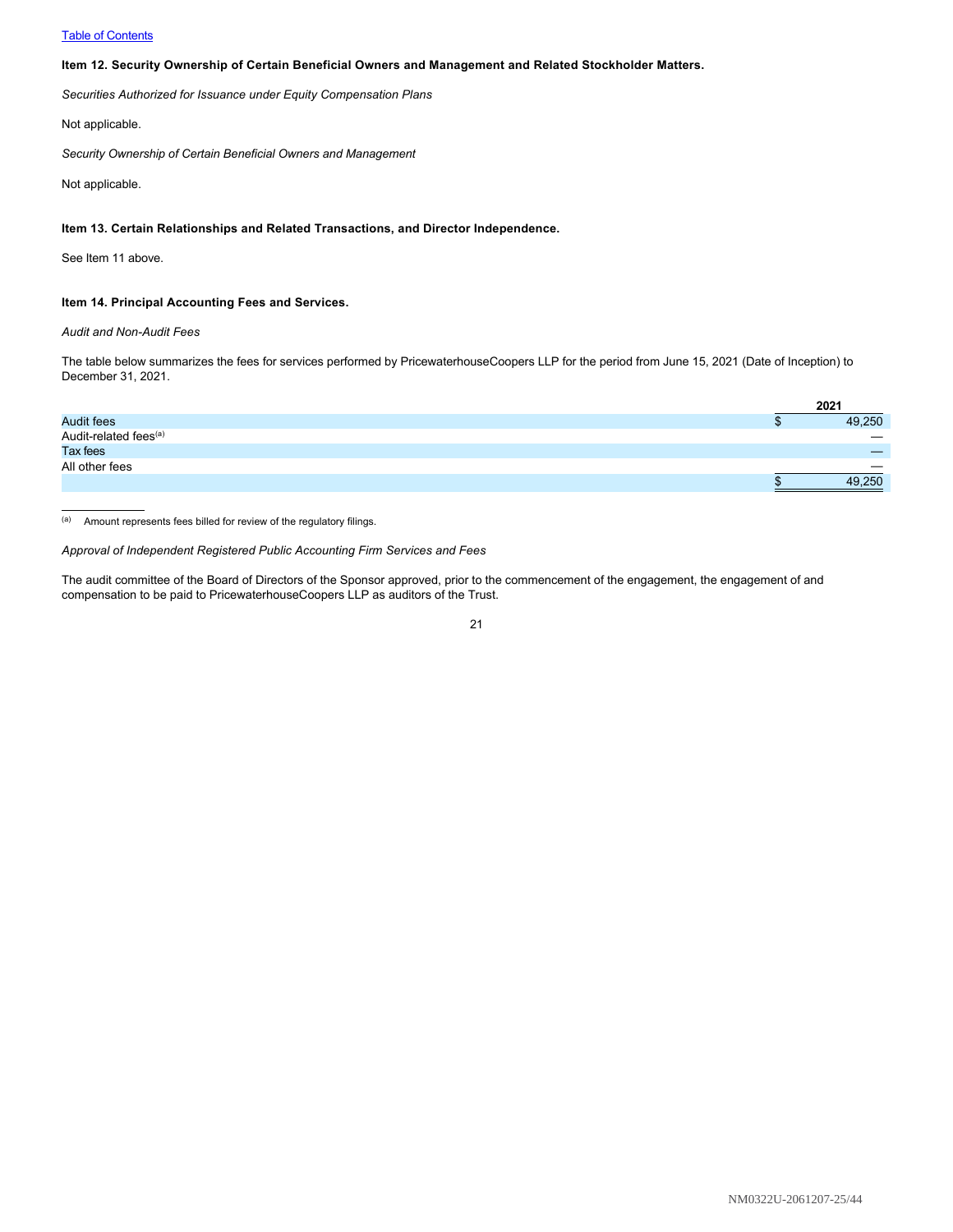# <span id="page-25-1"></span><span id="page-25-0"></span>**Item 15. Exhibits, Financial Statement Schedules.**

# *Financial Statements*

See Index to Financial Statements on Page F-1 for a list of the financial statements being filed as part of this report.

*Financial Statement Schedules*

Schedules have been omitted since they are either not required, not applicable or the information has otherwise been included.

*Exhibits*

The following documents are filed herewith or incorporated herein and made a part of this Annual Report:

| Exhibit No. | <b>Description</b>                                                                                                                                                                                                                                            |
|-------------|---------------------------------------------------------------------------------------------------------------------------------------------------------------------------------------------------------------------------------------------------------------|
| 4.1         | First Amended and Restated Depositary Trust Agreement incorporated by reference to Exhibit 4.1 of the Current Report on Form 8-K filed<br>by the Registrant on January 31, 2022                                                                               |
| 4.2         | Standard Terms for Authorized Participant Agreements is incorporated by reference to Exhibit 4.2 of the Registration Statement on<br>Form S-1 (File No. 333-253614) filed by the Registrant on June 21, 2021                                                  |
| 4.3         | Description of Securities Registered under Section 12 of the Securities Exchange Act of 1934                                                                                                                                                                  |
| 10.1        | Custodian Agreement between The Bank of New York Mellon and JP Morgan Chase Bank N.A., London branch is incorporated by<br>reference to Exhibit 10.1 of the Registration Statement on Form S-1 (File No. 333-253614) filed by the Registrant on June 21, 2021 |
| 10.2        | Sub-license Agreement is incorporated by reference to Exhibit 10.2 of the Registration Statement on Form S-1 (File No. 333-262546) filed<br>by the Registrant on February 4, 2022                                                                             |
| 23.1        | <b>Consent of PricewaterhouseCoopers LLP</b>                                                                                                                                                                                                                  |
| 31.1        | Certification by Principal Executive Officer Pursuant to Section 302 of the Sarbanes-Oxley Act of 2002                                                                                                                                                        |
| 31.2        | Certification by Principal Financial Officer Pursuant to Section 302 of the Sarbanes-Oxley Act of 2002                                                                                                                                                        |
| 32.1        | Certification by Principal Executive Officer Pursuant to 18 U.S.C. Section 1350, as Adopted Pursuant to Section 906 of the<br>Sarbanes-Oxley Act of 2002                                                                                                      |
| 32.2        | Certification by Principal Financial Officer Pursuant to 18 U.S.C. Section 1350, as Adopted Pursuant to Section 906 of the<br>Sarbanes-Oxley Act of 2002                                                                                                      |
| 101.INS     | Inline XBRL Instance Document - the instance document does not appear in the Interactive Data File because its XBRL tags are<br>embedded within the Inline XBRL document.                                                                                     |
| 101.SCH     | Inline XBRL Taxonomy Extension Schema Document                                                                                                                                                                                                                |
| 101.CAL     | Inline XBRL Taxonomy Extension Calculation Linkbase Document                                                                                                                                                                                                  |
| 101.DEF     | Inline XBRL Taxonomy Extension Definition Linkbase Document                                                                                                                                                                                                   |
| 101.LAB     | Inline XBRL Taxonomy Extension Label Linkbase Document                                                                                                                                                                                                        |
| 101.PRE     | Inline XBRL Taxonomy Extension Presentation Linkbase Document                                                                                                                                                                                                 |
| 104         | Cover Page Interactive Data File included as Exhibit 101 (embedded within the Inline XBRL document)                                                                                                                                                           |

# <span id="page-25-2"></span>**Item 16. Form 10-K Summary.**

None.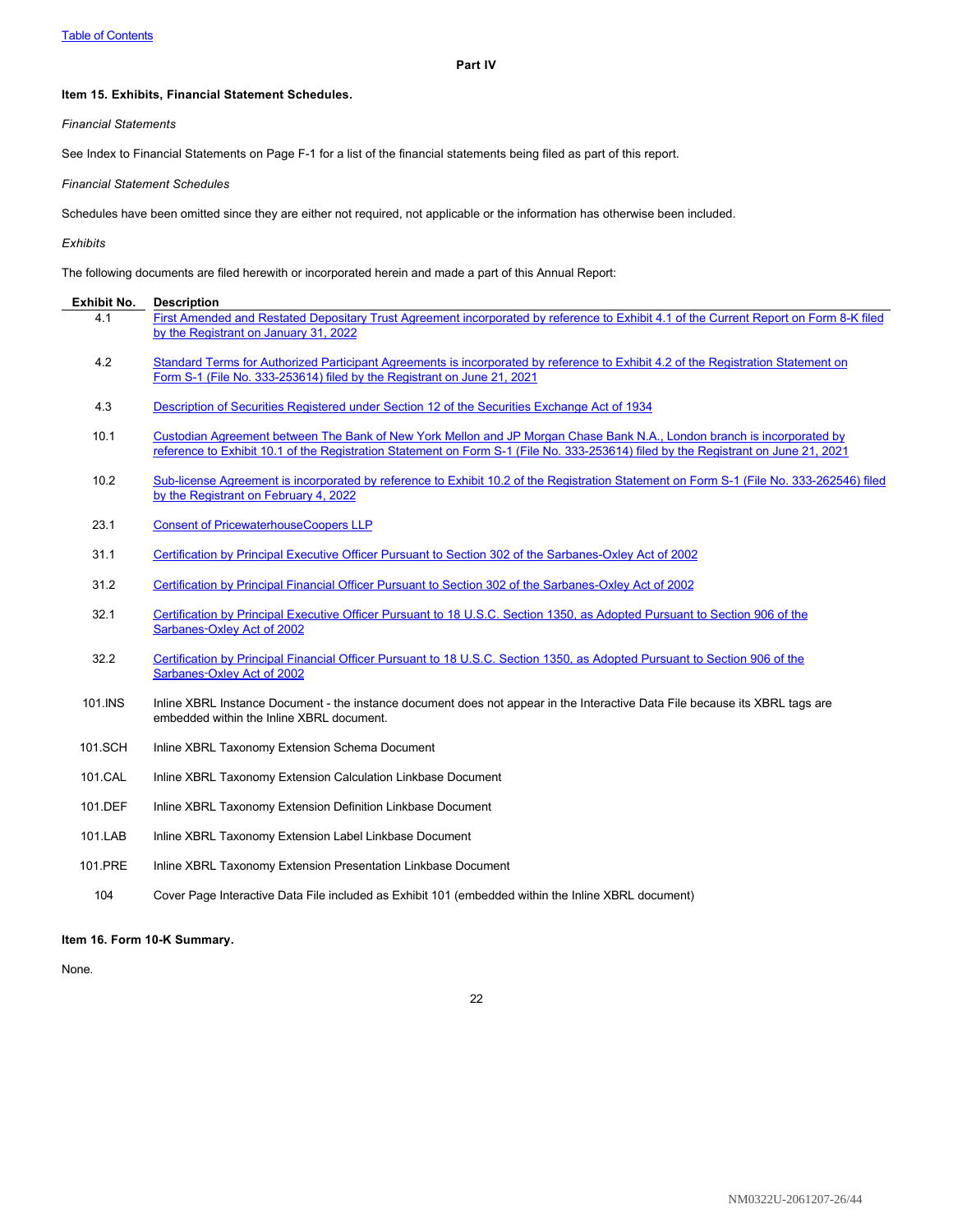# **iShares Gold Trust Micro Financial Statements Index**

|                                                                                                               | Page  |
|---------------------------------------------------------------------------------------------------------------|-------|
| Report of Independent Registered Public Accounting Firm (PCAOB ID 238)                                        | $F-2$ |
| Statements of Assets and Liabilities at December 31, 2021 and June 15, 2021 (Date of Inception)               | $F-3$ |
| Statement of Operations for the Period from June 15, 2021 (Date of Inception) to December 31, 2021            | $F-4$ |
| Statement of Changes in Net Assets for the Period from June 15, 2021 (Date of Inception) to December 31, 2021 | $F-5$ |
| Statement of Cash Flows for the Period from June 15, 2021 (Date of Inception) to December 31, 2021            | $F-6$ |
| Schedules of Investments at December 31, 2021 and June 15, 2021 (Date of Inception)                           | F-7   |
| <b>Notes to Financial Statements</b>                                                                          | $F-8$ |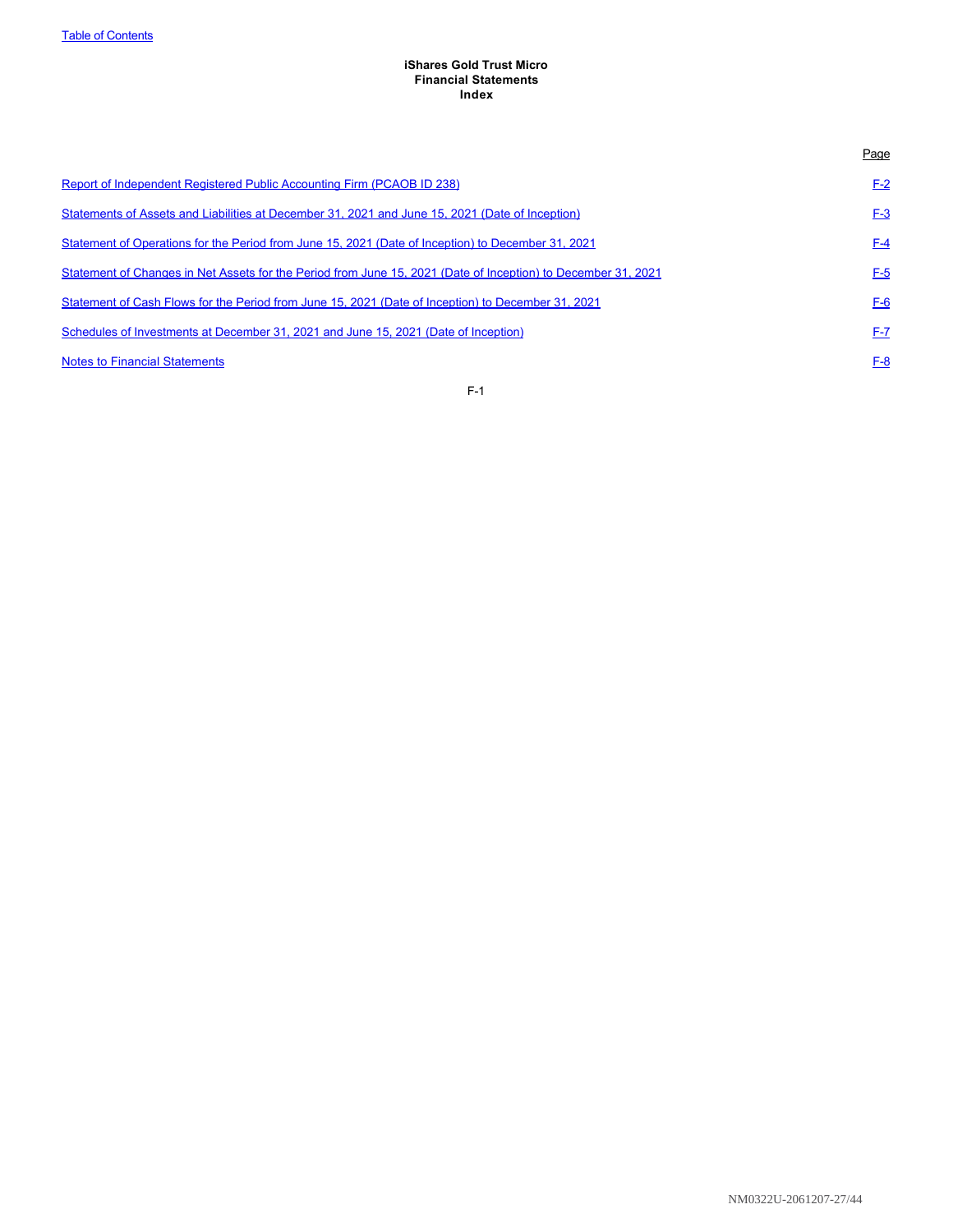# <span id="page-27-0"></span>**Report of Independent Registered Public Accounting Firm**

To the Sponsor and Shareholders of iShares® Gold Trust Micro

#### *Opinion on the Financial Statements*

We have audited the accompanying statement of assets and liabilities, including the schedule of investments, of iShares® Gold Trust Micro (the "Trust") as of December 31, 2021, and the related statements of operations, changes in net assets, and cash flows for the period June 15, 2021 (commencement of operations) through December 31, 2021, including the related notes. In addition, we have audited the accompanying statement of assets and liabilities, including the schedule of investments, of the Trust as of June 15, 2021 (collectively referred to as the "financial statements"). In our opinion, the financial statements present fairly, in all material respects, the financial position of the Trust as of December 31, 2021 and June 15, 2021, and the results of its operations, changes in its net assets, and its cash flows for the period June 15, 2021 (commencement of operations) through December 31, 2021 in conformity with accounting principles generally accepted in the United States of America.

# *Basis for Opinion*

These financial statements are the responsibility of the Sponsor's management. Our responsibility is to express an opinion on the Trust's financial statements based on our audit. We are a public accounting firm registered with the Public Company Accounting Oversight Board (United States) (PCAOB) and are required to be independent with respect to the Trust in accordance with the U.S. federal securities laws and the applicable rules and regulations of the Securities and Exchange Commission and the PCAOB.

We conducted our audits of these financial statements in accordance with the standards of the PCAOB. Those standards require that we plan and perform the audit to obtain reasonable assurance about whether the financial statements are free of material misstatement, whether due to error or fraud.

Our audits included performing procedures to assess the risks of material misstatement of the financial statements, whether due to error or fraud, and performing procedures that respond to those risks. Such procedures included examining, on a test basis, evidence regarding the amounts and disclosures in the financial statements. Our audits also included evaluating the accounting principles used and significant estimates made by management, as well as evaluating the overall presentation of the financial statements. We believe that our audits provide a reasonable basis for our opinion.

/s/ PricewaterhouseCoopers LLP Philadelphia, Pennsylvania March 1, 2022

We have served as the Trust's auditor since 2021.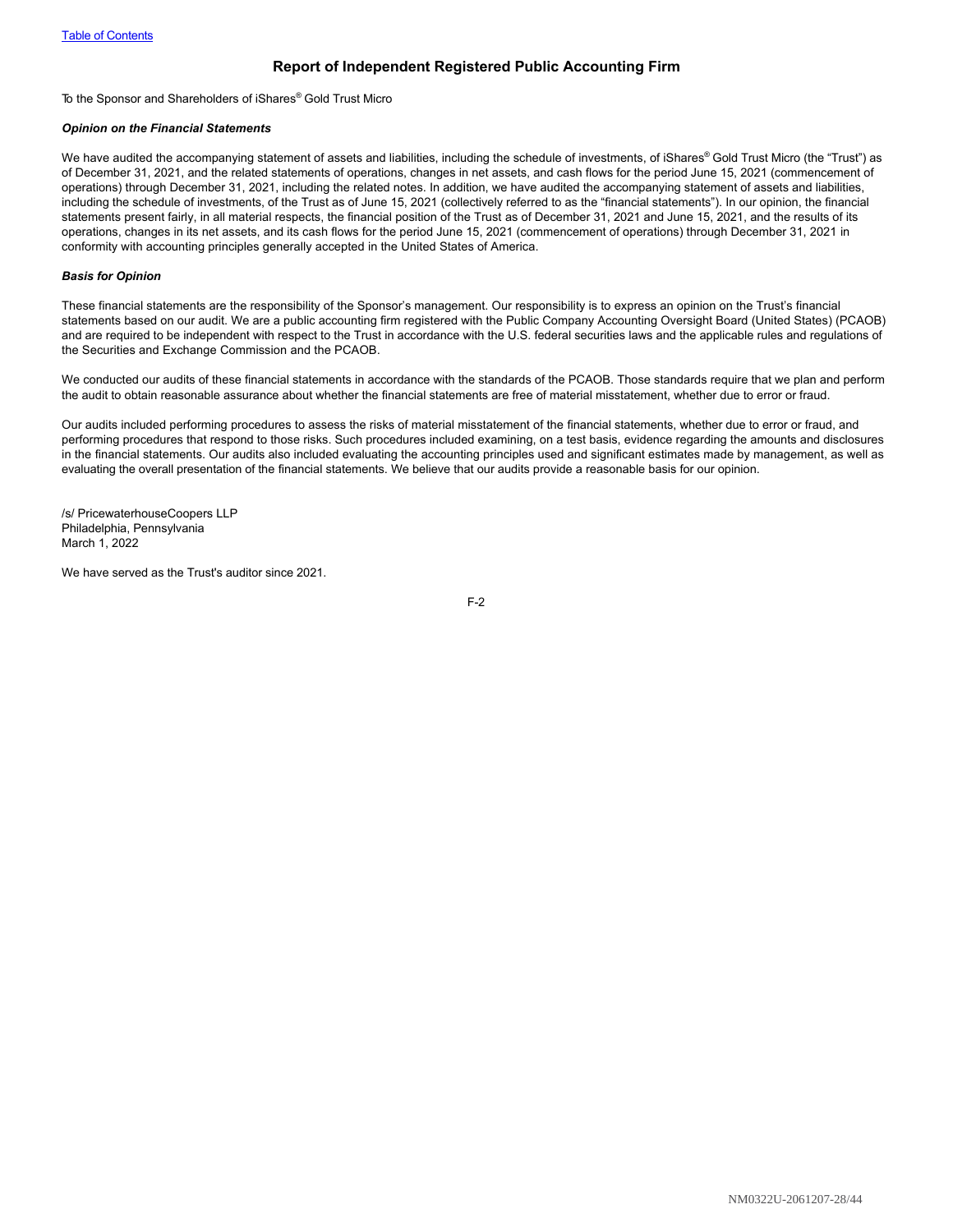# <span id="page-28-0"></span>**iShares® Gold Trust Micro Statements of Assets and Liabilities** At December 31, 2021 and June 15, 2021 (Date of Inception)

|                                                          |     | December 31,<br>2021 |    | <b>June 15,</b><br>2021 |
|----------------------------------------------------------|-----|----------------------|----|-------------------------|
| <b>Assets</b>                                            |     |                      |    |                         |
| Investment in gold bullion, at fair value <sup>(a)</sup> | \$. | 872,434,117          | S  | 9,325,500               |
| <b>Total Assets</b>                                      |     | 872,434,117          |    | 9,325,500               |
|                                                          |     |                      |    |                         |
| <b>Liabilities</b>                                       |     |                      |    |                         |
| Sponsor's fees payable                                   |     | 49,995               |    |                         |
| <b>Total Liabilities</b>                                 |     | 49,995               |    |                         |
|                                                          |     |                      |    |                         |
| Commitments and contingent liabilities (Note 6)          |     |                      |    |                         |
|                                                          |     |                      |    |                         |
| <b>Net Assets</b>                                        |     | 872,384,122          |    | 9,325,500               |
|                                                          |     |                      |    |                         |
| Shares issued and outstanding <sup>(b)</sup>             |     | 47,950,000           |    | 500,000                 |
| Net asset value per Share (Note 2C)                      | \$  | 18.19                | \$ | 18.65                   |

(a) Cost of investment in gold bullion: \$858,638,067 and \$9,325,500, respectively.

(b) No par value, unlimited amount authorized.

*See notes to financial statements.*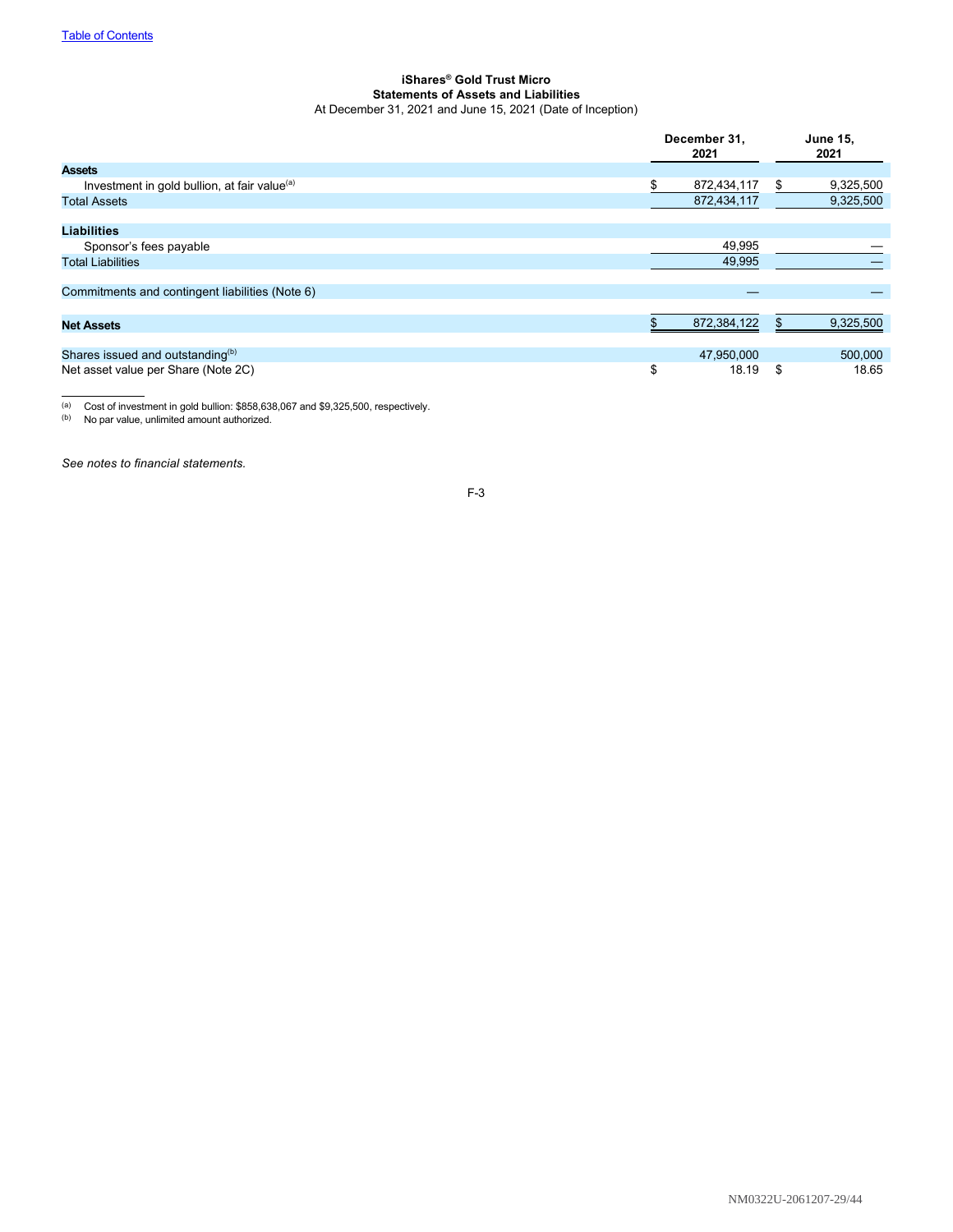# <span id="page-29-0"></span>**iShares® Gold Trust Micro Statement of Operations** For the Period from June 15, 2021 (Date of Inception) to December 31, 2021

|                                                       | Period from<br><b>June 15,</b><br>2021 (Date of<br>Inception) to<br>December 31,<br>2021 |
|-------------------------------------------------------|------------------------------------------------------------------------------------------|
| <b>Expenses</b>                                       |                                                                                          |
| Sponsor's fees                                        | 499,193<br>\$                                                                            |
| Sponsor's fees waiver                                 | (266, 088)                                                                               |
| Total expenses                                        | 233,105                                                                                  |
| Net investment loss                                   | (233, 105)                                                                               |
| <b>Net Realized and Unrealized Gain (Loss)</b>        |                                                                                          |
| Net realized gain (loss) from:                        |                                                                                          |
| Gold bullion sold to pay expenses                     | (392)                                                                                    |
| Gold bullion distributed for the redemption of Shares | 101,713                                                                                  |
| Net realized gain                                     | 101,321                                                                                  |
| Net change in unrealized appreciation/depreciation    | 13,796,050                                                                               |
| Net realized and unrealized gain                      | 13,897,371                                                                               |
| Net increase in net assets resulting from operations  | \$<br>13,664,266                                                                         |
| Net increase in net assets per Share                  | 0.40<br>\$                                                                               |

*See notes to financial statements.*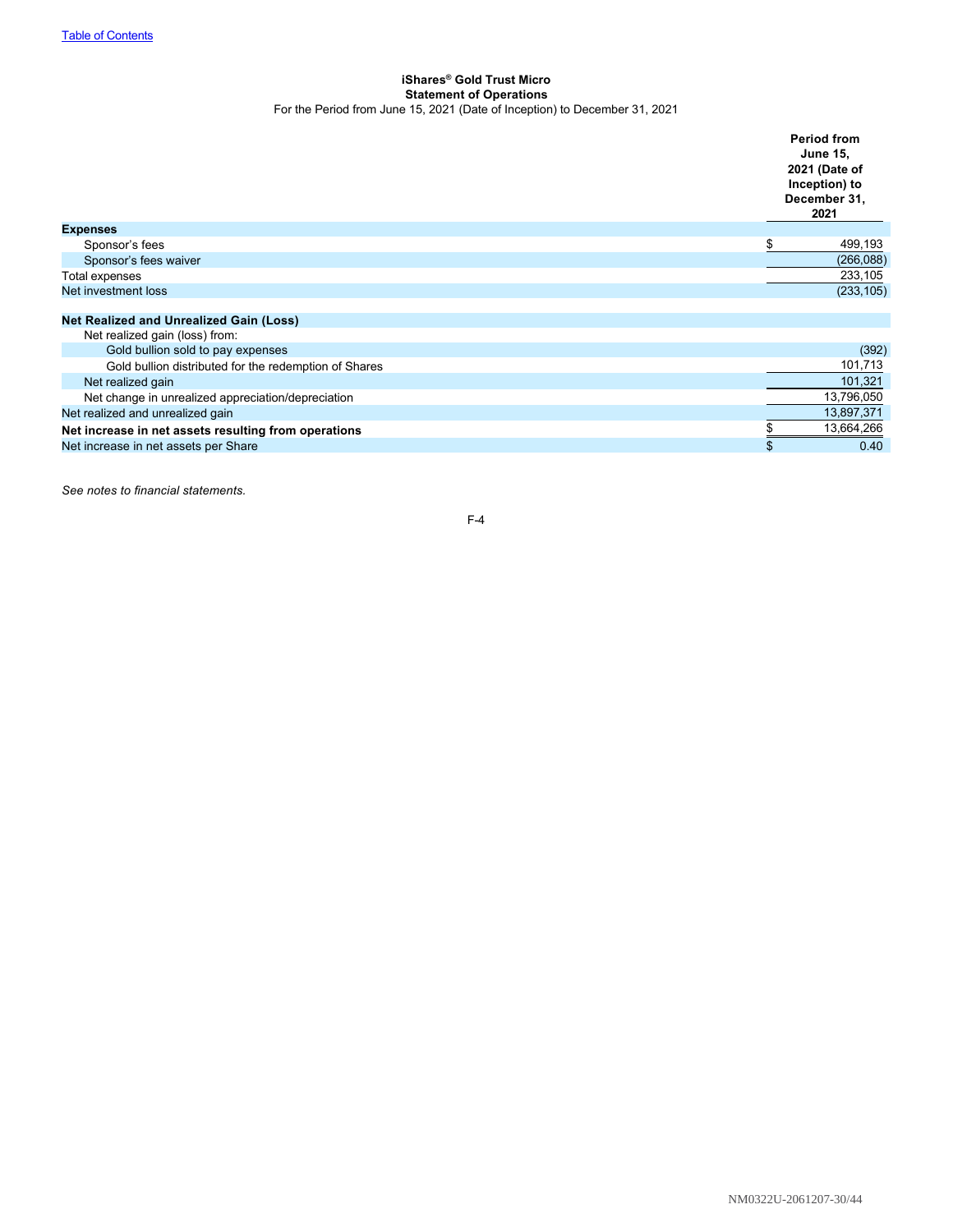# <span id="page-30-0"></span>**iShares® Gold Trust Micro Statement of Changes in Net Assets** For the Period from June 15, 2021 (Date of Inception) to December 31, 2021

|                                                            | <b>Period from</b><br>June 15, 2021<br>(Date of Inception)<br>to December 31,<br>2021 |
|------------------------------------------------------------|---------------------------------------------------------------------------------------|
| Net Assets at June 15, 2021                                | \$<br>9,325,500                                                                       |
| <b>Operations:</b>                                         |                                                                                       |
| Net investment loss                                        | (233, 105)                                                                            |
| Net realized gain                                          | 101,321                                                                               |
| Net change in unrealized appreciation/depreciation         | 13,796,050                                                                            |
| Net increase in net assets resulting from operations       | 13,664,266                                                                            |
| <b>Capital Share Transactions:</b>                         |                                                                                       |
| Contributions for Shares issued                            | 885,306,489                                                                           |
| Distributions for Shares redeemed                          | (35, 912, 133)                                                                        |
| Net increase in net assets from capital share transactions | 849,394,356                                                                           |
| Increase in net assets                                     | 863,058,622                                                                           |
| <b>Net Assets, End of Period</b>                           | 872,384,122<br>S                                                                      |
|                                                            |                                                                                       |
| Shares issued and redeemed                                 |                                                                                       |
| Shares issued                                              | 49,450,000                                                                            |
| Shares redeemed                                            | (2,000,000)                                                                           |
| Net increase in Shares issued and outstanding              | 47,450,000                                                                            |

*See notes to financial statements.*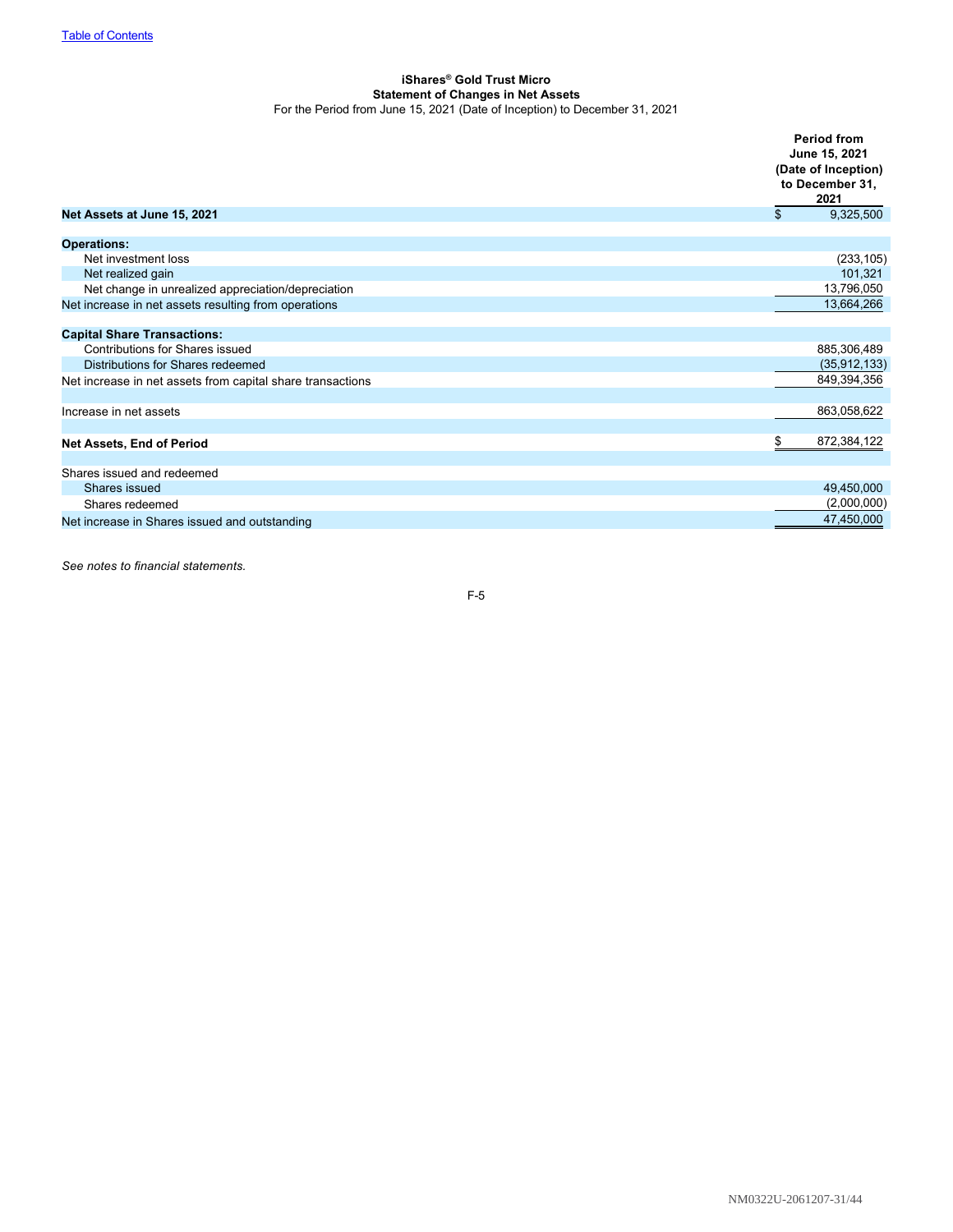# <span id="page-31-0"></span>**iShares® Gold Trust Micro Statement of Cash Flows**

For the Period from June 15, 2021 (Date of Inception) to December 31, 2021

|                                                                                                                                                     | June 15, 2021<br>(Date of Inception)<br>to December 31,<br>2021 |
|-----------------------------------------------------------------------------------------------------------------------------------------------------|-----------------------------------------------------------------|
| <b>Cash Flows from Operating Activities</b>                                                                                                         |                                                                 |
| Proceeds from gold bullion sold to pay expenses                                                                                                     | \$<br>183,110                                                   |
| Expenses - Sponsor's fees paid                                                                                                                      | (183, 110)                                                      |
| Net cash provided by operating activities                                                                                                           |                                                                 |
| Increase (decrease) in cash                                                                                                                         |                                                                 |
| Cash, beginning of period                                                                                                                           |                                                                 |
| Cash, end of period                                                                                                                                 |                                                                 |
|                                                                                                                                                     |                                                                 |
| Reconciliation of Net Increase (Decrease) in Net Assets Resulting from Operations to Net Cash Provided by (Used in)<br><b>Operating Activities</b>  |                                                                 |
| Net increase in net assets resulting from operations                                                                                                | \$<br>13,664,266                                                |
| Adjustments to reconcile net increase (decrease) in net assets resulting from operations to net cash provided by (used in) operating<br>activities: |                                                                 |
| Proceeds from gold bullion sold to pay expenses                                                                                                     | 183,110                                                         |
| Net realized (gain) loss                                                                                                                            | (101, 321)                                                      |
| Net change in unrealized appreciation/depreciation                                                                                                  | (13,796,050)                                                    |
| Change in operating assets and liabilities:                                                                                                         |                                                                 |
| Sponsor's fees payable                                                                                                                              | 49,995                                                          |
| Net cash provided by (used in) operating activities                                                                                                 |                                                                 |
|                                                                                                                                                     |                                                                 |
| Supplemental disclosure of non-cash information:                                                                                                    |                                                                 |
| Gold bullion contributed for Shares issued                                                                                                          | \$<br>885,306,489                                               |
| Gold bullion distributed for Shares redeemed                                                                                                        | \$<br>(35, 912, 133)                                            |

*See notes to financial statements.*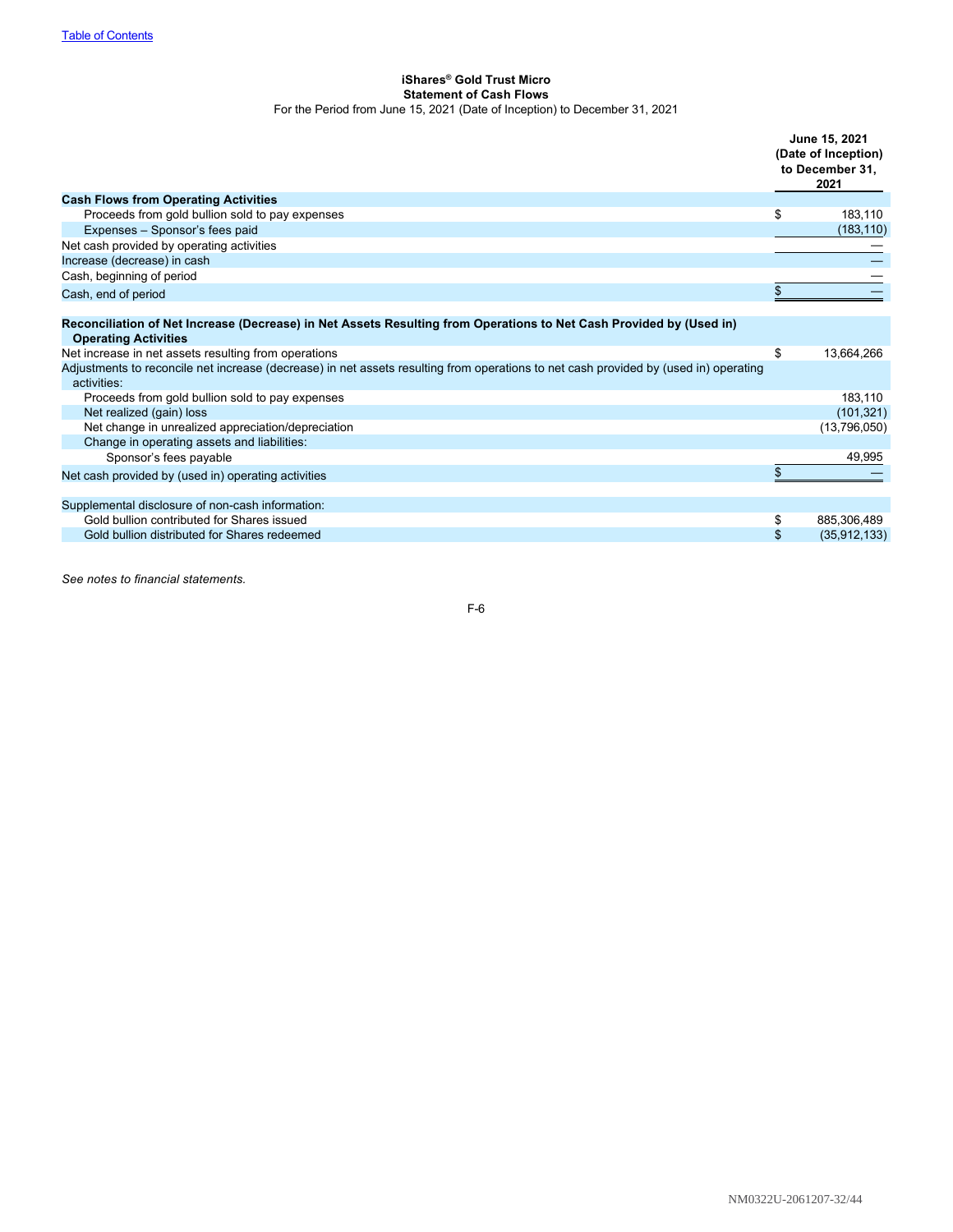# **iShares® Gold Trust Micro Schedules of Investments** At December 31, 2021 and June 15, 2021 (Date of Inception)

# <span id="page-32-0"></span>**December 31, 2021**

| <b>Description</b>            | <b>Ounces</b>                     | Cost             | <b>Fair Value</b> |
|-------------------------------|-----------------------------------|------------------|-------------------|
| Gold bullion                  | 479,334                           | 858,638,067<br>S | 872,434,117       |
|                               |                                   |                  |                   |
| Total Investments $-100.01\%$ |                                   |                  | 872,434,117       |
| Less Liabilities $-$ (0.01)%  |                                   |                  | (49, 995)         |
| Net Assets - 100.00%          |                                   |                  | 872,384,122       |
|                               | June 15, 2021 (Date of Inception) |                  |                   |
| <b>Description</b>            | <b>Ounces</b>                     | Cost             | <b>Fair Value</b> |
| Gold bullion                  | 5,000                             | 9,325,500<br>S   | 9,325,500         |
|                               |                                   |                  |                   |

| Total Investments - 100.00%  | 9.325.500 |
|------------------------------|-----------|
| Less Liabilities $-$ (0.00)% |           |
| Net Assets – 100.00%         | 9 325 500 |

*See notes to financial statements.*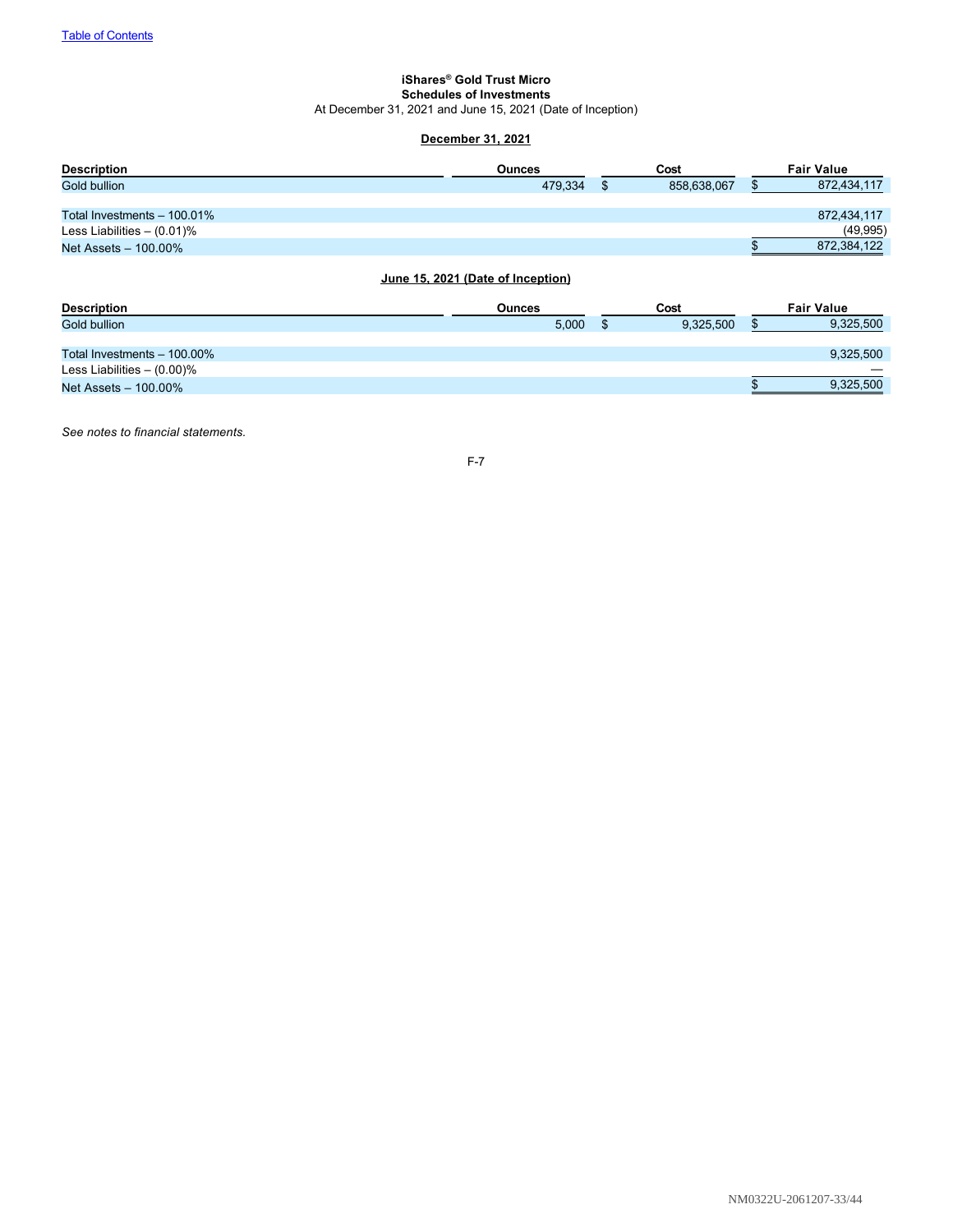# <span id="page-33-0"></span>**iShares® Gold Trust Micro Notes to Financial Statements** December 31, 2021

# **1 - Organization**

The iShares Gold Trust Micro (the "Trust") was organized on June 15, 2021 as a New York trust. The trustee is The Bank of New York Mellon (the "Trustee"), which is responsible for the day-to-day administration of the Trust. The Trust's sponsor is iShares Delaware Trust Sponsor LLC, a Delaware limited liability company (the "Sponsor"). For the period ended December 31, 2021, the Trust was governed by the provisions of the Depositary Trust Agreement (the "Trust Agreement") executed by the Trustee and the Sponsor as of June 15, 2021. The First Amended and Restated Depositary Trust Agreement was executed as of January 31, 2022. The Trust issues units of beneficial interest ("Shares") representing fractional undivided beneficial interests in its net assets.

BlackRock Financial Management, Inc. (the "Seed Capital Investor"), contributed 5,000 ounces of Gold in exchange for 500,000 shares (the "Seed Creation Baskets") on June 15, 2021 for the benefit of BlackRock Financial Management, Inc. At contribution, the value of the gold deposited with the Trust was based on the price of an ounce of gold of \$1,865.10. The Seed Capital Investor is an affiliate of the Sponsor. The Seed Capital Investor did not and will not receive from the Trust, the Sponsor or any of their affiliates any fee or other compensation in connection with the sale of the Seed Creation Baskets.

The Trust seeks to reflect generally the performance of the price of gold. The Trust seeks to reflect such performance before payment of the Trust's expenses and liabilities. The Trust is designed to provide a vehicle for investors to make an investment similar to an investment in gold.

The Trust qualifies as an investment company solely for accounting purposes and not for any other purpose and follows the accounting and reporting guidance under the Financial Accounting Standards Board Accounting Standards Codification Topic 946, *Financial Services - Investment Companies,* but is not registered, and is not required to be registered, as an investment company under the Investment Company Act of 1940, as amended.

# **2 - Significant Accounting Policies**

# *A. Basis of Accounting*

The following significant accounting policies are consistently followed by the Trust in the preparation of its financial statements in conformity with generally accepted accounting principles in the United States of America ("U.S. GAAP"). The preparation of financial statements in conformity with U.S. GAAP requires management to make certain estimates and assumptions that affect the reported amounts of assets and liabilities and disclosures of contingent assets and liabilities at the date of the financial statements and the reported amounts of revenue and expenses during the reporting period. Actual results could differ from those estimates.

#### *B. Gold Bullion*

JPMorgan Chase Bank N.A., London branch (the "Custodian"), is responsible for the safekeeping of gold bullion owned by the Trust.

Fair value of the gold bullion held by the Trust is based on that day's London Bullion Market Association ("LBMA") Gold Price PM. "LBMA Gold Price PM" is the price per fine troy ounce of gold, stated in U.S. dollars, determined by ICE Benchmark Administration ("IBA") following an electronic auction consisting of one or more 30-second rounds starting at 3:00 p.m. (London time), on each day that the London gold market is open for business and published shortly thereafter. If there is no LBMA Gold Price PM on any day, the Trustee is authorized to use the most recently announced price of gold determined in an electronic auction hosted by IBA that begins at 10:30 a.m. (London time) ("LBMA Gold Price AM") unless the Trustee, in consultation with the Sponsor, determines that such price is inappropriate as a basis for evaluation.

Gain or loss on sales of gold bullion is calculated on a trade date basis using the average cost method.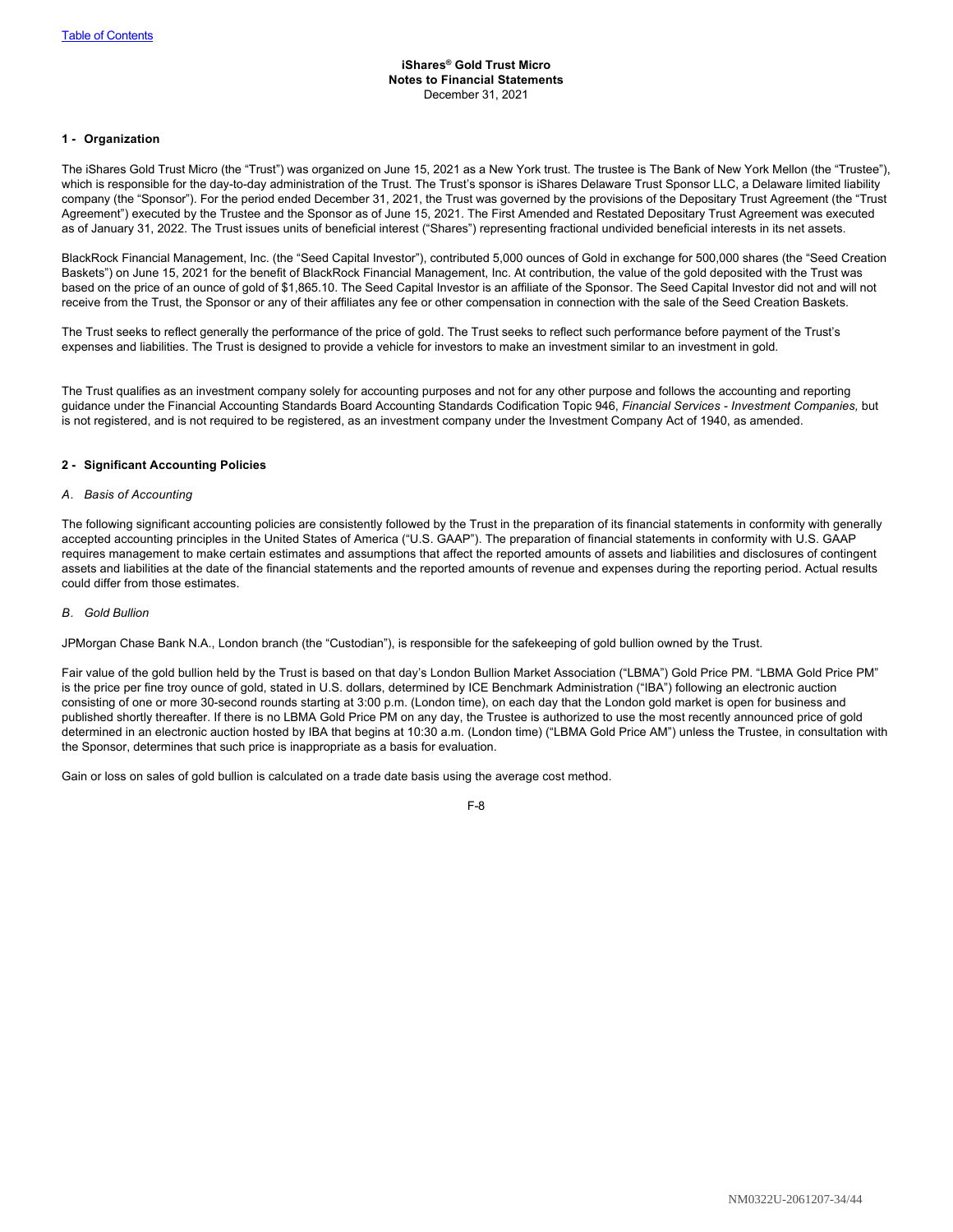#### **[Table of Contents](#page-3-0)**

The following tables summarize activity in gold bullion for the period from June 15, 2021 (Date of Inception) to December 31, 2021:

|                                                                    |               |              |                   | Realized    |
|--------------------------------------------------------------------|---------------|--------------|-------------------|-------------|
| Period from June 15, 2021 (Date of Inception) to December 31, 2021 | <b>Ounces</b> | Cost         | <b>Fair Value</b> | Gain (Loss) |
| Beginning balance                                                  | 5.000         | 9.325.500    | 9,325,500         |             |
| Gold bullion contributed                                           | 494.428       | 885,306,489  | 885,306,489       |             |
| Gold bullion distributed                                           | (19,992)      | (35,810,420) | (35, 912, 133)    | 101,713     |
| Gold bullion sold to pay expenses                                  | (102)         | (183, 502)   | (183, 110)        | (392)       |
| Net realized gain                                                  |               |              | 101.321           |             |
| Net change in unrealized appreciation/depreciation                 |               |              | 13,796,050        |             |
| <b>Ending balance</b>                                              | 479.334       | 858.638.067  | 872,434,117       | 101,321     |

# *C. Calculation of Net Asset Value*

On each business day, as soon as practicable after 4:00 p.m. (New York time), the net asset value of the Trust is obtained by subtracting all accrued fees, expenses and other liabilities of the Trust from the fair value of the gold and other assets held by the Trust. The Trustee computes the net asset value per Share by dividing the net asset value of the Trust by the number of Shares outstanding on the date the computation is made.

#### *D. Offering of the Shares*

Trust Shares are issued and redeemed continuously in aggregations of 50,000 Shares in exchange for gold bullion rather than cash. Individual investors cannot purchase or redeem Shares in direct transactions with the Trust. The Trust only transacts with registered broker-dealers that are eligible to settle securities transactions through the book-entry facilities of the Depository Trust Company and that have entered into a contractual arrangement with the Trustee and the Sponsor governing, among other matters, the creation and redemption of Shares (such broker-dealers, the "Authorized Participants"). Holders of Shares of the Trust may redeem their Shares at any time acting through an Authorized Participant and in the prescribed aggregations of 50,000 Shares; *provided*, that redemptions of Shares may be suspended during any period while regular trading on NYSE Arca, Inc. ("NYSE Arca") is suspended or restricted, or in which an emergency exists as a result of which delivery, disposal or evaluation of gold is not reasonably practicable.

The per Share amount of gold exchanged for a purchase or redemption represents the per Share amount of gold held by the Trust, after giving effect to its liabilities.

When gold bullion is exchanged in settlement of a redemption, it is considered a sale of gold bullion for accounting purposes.

Share activity for the period from June 15, 2021 (Date of Inception) to December 31, 2021, was as follows:

|                 | December 31   |  |                |
|-----------------|---------------|--|----------------|
|                 | $2021^{(a)}$  |  |                |
|                 | <b>Shares</b> |  | Amount         |
| Shares issued   | 49,450,000    |  | 885,306,489    |
| Shares redeemed | (2,000,000)   |  | (35, 912, 133) |
| Net increase    | 47,450,000    |  | 849,394,356    |

(a) Period from June 15, 2021 (date of inception) to December 31, 2021.

#### *E. Federal Income Taxes*

The Trust is treated as a grantor trust for federal income tax purposes and, therefore, no provision for federal income taxes is required. Any interest, expenses, gains and losses are passed through to the holders of Shares of the Trust.

The Sponsor has analyzed applicable tax laws and regulations and their application to the Trust as of December 31, 2021 and does not believe that there are any uncertain tax positions that require recognition of a tax liability.

#### **3 - Trust Expenses**

The Trust pays to the Sponsor a Sponsor's fee that accrues daily at an annualized rate equal to 0.15% of the net asset value of the Trust, paid monthly in arrears. Effective June 29, 2021, the Sponsor has voluntarily agreed to waive a portion of the Sponsor's Fee so that the Sponsor's Fee after the fee waiver will not exceed 0.07% through June 30, 2024. Although the Sponsor has no current intention of doing so, because the fee waiver is voluntary, the Sponsor may revert to the 0.15% fee prior to June 30, 2024. Should the Sponsor choose to revert to the 0.15% fee (or an amount higher than 0.07% but no greater than 0.15% annualized), prior to June 30, 2024, it will provide shareholders with at least 30 days' prior written notice of such change through either a prospectus supplement to its registration statement or through a report furnished on Form 8-K. The Sponsor has agreed to assume the following administrative and marketing expenses incurred by the Trust: the Trustee's fee and reimbursement for its reasonable out-of-pocket expenses, the Custodian's fee, NYSE Arca listing fees, SEC registration fees, printing and mailing costs, audit fees and expenses, and up to \$100,000 per annum in legal fees and expenses. Effective January 31, 2022 the Sponsor has agreed to assume up to \$500,000 per annum in legal fees and expenses. The amount waived is included in Sponsor's fees waived in the Statement of Operations. For the period ended December 31, 2021, the amount waived was \$266,088.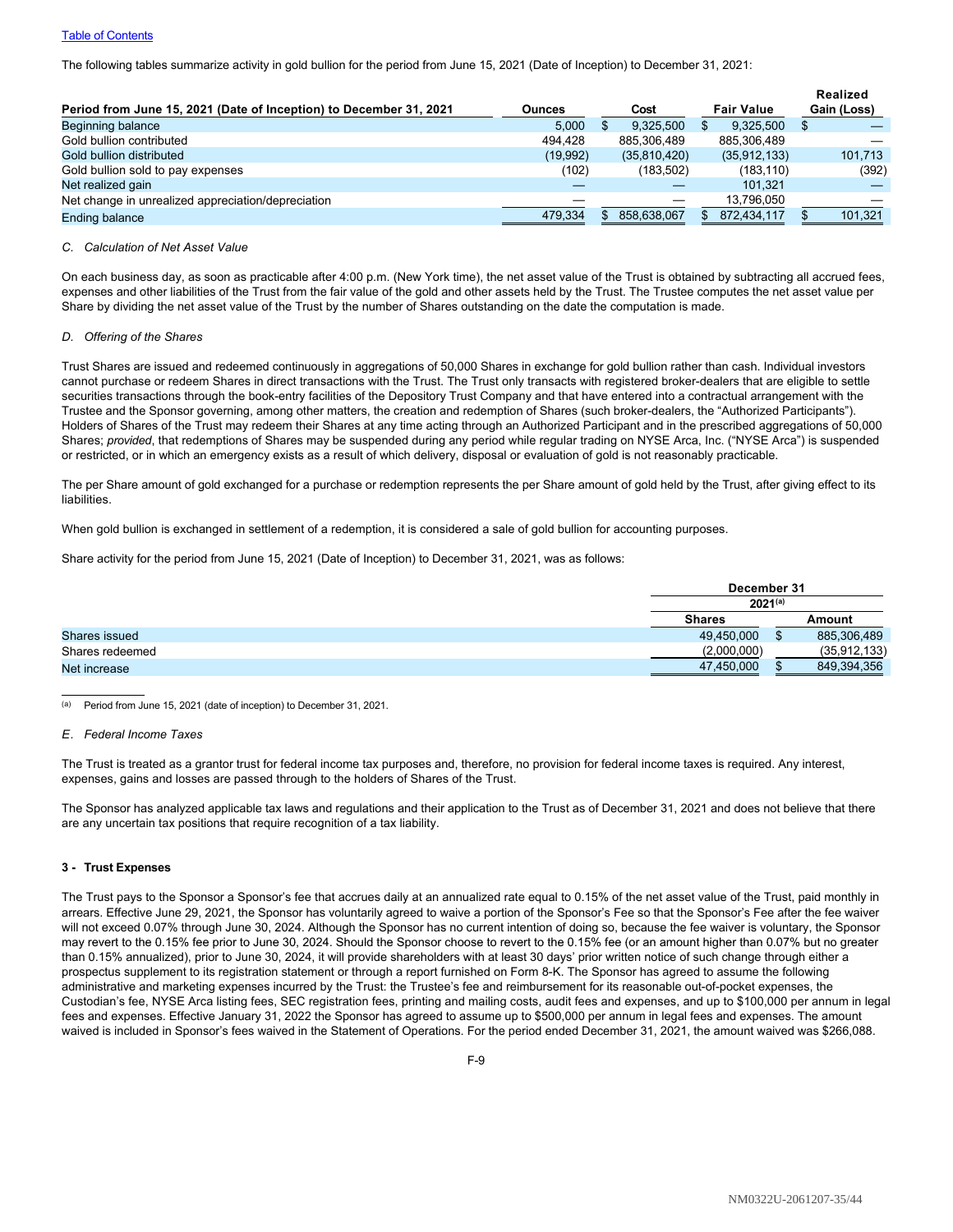# **4 - Related Parties**

The Sponsor and the Trustee are considered to be related parties to the Trust. The Trustee's fee is paid by the Sponsor and is not a separate expense of the Trust.

# **5 - Indemnification**

The Trust Agreement provides that the Trustee shall indemnify the Sponsor, its directors, employees and agents against, and hold each of them harmless from, any loss, liability, cost, expense or judgment (including reasonable fees and expenses of counsel) (i) caused by the negligence or bad faith of the Trustee or (ii) arising out of any information furnished in writing to the Sponsor by the Trustee expressly for use in the registration statement, or any amendment thereto or periodic or other report filed with the SEC relating to the Shares that is not materially altered by the Sponsor.

The Trust Agreement provides that the Sponsor and its shareholders, directors, officers, employees, affiliates (as such term is defined under the Securities Act of 1933, as amended) and subsidiaries shall be indemnified from the Trust and held harmless against any loss, liability or expense incurred without their (1) negligence, bad faith, willful misconduct or willful malfeasance arising out of or in connection with the performance of their obligations under the Trust Agreement or any actions taken in accordance with the provisions of the Trust Agreement or (2) reckless disregard of their obligations and duties under the Trust Agreement.

The Trust has agreed that the Custodian will only be responsible for any loss or damage suffered by the Trust as a direct result of the Custodian's negligence, fraud or willful default in the performance of its duties.

#### **6 - Commitments and Contingent Liabilities**

In the normal course of business, the Trust may enter into contracts with service providers that contain general indemnification clauses. The Trust's maximum exposure under these arrangements is unknown as this would involve future claims that may be made against the Trust that have not yet occurred.

# **7 - Concentration Risk**

Substantially all of the Trust's assets are holdings of gold bullion, which creates a concentration risk associated with fluctuations in the price of gold. Accordingly, a decline in the price of gold will have an adverse effect on the value of the Shares of the Trust. Factors that may have the effect of causing a decline in the price of gold include large sales by the official sector (governments, central banks, and related institutions); a significant increase in the hedging activities of gold producers; significant changes in the attitude of speculators, investors and other market participants towards gold; global gold supply and demand; global or regional political, economic or financial events and situations; investors' expectations with respect to the rate of inflation; interest rates; investment and trading activities of hedge funds and commodity funds; other economic variables such as income growth, economic output, and monetary policies; and investor confidence.

| ×<br>۰. |  |
|---------|--|
|---------|--|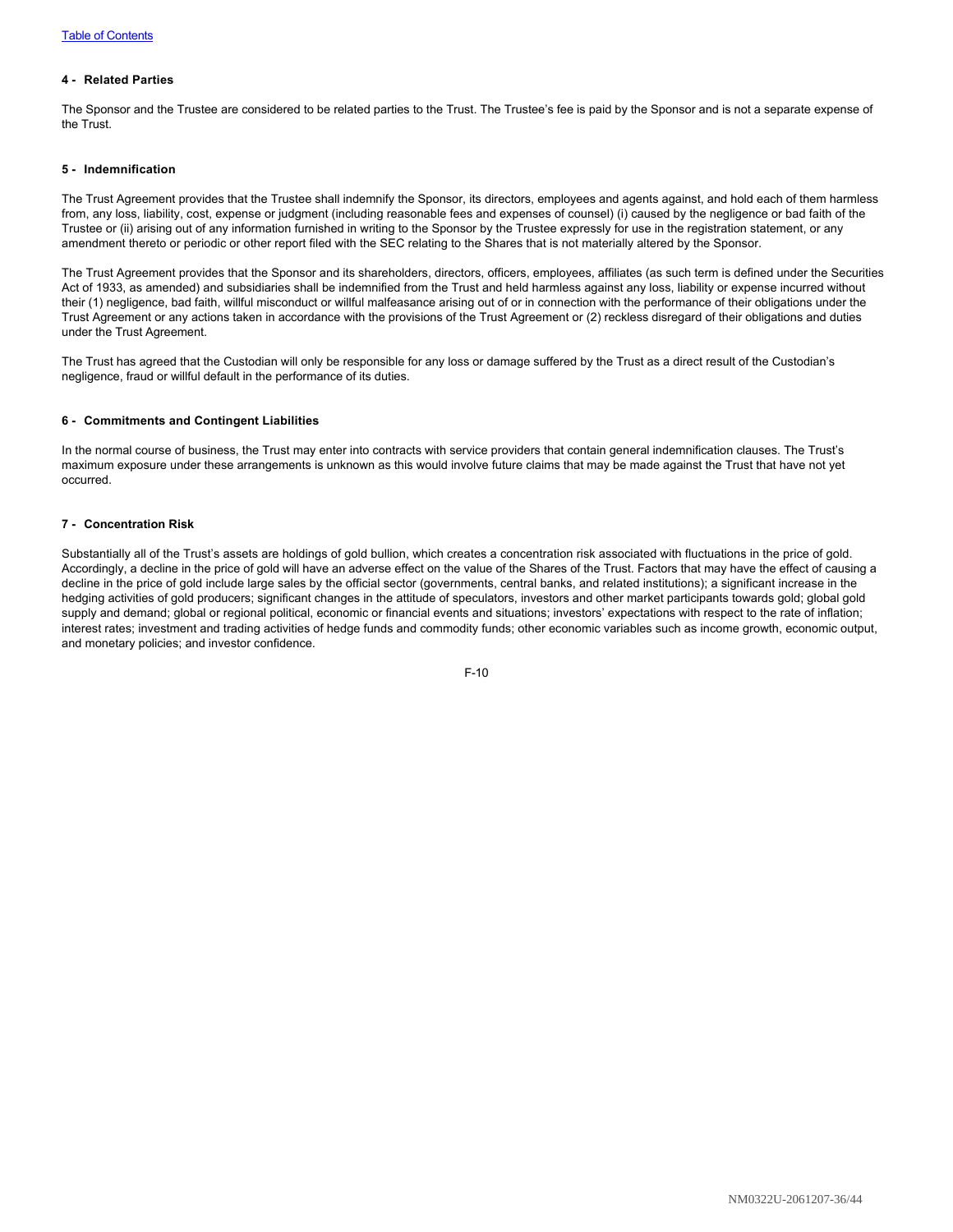# **8 - Financial Highlights**

The following financial highlights relate to investment performance and operations for a Share outstanding for the period from June 15, 2021 (Date of Inception) to December 31, 2021.

|                                                                                       | <b>Period from</b><br><b>June 15,</b><br>2021 (Date of<br>Inception) to<br>December 31.<br>2021 |  |  |
|---------------------------------------------------------------------------------------|-------------------------------------------------------------------------------------------------|--|--|
| Net asset value per Share, beginning of period                                        | 18.65                                                                                           |  |  |
| Net investment $loss^{(a)}$<br>Net realized and unrealized gain (loss) <sup>(b)</sup> | (0.01)<br>(0.45)                                                                                |  |  |
| Net decrease in net assets from operations                                            | (0.46)                                                                                          |  |  |
| Net asset value per Share, end of period                                              | 18.19                                                                                           |  |  |
| Total return, at net asset value <sup>(c)(d)</sup>                                    | (2.47)%                                                                                         |  |  |
| Ratio to average net assets:                                                          |                                                                                                 |  |  |
| Net investment loss <sup>(e)</sup>                                                    | (0.07)%                                                                                         |  |  |
| Total expenses <sup>(e)</sup>                                                         | 0.15%                                                                                           |  |  |
| Total expenses after fees waived <sup>(e)</sup>                                       | 0.07%                                                                                           |  |  |

(a) Based on average Shares outstanding during the period.<br>(b) The amounts reported for a Share outstanding may not a

The amounts reported for a Share outstanding may not accord with the change in aggregate gains and losses on investment for the period due to the timing of Trust Share transactions in relation to the fluctuating fair values of the Trust's underlying investment.

(c) Based on the change in net asset value of a Share during the period.

 $\begin{array}{ll}\n\text{(d)} & \text{Percentage is not annualized.} \\
\text{(e)} & \text{Percentage is annualized.}\n\end{array}$ Percentage is annualized.

# **9 - Investment Valuation**

U.S. GAAP defines fair value as the price the Trust would receive to sell an asset or pay to transfer a liability in an orderly transaction between market participants at the measurement date. The Trust's policy is to value its investment at fair value.

Various inputs are used in determining the fair value of assets and liabilities. Inputs may be based on independent market data ("observable inputs") or they may be internally developed ("unobservable inputs"). These inputs are categorized into a disclosure hierarchy consisting of three broad levels for financial reporting purposes. The level of a value determined for an asset or liability within the fair value hierarchy is based on the lowest level of any input that is significant to the fair value measurement in its entirety. The three levels of the fair value hierarchy are as follows:

- Level 1 Unadjusted quoted prices in active markets for identical assets or liabilities;
- Level 2 Inputs other than quoted prices included within Level 1 that are observable for the asset or liability either directly or indirectly, including quoted prices for similar assets or liabilities in active markets, quoted prices for identical or similar assets or liabilities in markets that are not considered to be active, inputs other than quoted prices that are observable for the asset or liability, and inputs that are derived principally from or corroborated by observable market data by correlation or other means; and
- Level 3 Unobservable inputs that are unobservable for the asset or liability, including the Trust's assumptions used in determining the fair value of investments.

At December 31, 2021, the value of the gold bullion held by the Trust is categorized as Level 1.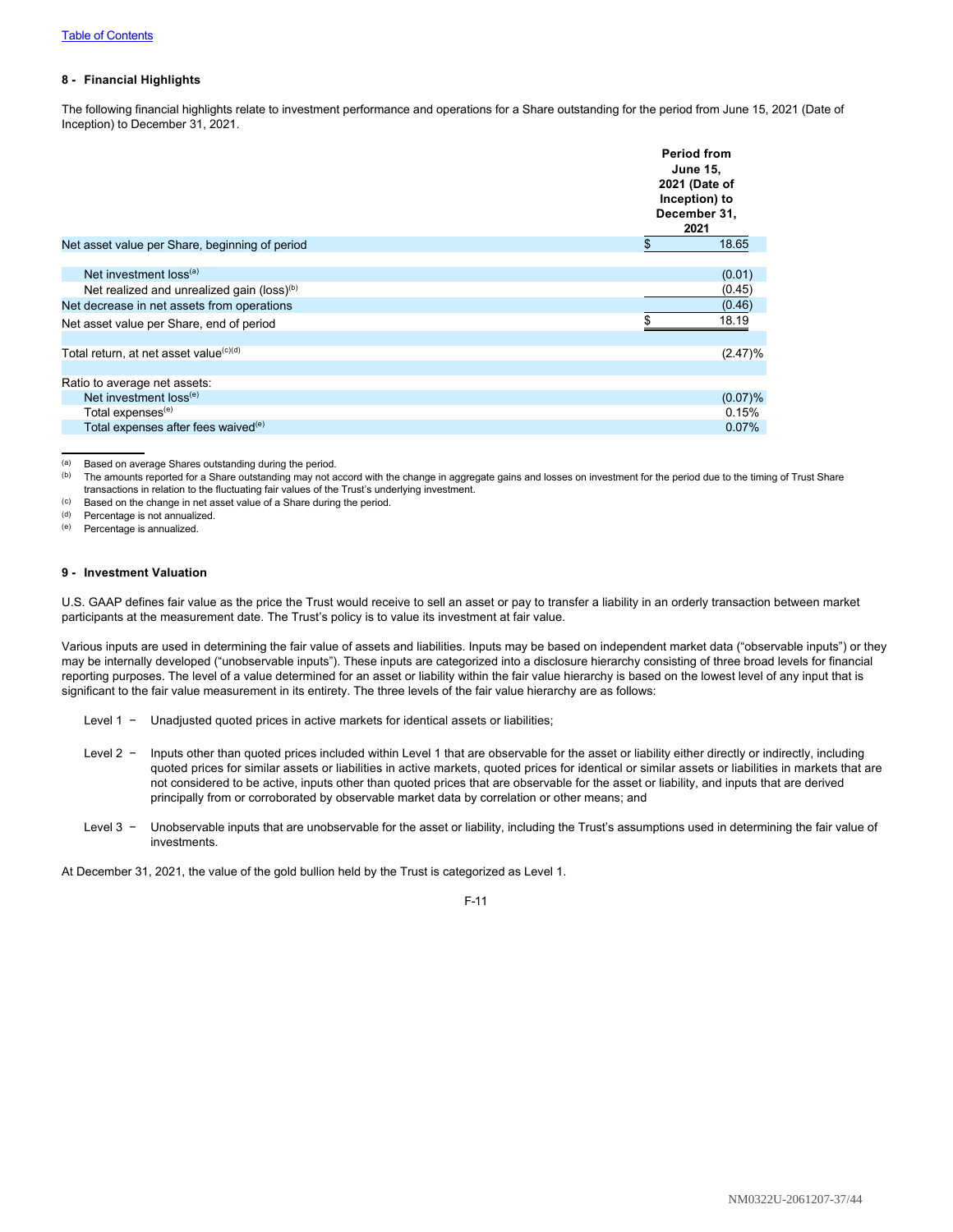# **SIGNATURES**

Pursuant to the requirements of Section 13 or 15(d) of the Securities Exchange Act of 1934, the registrant has duly caused this report to be signed on its behalf by the undersigned in the capacities\* indicated thereunto duly authorized.

iShares Delaware Trust Sponsor LLC, Sponsor of the iShares Gold Trust Micro (registrant)

/s/ Paul Lohrey **Paul Lohrey Director, President and Chief Executive Officer (Principal executive officer)**

Date: March 1, 2022

Pursuant to the requirements of the Securities Exchange Act of 1934, this report has been signed below by the following persons on behalf of the registrant and in the capacities\* and on the dates indicated.

/s/ Paul Lohrey **Paul Lohrey Director, President and Chief Executive Officer (Principal executive officer)**

Date: March 1, 2022

/s/ Trent Walker

**Trent Walker Chief Financial Officer (Principal financial and accounting officer)**

Date: March 1, 2022

/s/ Rachel Aguirre **Rachel Aguirre Director**

Date: March 1, 2022

/s/ Philip Jensen **Philip Jensen**

**Director**

Date: March 1, 2022

/s/ Peter Landini **Peter Landini Director**

Date: March 1, 2022

/s/ Kimun Lee **Kimun Lee Director**

Date: March 1, 2022

The registrant is a trust and the persons are signing in their respective capacities as officers or directors of iShares Delaware Trust Sponsor LLC, the Sponsor of the registrant.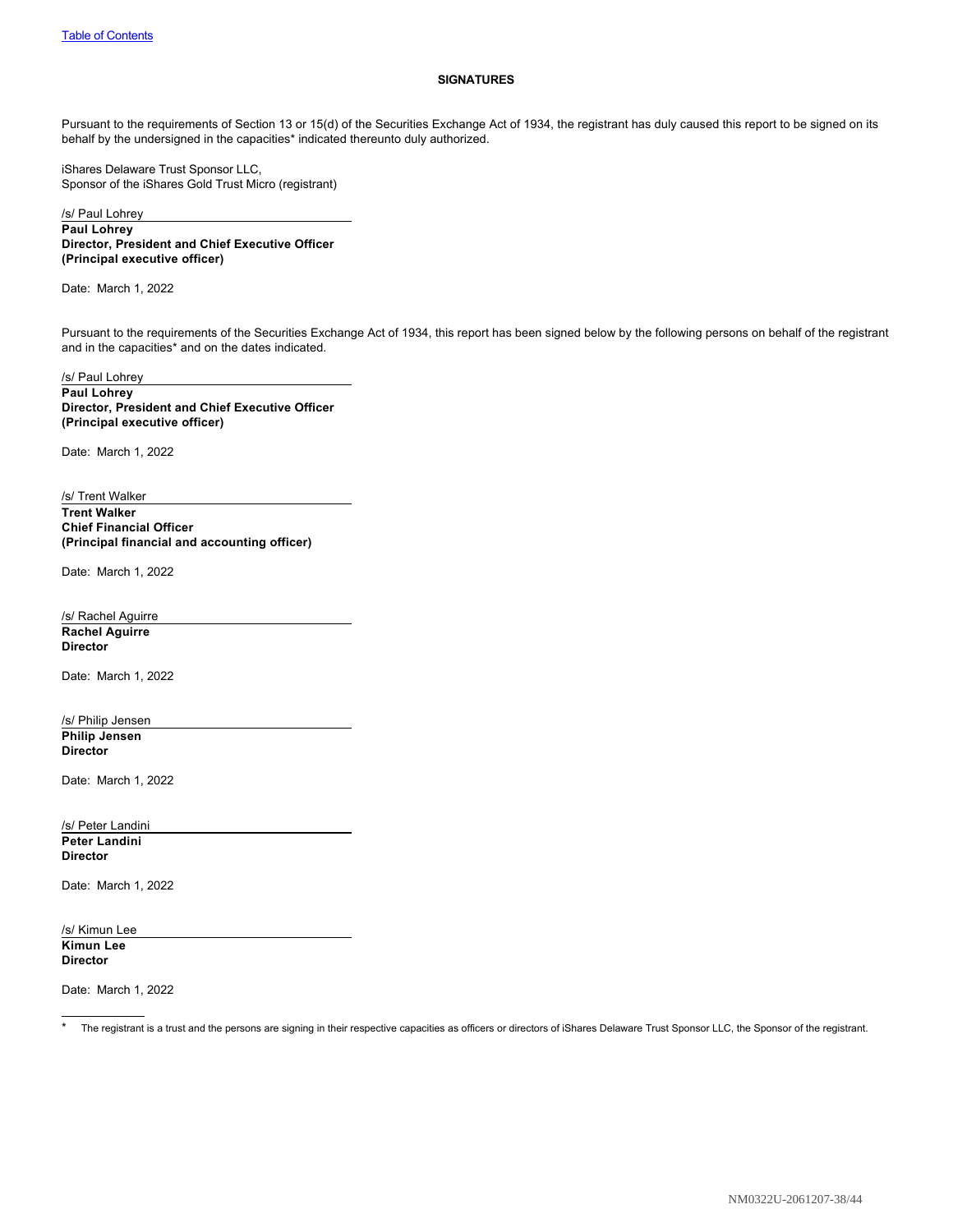#### **Description of the Securities Registered**

#### **Under Section 12 of the Securities Exchange Act of 1934**

<span id="page-38-0"></span>The following is a summary of the rights of the shares (the "Shares") of iShares® Gold Trust Micro (the "Trust"), which is the only class of securities of the Trust that is registered under Section 12 of the Securities Exchange Act of 1934.

#### **General**

Each Share represents a fractional undivided beneficial interest in the net assets of the Trust. The Shares do not represent a traditional investment and are not similar to shares of a corporation operating a business enterprise with management and a board of directors. All Shares are of the same class with equal rights and privileges. All Shares are transferable, fully paid and non-assessable. Each Share entitles the holder (the "Shareholder") to vote on the limited matters upon which Shareholders may vote under the Trust Agreement, as described under "Voting Rights" below. The Shares do not entitle their holders to any conversion or pre-emptive rights or any redemption rights.

#### **Cash and Other Distributions**

If iShares Delaware Trust Sponsor LLC (the "Sponsor") and The Bank of New York Mellon (the "Trustee") determine that there is more cash being held in the Trust than is needed to pay the Trust's expenses for the next month, the Trustee will distribute the extra cash to the Depository Trust Company ("DTC"), which holds the Shares for their respective holders. If the Trust receives any property other than gold or cash, the Trustee will distribute that property to DTC by any means the Sponsor thinks is lawful, equitable and feasible. If it cannot make the distribution in that way, the Trustee will sell the property and distribute the net proceeds in the same way as it does with cash. Registered holders of Shares are entitled to receive these distributions in proportion to the number of Shares owned. Before making a distribution, the Trustee may deduct any applicable withholding taxes and any fees and expenses of the Trust that have not been paid. The Sponsor distributes only whole U.S. dollars and cents and is not required to round fractional cents to the nearest whole cent. The Trustee is not responsible if it decides that it is unlawful or impractical to make a distribution available to registered holders.

# **Voting Rights**

Owners of Shares do not generally have any voting rights. However, registered holders of at least 25% of the Shares have the right to require the Trustee to cure any material breach by it of the First Amended and Restated Depositary Trust Agreement (as amended from time to time, the "Trust Agreement"), and registered holders of at least 75% of the Shares have the right to require the Trustee to terminate the Trust Agreement as described therein.

# **The Securities Depository; Book-Entry-Only System; Global Security**

Individual certificates are not issued for the Shares. Instead, a global certificate is signed by the Trustee on behalf of the Trust, registered in the name of Cede & Co., as nominee for DTC, and deposited with the Trustee on behalf of DTC. The global certificate represents all of the Shares outstanding at any time. Beneficial ownership of the Shares is limited to DTC Participants, Indirect Participants and persons holding interests through DTC Participants and Indirect Participants (each as defined in the Trust Agreement). Owners of beneficial interests in the Shares will be shown on, and the transfer of ownership is effected only through, records maintained by DTC, with respect to DTC Participants; the records of DTC Participants, with respect to Indirect Participants; and the records of Indirect Participants, with respect to beneficial owners that are not DTC Participants or Indirect Participants. Beneficial owners are expected to receive from or through a DTC Participant a written confirmation relating to their purchase of the Shares. Investors may transfer Shares through DTC by instructing the DTC Participant or Indirect Participant through which they hold their Shares to transfer the Shares. Transfers will be made in accordance with standard securities industry practice.

The rights of the Shareholders generally must be exercised by DTC Participants acting on their behalf in accordance with the rules and procedures of DTC.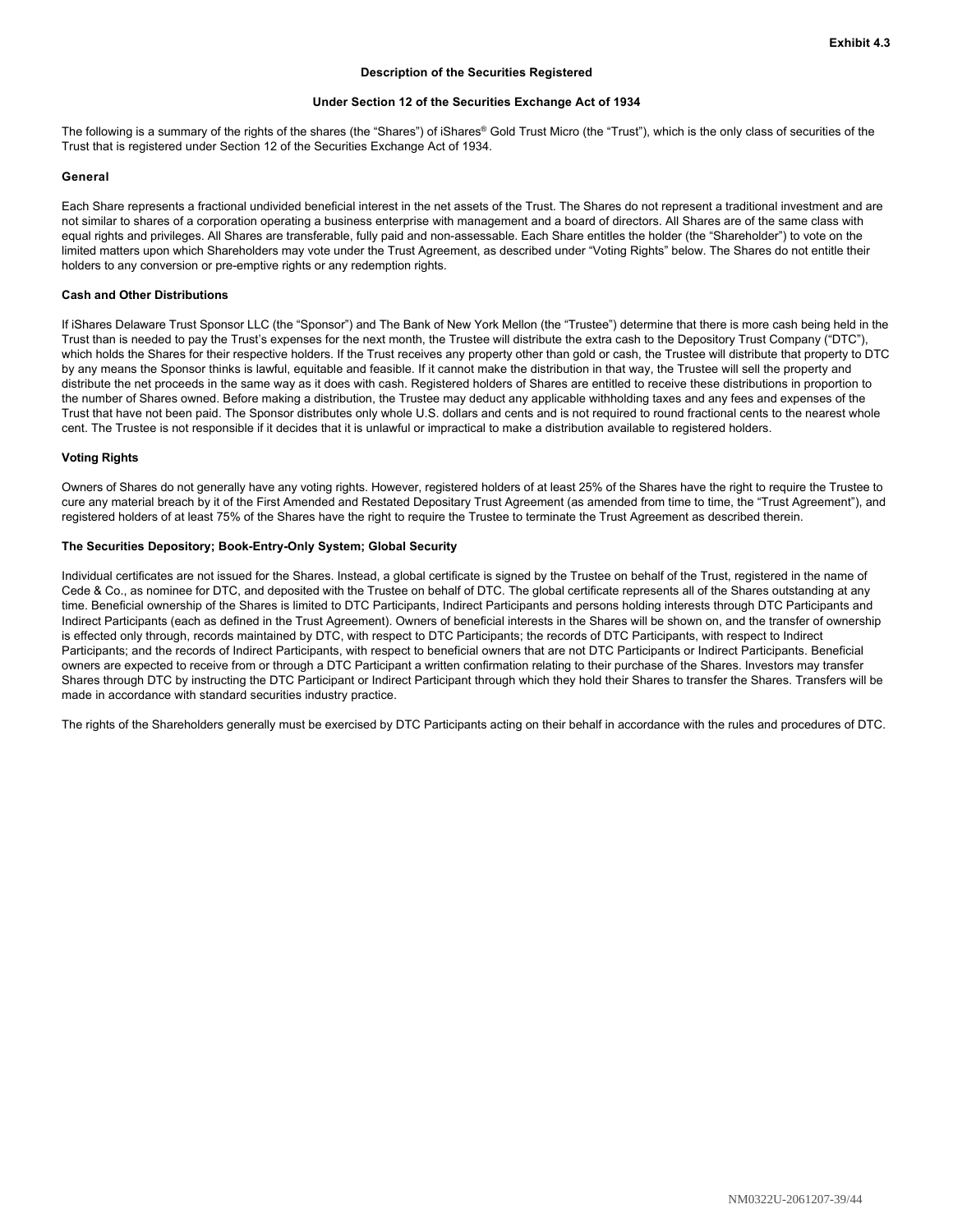# CONSENT OF INDEPENDENT REGISTERED PUBLIC ACCOUNTING FIRM

<span id="page-39-0"></span>We hereby consent to the incorporation by reference in the Registration Statement on Form S-1 (No. 333-262546) of iShares® Gold Trust Micro of our report dated March 1, 2022 relating to the financial statements, which appears in this Form 10-K.

/s/ PricewaterhouseCoopers LLP Philadelphia, Pennsylvania March 1, 2022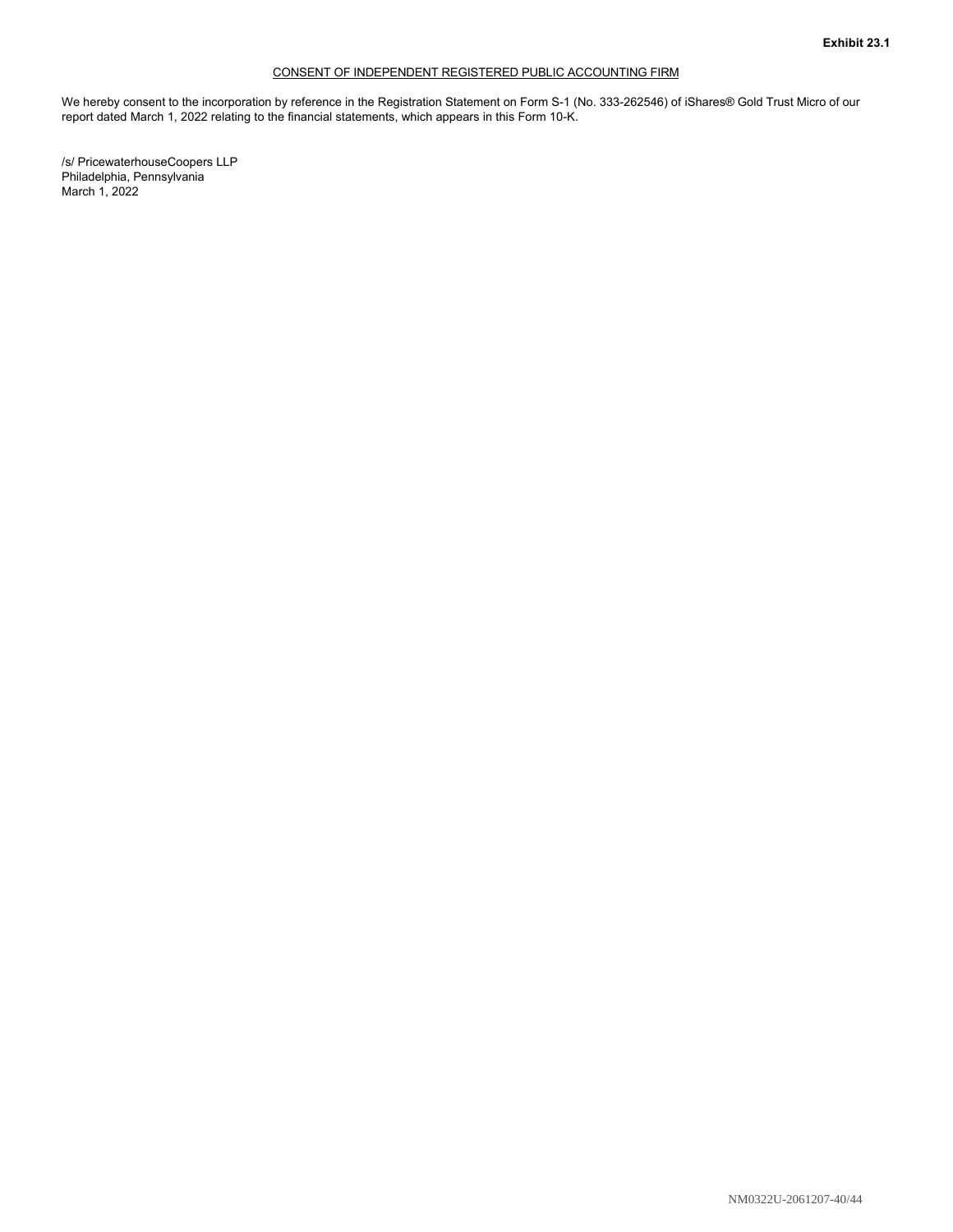<span id="page-40-0"></span>I, Paul Lohrey, certify that:

- 1. I have reviewed this report on Form 10-K of iShares Gold Trust Micro;
- 2. Based on my knowledge, this report does not contain any untrue statement of a material fact or omit to state a material fact necessary to make the statements made, in light of the circumstances under which such statements were made, not misleading with respect to the period covered by this report;
- 3. Based on my knowledge, the financial statements, and other financial information included in this report, fairly present in all material respects the financial condition, results of operations and cash flows of the registrant as of, and for, the periods presented in this report;
- 4. The registrant's other certifying officer and I are responsible for establishing and maintaining disclosure controls and procedures (as defined in Exchange Act Rules 13a-15(e) and 15d-15(e)) for the registrant and have:
	- a) Designed such disclosure controls and procedures, or caused such disclosure controls and procedures to be designed under our supervision, to ensure that material information relating to the registrant, including its consolidated subsidiaries, is made known to us by others within those entities, particularly during the period in which this report is being prepared;
	- b) Evaluated the effectiveness of the registrant's disclosure controls and procedures and presented in this report our conclusions about the effectiveness of the disclosure controls and procedures, as of the end of the period covered by this report based on such evaluation; and
	- c) Disclosed in this report any change in the registrant's internal control over financial reporting that occurred during the registrant's most recent fiscal quarter (the registrant's fourth fiscal quarter in the case of an annual report) that has materially affected, or is reasonably likely to materially affect, the registrant's internal control over financial reporting; and
- 5. The registrant's other certifying officer and I have disclosed, based on our most recent evaluation of internal control over financial reporting, to the registrant's auditors and the audit committee of the registrant's board of directors (or persons performing the equivalent functions):
	- a) All significant deficiencies and material weaknesses in the design or operation of internal control over financial reporting which are reasonably likely to adversely affect the registrant's ability to record, process, summarize, and report financial information; and
	- b) Any fraud, whether or not material, that involves management or other employees who have a significant role in the registrant's internal control over financial reporting.

Date: March 1, 2022

/s/ Paul Lohrey **Paul Lohrey President and Chief Executive Officer (Principal executive officer)**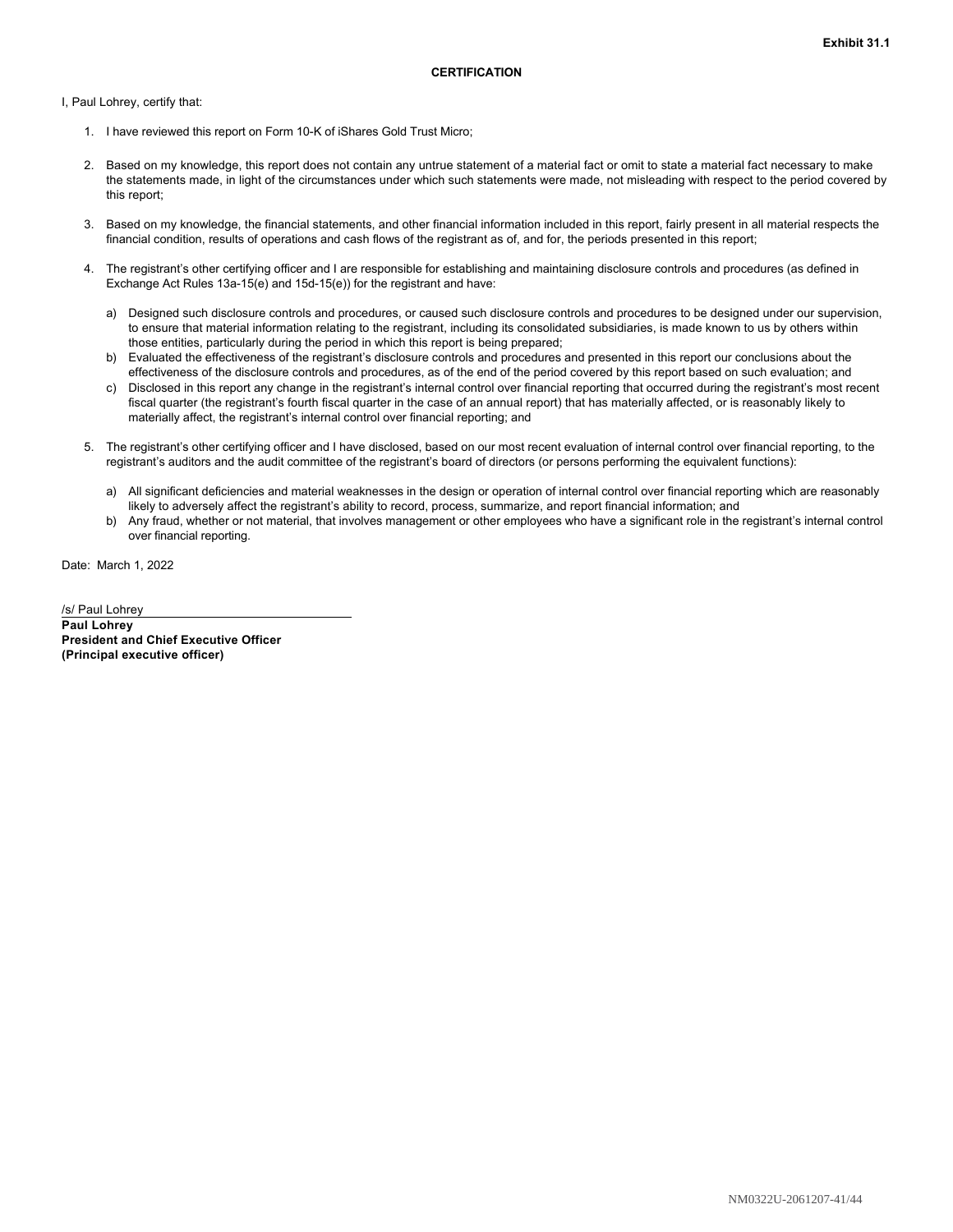<span id="page-41-0"></span>I, Trent Walker, certify that:

- 1. I have reviewed this report on Form 10-K of iShares Gold Trust Micro;
- 2. Based on my knowledge, this report does not contain any untrue statement of a material fact or omit to state a material fact necessary to make the statements made, in light of the circumstances under which such statements were made, not misleading with respect to the period covered by this report;
- 3. Based on my knowledge, the financial statements, and other financial information included in this report, fairly present in all material respects the financial condition, results of operations and cash flows of the registrant as of, and for, the periods presented in this report;
- 4. The registrant's other certifying officer and I are responsible for establishing and maintaining disclosure controls and procedures (as defined in Exchange Act Rules 13a-15(e) and 15d-15(e)) for the registrant and have:
	- a) Designed such disclosure controls and procedures, or caused such disclosure controls and procedures to be designed under our supervision, to ensure that material information relating to the registrant, including its consolidated subsidiaries, is made known to us by others within those entities, particularly during the period in which this report is being prepared;
	- b) Evaluated the effectiveness of the registrant's disclosure controls and procedures and presented in this report our conclusions about the effectiveness of the disclosure controls and procedures, as of the end of the period covered by this report based on such evaluation; and
	- c) Disclosed in this report any change in the registrant's internal control over financial reporting that occurred during the registrant's most recent fiscal quarter (the registrant's fourth fiscal quarter in the case of an annual report) that has materially affected, or is reasonably likely to materially affect, the registrant's internal control over financial reporting; and
- 5. The registrant's other certifying officer and I have disclosed, based on our most recent evaluation of internal control over financial reporting, to the registrant's auditors and the audit committee of the registrant's board of directors (or persons performing the equivalent functions):
	- a) All significant deficiencies and material weaknesses in the design or operation of internal control over financial reporting which are reasonably likely to adversely affect the registrant's ability to record, process, summarize, and report financial information; and
	- b) Any fraud, whether or not material, that involves management or other employees who have a significant role in the registrant's internal control over financial reporting.

Date: March 1, 2022

/s/ Trent Walker **Trent Walker Chief Financial Officer (Principal financial and accounting officer)**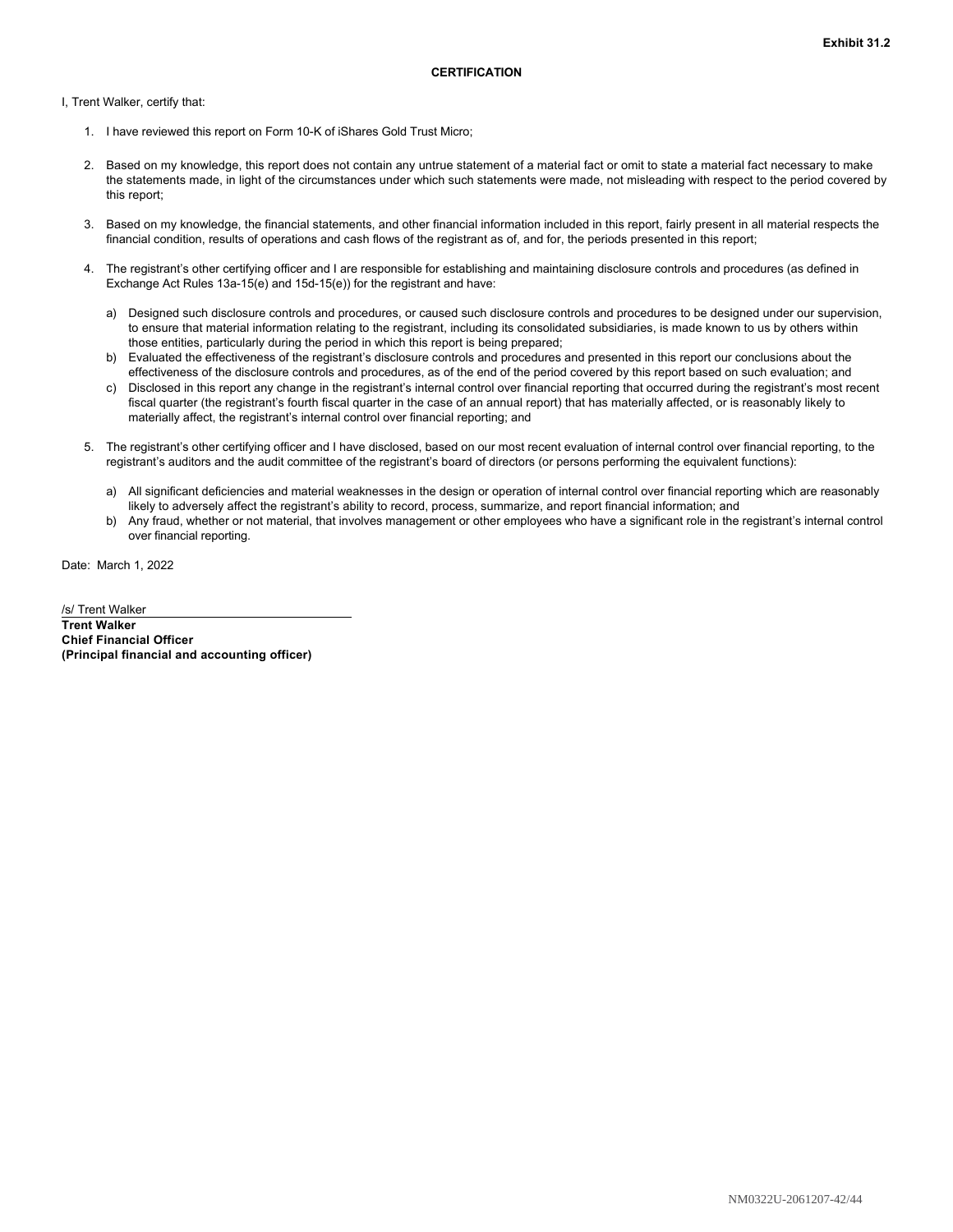#### <span id="page-42-0"></span>**Certification Pursuant to 18 U.S.C. Section 1350, as Adopted Pursuant to Section 906 of the Sarbanes-Oxley Act of 2002**

In connection with the Annual Report of iShares Gold Trust Micro (the "Trust") on Form 10-K for the period ended December 31, 2021 as filed with the Securities and Exchange Commission on the date hereof (the "Report"), I, Paul Lohrey, Chief Executive Officer of iShares Delaware Trust Sponsor LLC, the Sponsor of the Trust, certify, pursuant to 18 U.S.C. Section 1350, as adopted pursuant to Section 906 of the Sarbanes-Oxley Act of 2002, that:

- 1. The Report fully complies with the requirements of Section 13(a) or 15(d) of the Securities Exchange Act of 1934, as amended; and
- 2. The information contained in the Report fairly presents, in all material respects, the financial condition and results of operations of the Trust.

It is not intended that this statement be deemed to be filed for purposes of the Securities Exchange Act of 1934.

Date: March 1, 2022

/s/ Paul Lohrey **Paul Lohrey\* President and Chief Executive Officer (Principal executive officer)**

The registrant is a trust and Mr. Lohrey is signing in his capacity as an officer of iShares Delaware Trust Sponsor LLC, the Sponsor of the registrant.